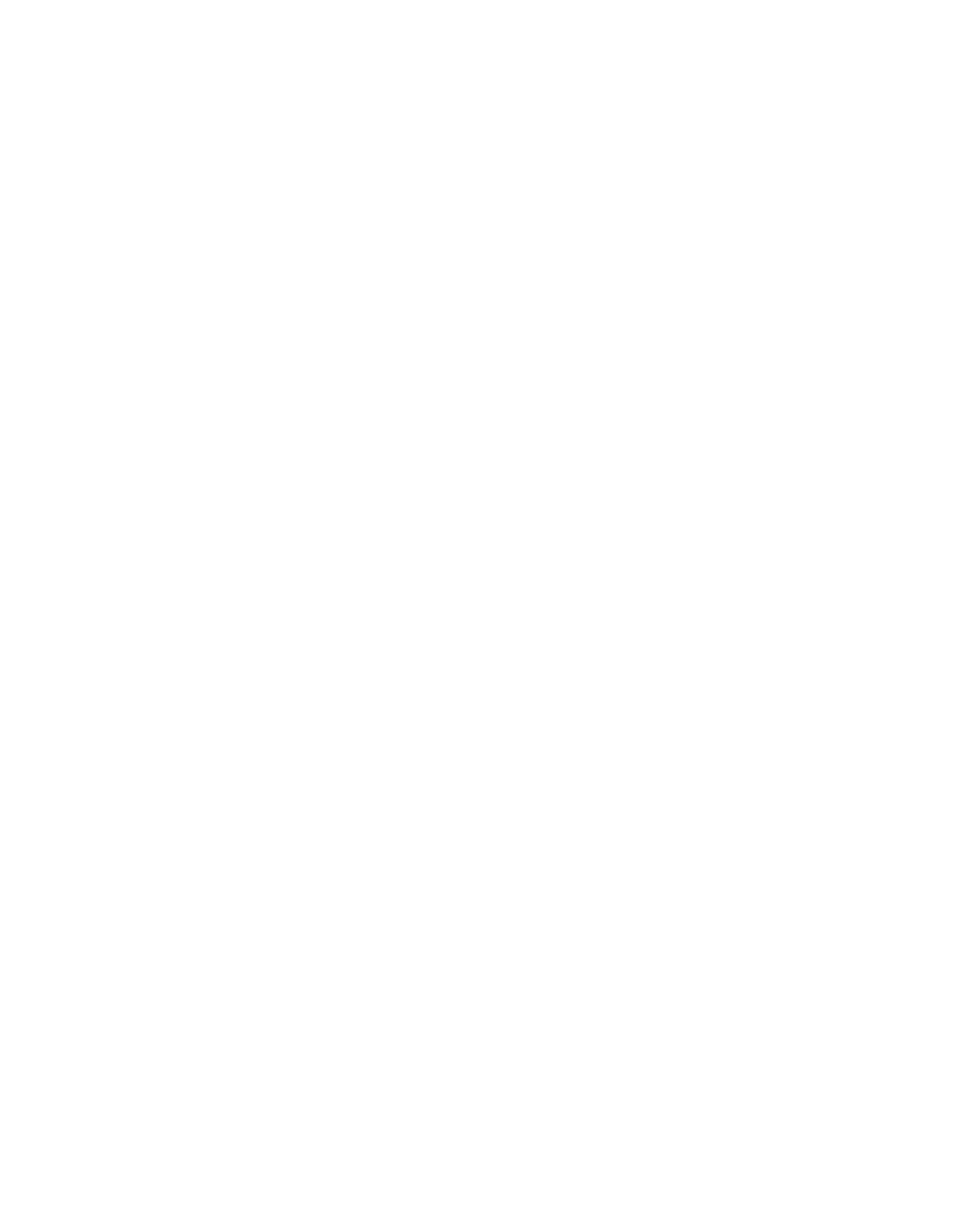# Table of Contents

| Exhibit A - |                        |  |
|-------------|------------------------|--|
| Exhibit B - |                        |  |
|             | & Market Study Summary |  |
| Exhibit C - |                        |  |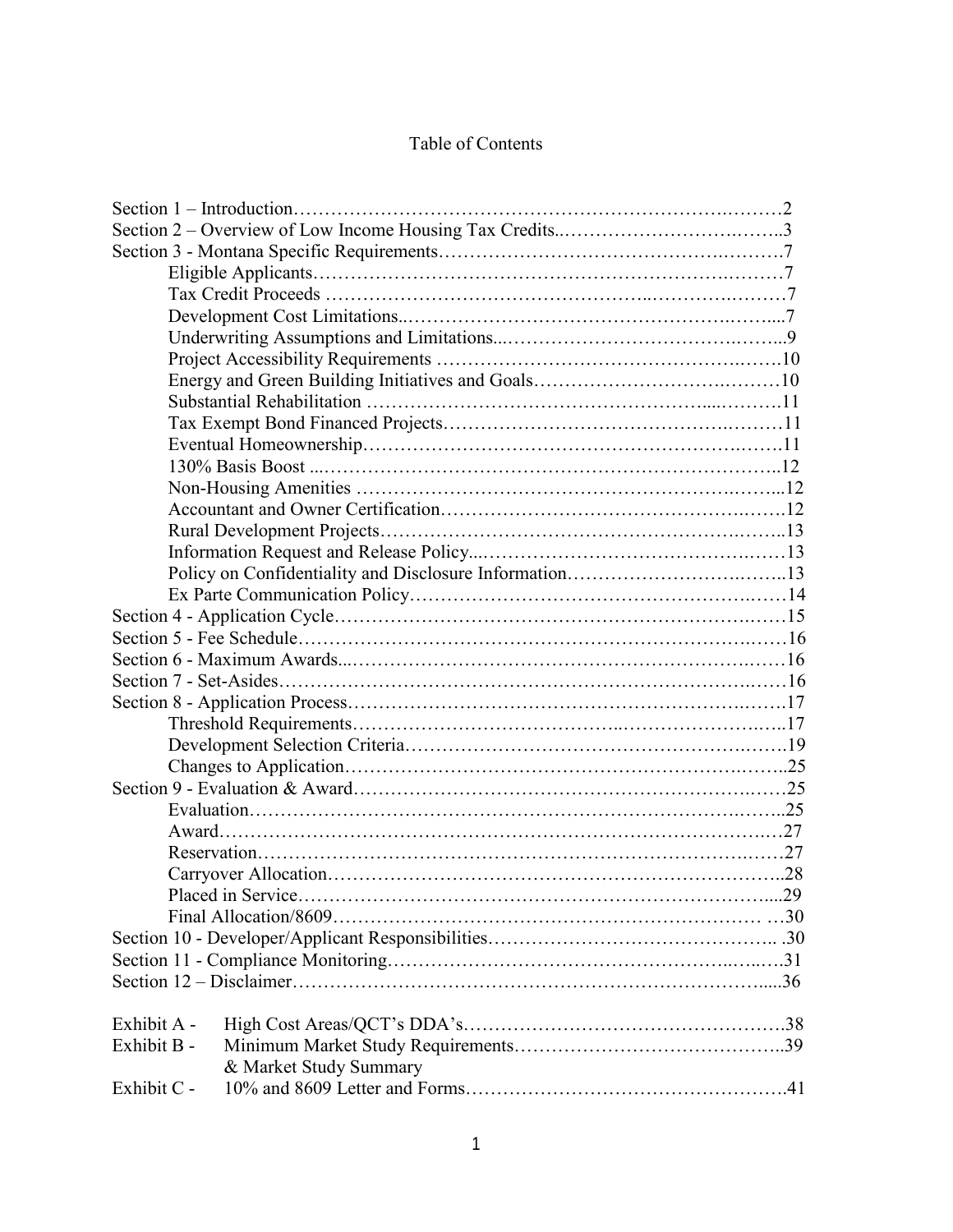#### <span id="page-3-0"></span>**SECTION 1 - INTRODUCTION**

The low income housing tax credit is available under Section 42 of the Internal Revenue Code of 1986. The credit is a federal income tax credit for owners of qualifying rental housing which meets certain low income occupancy and rent limitation requirements.

Congress established the Low Income Tax Credit program by enactment the Tax Reform Act of 1986. The Montana Board of Housing (MBOH) implemented and began administering the Low Income Housing Tax Credit program in 1987 in the State of Montana. Since then, it has assisted in providing for the retention, rehabilitation, and construction of rental housing for low income individuals and families for over 6,000 units throughout Montana.

The Omnibus Budget Reconciliation Act of 1989 required the appropriate administering agencies (in this case, the MBOH) to develop a Qualified Allocation Plan (QAP) defining the process to distribute Low Income Housing Tax Credits to low income rental housing developments in Montana. The Omnibus Budget Reconciliation Act of 1993 provided a permanent extension for the Low Income Housing Tax Credit.

The Montana Board of Housing (MBOH) is the state agency that allocates the tax credits for housing located in Montana. The per state resident amount of tax credit allocated annually for housing is limited to \$2.15 with a minimum cap as allocated by IRS, whichever is larger. The current allocation of Tax Credits plus any inflation factor the IRS may calculate is posted to the MBOH website, normally in August or September each year. Montana receives the minimum cap because of our population.

Except for certain buildings substantially financed with tax exempt bonds, an owner must obtain a credit allocation from the appropriate state agency before claiming the tax credit.

 This QAP is intended to ensure the selection of those developments which address the most pressing housing needs of the state in accordance with the guidelines and requirements established by the federal government.

The final Qualified Allocation Plan (QAP) for administration and distribution of the Low Income Housing Tax Credit was reviewed by the MBOH Board on August 23, 2011, was distributed for public comment and accepted public comment in Helena, MT, October 17, 2011, then approved by the MBOH Board on October 17, 2011. The Governor of Montana, Brian Schweitzer, approved the final plan on November 2, 2011**.**

The MBOH annually makes available its authorized volume cap of credit authority (go to http://housing.mt.gov/About/MF/lihtcallocation.mcpx). The MBOH evaluates tax credit applications, selects the projects for which tax credits will be reserved, and allocates credits to the selected developments meeting applicable requirements. Federal legislation requires that the administering agency allocate only the amount of credit it determines necessary to the financial feasibility of the development.

Tax credits not awarded during a given round or any unused credits from earlier allocations may, at the discretion of MBOH, be carried forward for the next round of allocation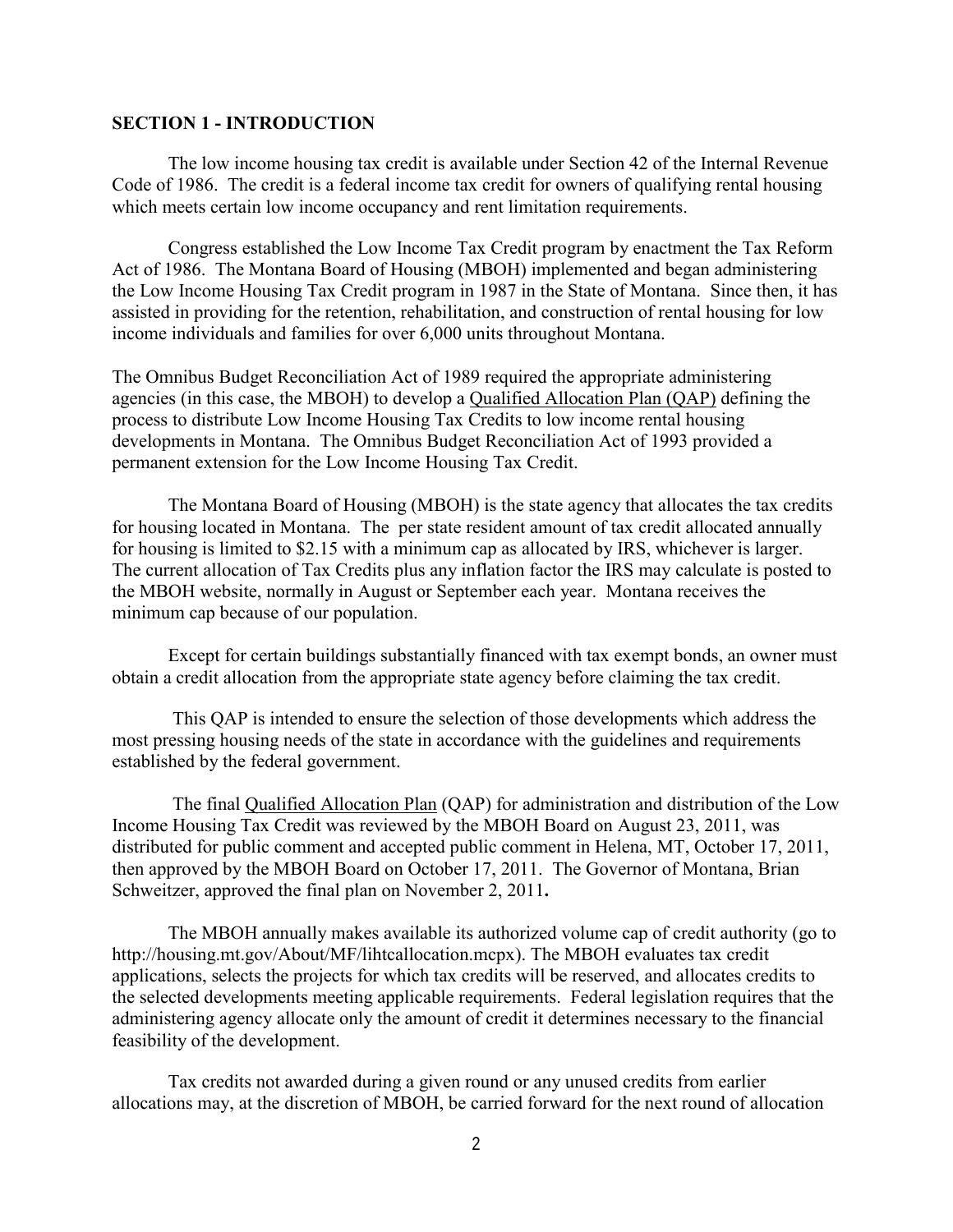<span id="page-4-0"></span>or, as MBOH determines necessary for financial feasibility, be used to increase the amount of tax credits awarded for a project selected for an award of tax credits in a prior round.

#### SECTION 2 - OVERVIEW OF LOW INCOME HOUSING TAX CREDITS

THE FOLLOWING IS A BRIEF SUMMARY OF SOME ELEMENTS OF THE LOW INCOME HOUSING TAX CREDIT AND IS PROVIDED FOR INFORMATIONAL PURPOSES ONLY. THERE ARE NUMEROUS TECHNICAL RULES GOVERNING A BUILDING'S QUALIFICATION FOR THE TAX CREDIT, THE AMOUNT OF THE TAX CREDIT, AND AN OWNER'S ABILITY TO USE THE CREDIT TO OFFSET FEDERAL INCOME TAXES. ANYONE CONSIDERING APPLYING FOR TAX CREDITS SHOULD REFER TO SECTION 42 OF THE UNITED STATES INTERNAL REVENUE CODE (26 U.S.C. § 42). THE MBOH DOES NOT AND WILL NOT MAKE ANY REPRESENTATION CONCERNING, AND MBOH'S SELECTION OF A PROJECT FOR AWARD OR ALLOCATION OF TAX CREDITS TO A PROJECT DOES NOT IMPLY OR GUARANTEE, THE APPLICABILITY OF THE TAX CREDIT TO A PARTICULAR BUILDING OR OWNER. DEVELOPERS OR OWNERS INTERESTED IN APPLYING FOR A CREDIT ALLOCATION SHOULD CONSULT THEIR OWN TAX ACCOUNTANT OR ATTORNEY IN PLANNING A SPECIFIC TRANSACTION.

 Low Income Housing Tax Credits (LIHTC) are awarded by the State of Montana through the Montana Board of Housing to applicants based on the information submitted in or in connection with applications other information obtained by MBOH staff, and justification with support documentation supplied by the applicants. At or before the allocation is made, the applicant must solicit an investor who will purchase the tax credits, if awarded.

 The tax credits are awarded each year for a ten-year period. Hypothetically, a project awarded \$100,000 in tax credits is essentially awarded \$1,000,000 (\$100,000 X 10 years) for the ten-year period. When an investor purchases the credits, the money from the purchase is infused into the financing for the building of the project. The investor purchases the tax credits, for example,  $$.75$  on the dollar (\$100,000 X \$.75 X 10 years) equating to \$750,000. Typically, the investor pays at a range of \$ .70 to \$.90 on the dollar. This money directly reduces the amount of dollars financed in a project, thereby the amount each tenant must pay (Low Income) as well as assuring that the project cash flows.

 There is a requirement that the investor, through a limited liability partnership (LLP) or a limited partnership (LP) be a 99.99% owner of the project for fifteen years during which the investor declares \$100,000 each year for ten years as credit on the investor's income tax. Generally, once fifteen years have passed, the project is sold back to the applicant (the .01%) partner) for a negotiated amount and the ownership is transferred.

 Throughout the tax credit extended use period (a minimum of 15 years, which may be extended to 31 years or more) the project must comply with the requirements of tax credit administration and receives periodic file audits and inspection of units by the staff of the Montana Board of Housing.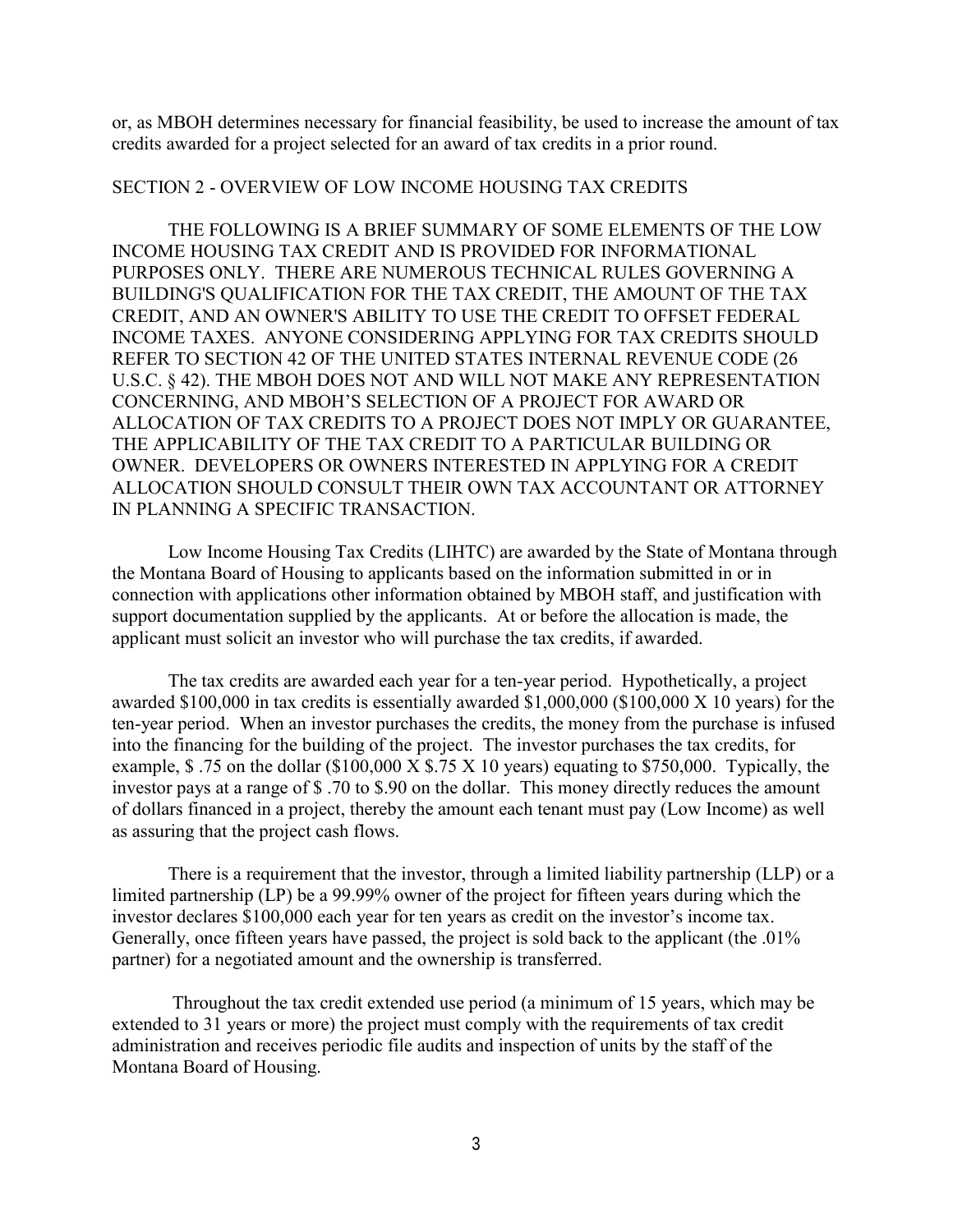The tax credit is available for residential rental buildings which are part of a qualifying low income project. The rental units must be available to the general public. Residential properties which are ineligible for the credit generally include transient housing, housing initially leased for less than six (6) months, buildings of four (4) units or less which are occupied by the owner or a relative of the owner, nursing homes, life care facilities, retirement homes providing significant services other than housing, dormitories, and trailer parks.

Projects with tax-exempt financing under the volume limitation on private activity bonds may be eligible to receive tax credits outside the state's tax credit allocation volume cap. See specific requirements for Montana below.

The tax credit can be used to assist in financing acquisition with substantial rehabilitation, substantial rehabilitation, construction of qualifying residential rental, or eventual homeownership housing. Depending upon the type of building and its financing, the annual tax credit for buildings is nine (9) percent for projects placed in service by December 31, 2013 (and approximately 9% for projects placed in service after that date) or approximately four (4) percent, and is based on either a present value of 70% or 30% of the qualified basis of the building. As long as the building continues to qualify for the credit, the owner may claim the credit each year during the 10-year credit period.

New Construction or Substantial Rehabilitation: For a new building placed in service which is not federally subsidized, the annual tax credit is nine (9) percent of the building's qualified basis. If an owner substantially rehabilitates a building (basically by incurring rehabilitation expenditures the greater of either \$6,000 (**see specific higher requirements for Montana below**) hard costs per rental unit or an amount which is not less than 20% of the adjusted basis of the building during a 24-month or shorter period), the rehabilitation expenditure is treated as a separate new building for purposes of the tax credit. The "per unit" calculation is the total amount of the project divided by the number of units within the project.

Acquisition and Substantial Rehabilitation: For an existing building which is acquired and substantially rehabilitated, the tax credit will be approximately four (4) percent for qualified acquisition costs and nine (9) percent for the qualified substantial rehabilitation costs, provided that the rehabilitation is not federally subsidized.

Eventual Home Ownership: The opportunity for Eventual Home Ownership allows for projects to, with sufficient justification, make units available to be purchased by the current tenants after 15 years of successful performance as an affordable rental. See specific requirements for Montana below.

Federally Subsidized Buildings: Projects funded by tax exempt bonds are considered federally subsidized and qualify only for 4% of the qualified basis for new construction, acquisition, and rehabilitation. Buildings directly or indirectly financed with below market federal loans are not considered federally subsidized. Below market loans made to the project from the proceeds of grants made under the HOME Investments Partnership Act or loans made to projects through the Native American Housing Assistance and Self Determination Act of 1996 are no longer considered to be federal subsidy. Section 8 rental "certificate" or "voucher" subsidy is not considered to be federal subsidy.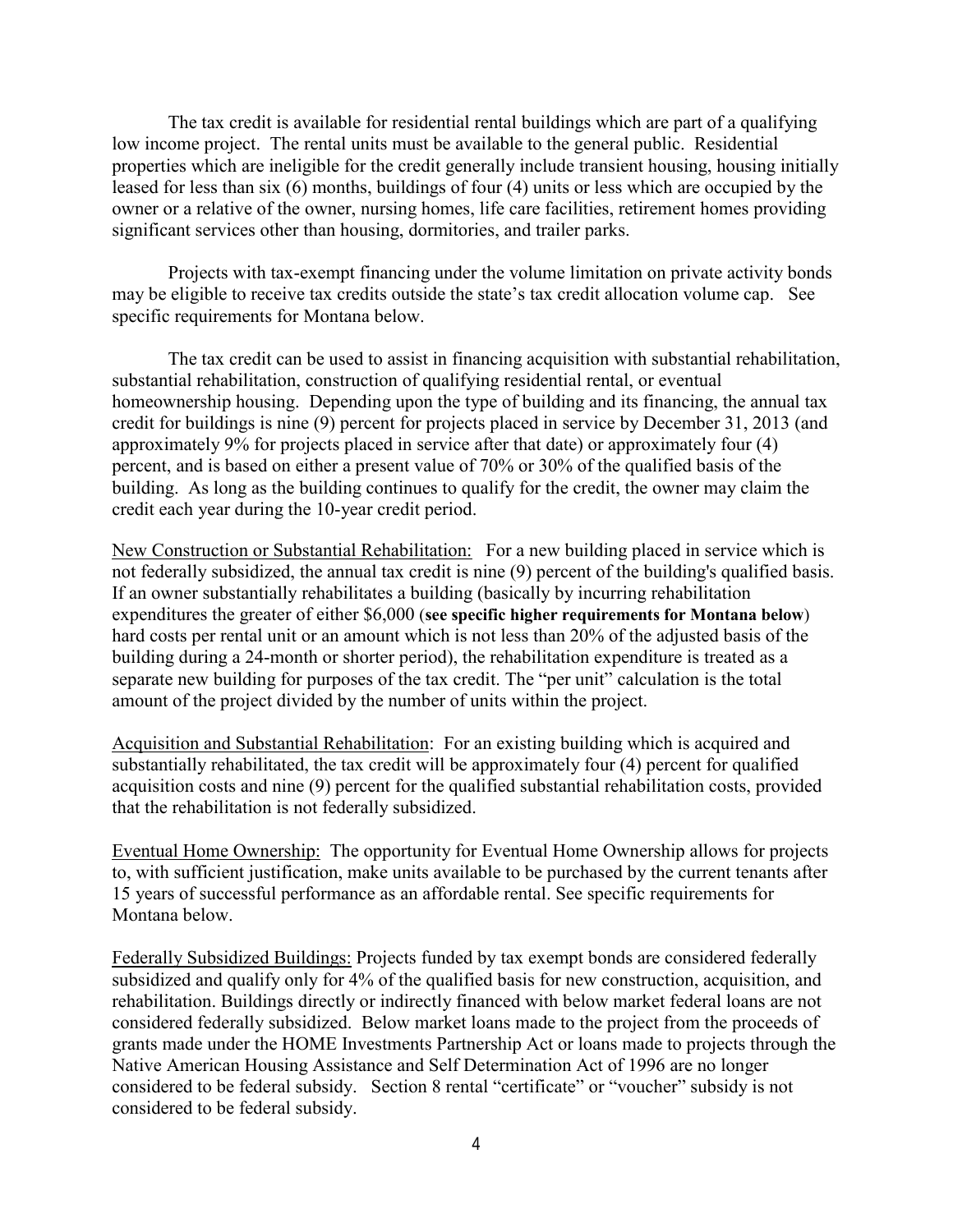Qualifying Buildings: In order to qualify for the tax credit, an eligible building must be part of a qualifying low income project. A project is a qualifying project only if it meets one of the following requirements:

At least 20% of its units are rent-restricted and rented to households with incomes at 50% or less of area median gross income, adjusted for family size (the "20-50 test") or

At least 40% of its units are rent-restricted and rented to households with income at 60% or less of area median income, adjusted for family size (the "40-60 test").

Election: The owner must make an irrevocable election between the 20-50 test and the 40-60 test. Regardless of the election made, the credit is only allowed for the portion of the building dedicated to low income use (for example, if the owner elects the 40/60 test and a minimum of 40% of the units are low income, the owner would qualify for tax credits on a minimum of 40% of the eligible basis as defined in this summary).

Rent Limitation: Gross rent for each low income unit may not exceed 30% of the applicable income ceiling (30% of 50% of median or 60% of median, as applicable, calculated based on the number of bedrooms in the unit). Gross rent includes the rent paid by the tenant, including utility costs and mandatory fees, but excludes Section 8 or other federal rent subsidies. If the tenant pays utilities directly, the maximum rent must be reduced by a utility allowance.

### Basis.

Eligible Basis: Eligible basis of a qualifying building is generally the same as its adjusted basis for tax purposes, determined at the time the building is placed in service. Generally, eligible basis consists of:

- The cost of new construction or substantial rehabilitation; or
- The cost of purchasing an existing building and the cost of substantial rehabilitation.

Eligible basis includes costs of common areas and comparable amenities provided to all residential rental units in the building. However, eligible basis must be reduced to reflect any rehabilitation or historic preservation credit claimed with respect to the building. Eligible basis excludes land cost, costs attributable to any portion of the building which is not residential rental property (except common areas), and costs attributable to non-low income units which are above the average quality of the low income units in the project. Cost certifications must list all items in basis (parking lot, paving, community areas, covers for parking, etc.)

Qualified Basis: To determine the qualified basis of a qualifying building, the taxpayer multiplies the eligible basis of the building by the lesser of the "unit percentage" or the "floor space percentage". The "unit percentage" is the number of low income units in the building expressed as a percentage of the number of all residential rental units in the building. The "floor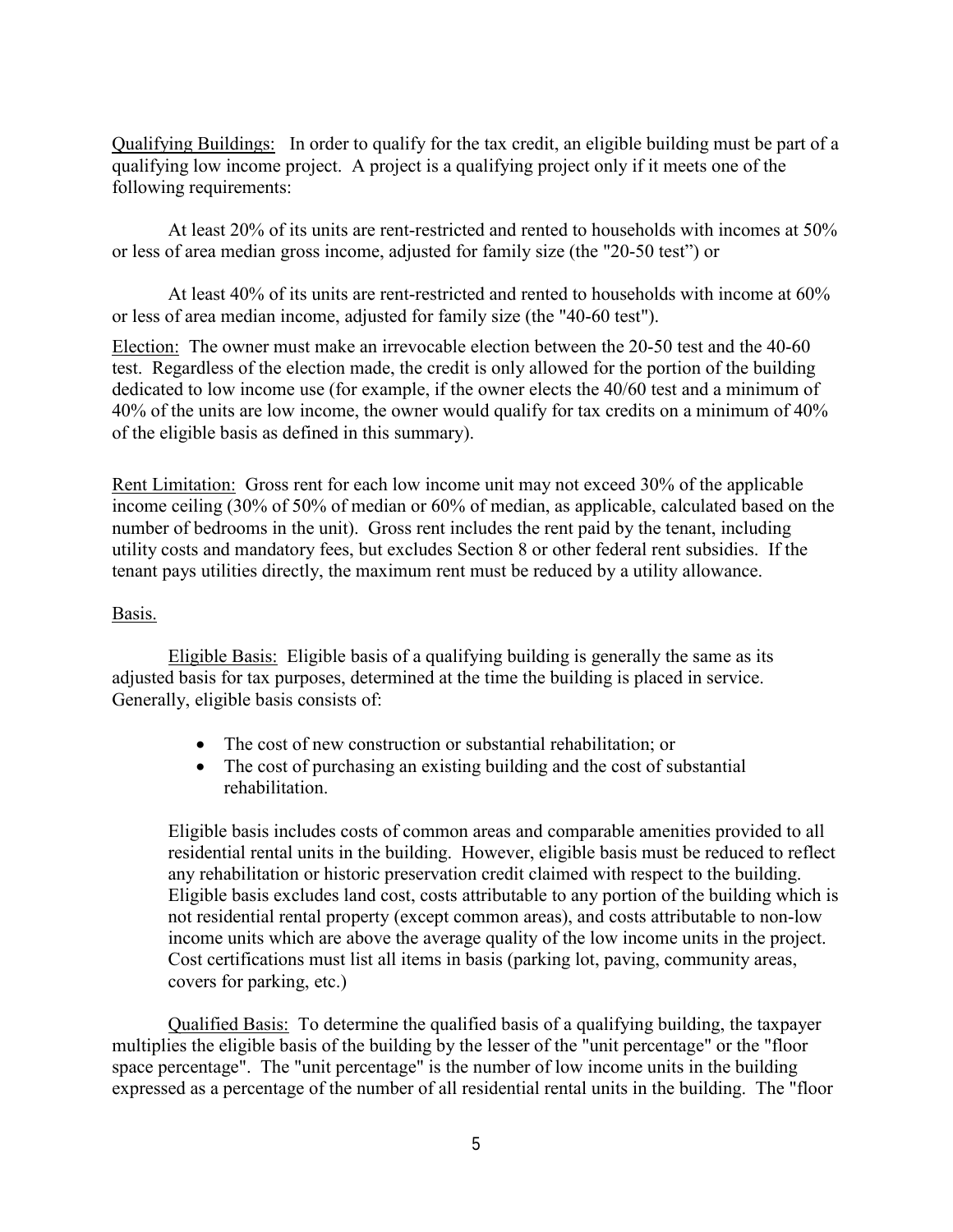space percentage" is the total floor space of the low income units in the building expressed as a percentage of the total floor space of all residential rental units in the building. Low income units are eligible units which are occupied by low income tenants (with income at or below 50% or 60% of area median gross income, depending on the owner's election of the 20-50 or 40-60 test) and which comply with the gross rent limitation (30% of the applicable 50% or 60% income limit). The credit is only allowed for the portion of the building dedicated to low income use.

Credit Calculations: To calculate the credit each year, the taxpayer applies the applicable credit percentage to the qualified basis of a qualifying building. The "qualified basis" is that portion of the "eligible basis" attributable to low income units in the building.

### Allocation of Credit

Need for Allocation: Except for certain projects substantially financed with tax-exempt bonds, an owner must first obtain a credit allocation from the MBOH before claiming the tax credit. Where tax-exempt bond financing is used to finance a project, the issuer of bonds must determine the amount of allocation using the same criteria as the MBOH's Qualified Allocation Plan. The MBOH makes an allocation on IRS Form 8609.

Allocation Applies Throughout Credit Period: An owner needs to obtain a credit allocation only once with respect to a building for which the credit will be claimed. The credit allocation then applies each year during the 10-year credit period. Regardless of the maximum credit otherwise available (based on applying the applicable credit percentage to the qualified basis); the credit claimed each year for a building may not exceed the credit allocation for that building.

Time for Obtaining Allocation: The owner must obtain a credit allocation for a building by the close of the calendar year in which the building is placed in service.

## OR

Carryover Provision: A carryover of tax credit allocation for a period of two (2) years may be permitted if the owner/developer can certify that more than ten percent (10%) of the project's costs have been expended prior to April 30 of the following year in which the allocation is made and the taxpayer has title to the property.

Compliance Period: An Owner must continue to meet the credit requirements for an initial compliance period of 15 years. Failure to comply, reducing the number of the low income units, or reducing floor space for which the credit is based during the initial15-year compliance period, will result in a recapture, including non-deductible interest, of at least a portion of the credits taken previously by the owner.

To be eligible for Section 42 credits, a building must be subject to an extended low income housing commitment between the owner and the state agency, executing a 30 year extended use agreement with an option to sell the project at year fifteen (15). The owner must meet compliance criteria for the full extended use agreement.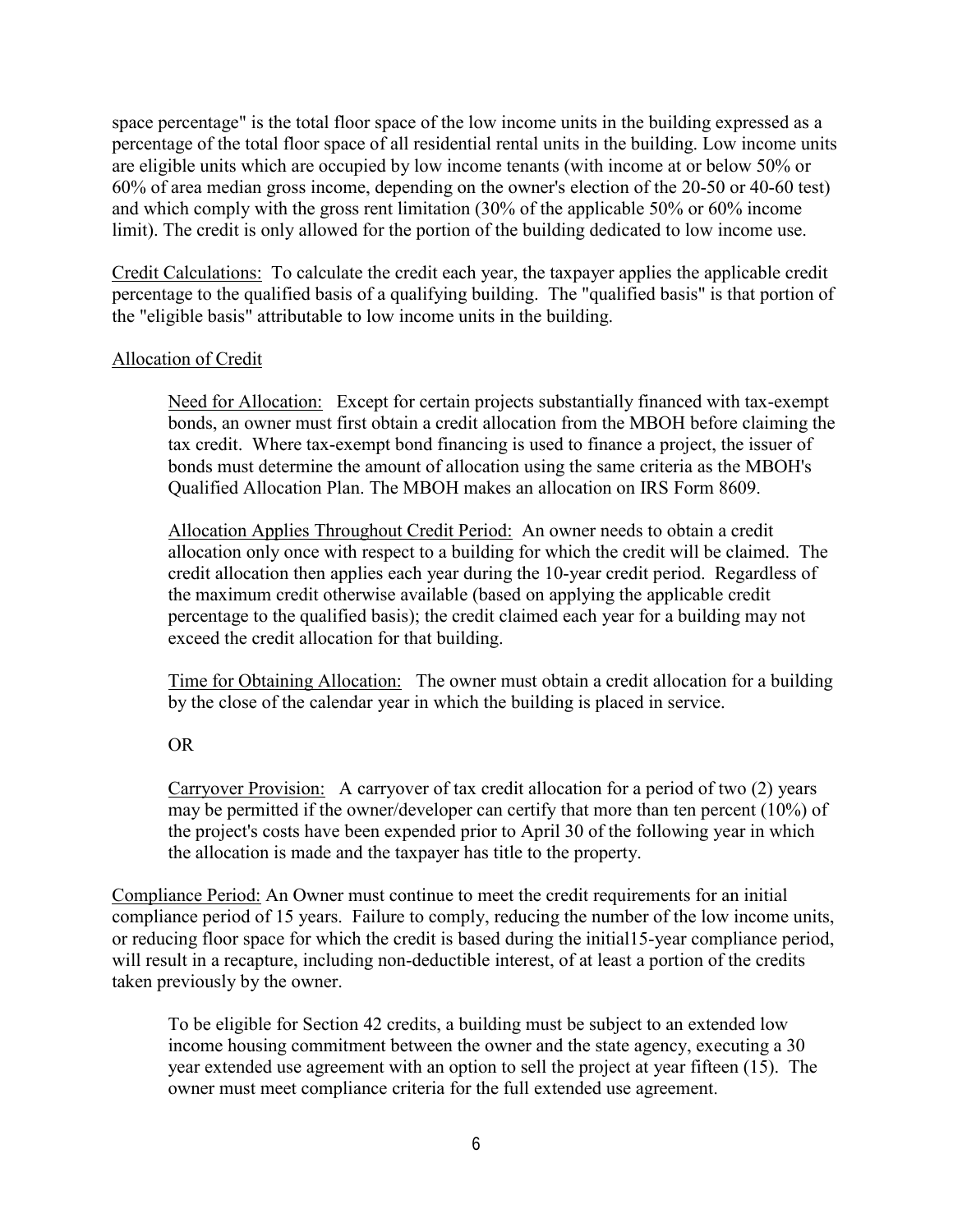<span id="page-8-0"></span>Any application indicating an Extended Use period beyond the initial 15-year compliance period forfeits the right to request that the Board locate a non-profit buyer to maintain LIHTC units until the  $32<sup>nd</sup>$  year.

Section 42 rent requirements will continue for a period of three years following the termination or expiration of the extended use period. The owner cannot evict or terminate the tenancy of an existing tenant of any low-income unit other than for good cause during the 15-year compliance period, during the extended use period, or for a three-year period following termination or expiration of the extended use agreement.

### SECTION 3 - MONTANA SPECIFIC REQUIRMENTS

Eligible Applicants: Applicants with their first tax credit project under development in Montana will not receive an approval of a second Tax Credit project until the first project has achieved 100% qualified occupancy and an MBOH compliance audit has been conducted which revealed no significant problems.

Tax Credit Proceeds: In order to adequately evaluate sources and uses for Low Income Housing Tax Credit projects, the sponsor/developer is required to provide information to the MBOH regarding the proceeds or receipts generated from the tax credit. At application, expected proceeds must be estimated by the sponsor/developer. When equity sources are committed, the sponsor/developer must provide the MBOH with a copy of the commitment or agreement. Prior to issuance of IRS Form 8609, the MBOH will require the accountant's certification to include gross syndication proceeds and costs of syndication, even though the costs are not allowed for eligible basis.

Development Cost Limitations: In an attempt to balance housing needs in Montana with appropriate use of the state's allocation of tax credit authority, the MBOH has adopted the following cost limitations for the purpose of calculating the tax credit.

Per-Unit Costs/Cost Per Square Foot: The MBOH will evaluate per unit costs and cost per square foot for all projects for reasonableness, taking into account the type of housing, other development costs as detailed below, unit sizes, and the intended target group of the housing. The MBOH will also consider the area of the state and the community where the project will be located in this review.

All applications will be required to provide justification for their development costs. These costs will be analyzed and scrutinized considering the individual characteristics of the project listed above and will be compared to other like projects. If a project is not recommended for funding a basis for such recommendation will be provided.

Even though the costs of some developments may be justifiable and even in some contexts considered reasonable given their unique characteristics the Board may reject a development recognizing the location or amenities may simply make it cost prohibitive.

Development cost analysis will be done on total development costs, not just those costs eligible for the credit financing. Other funding utilized to bring down the amount of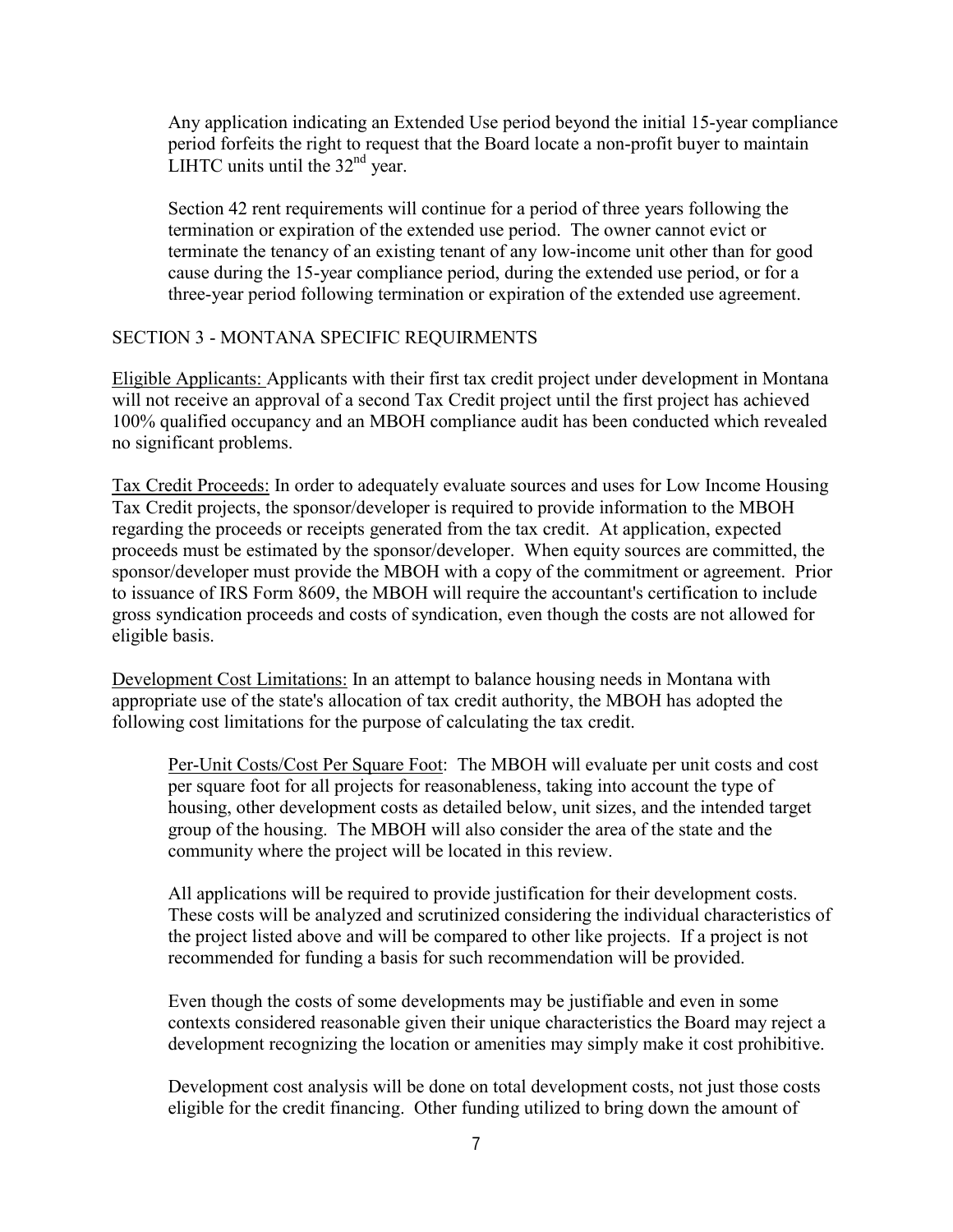credit that may be needed to finance the project will not be considered as justification for higher costs.

The Board will require sponsors to certify that they have disclosed all of a development's funding sources and uses, as well as its total financing, and will disclose any future changes in funding to the Board throughout the development period (until 8609's are received).

Contractor Overhead: Contractor's overhead will be limited to a maximum of 2% of construction costs and improvements (i.e., site work, demolition, construction, construction contingencies, and other construction related costs including general requirements) in accordance with NCSHA standards.

General Requirements: General requirements (the contractor's miscellaneous administrative and procedural activities and expenses that do not fall into a majorfunction construction category and are project-specific and therefore not part of the contractor's general overhead) will be limited to 6% of total construction costs as defined above, excluding general requirements, in accordance with NCSHA standards.

Contractor Profit and Developer Fees: The following fee limitations are in accordance with NCSHA standards:

Contractor profit will be limited to 6% of construction costs as defined under the Builders Overhead Section above.

Developer fees (new construction  $\&$  rehab) will be limited to a maximum of 15% of total project costs (excluding the developer and builder fees, land costs, and costs of acquisition if a rehabilitation project. Consultant fees (amount must be disclosed) will be included as part of and subject to the limit on developer fees. Architectural, engineering, and legal fees are considered to be professional services, and are not included in this limitation; however, fees for professional services will be examined for reasonableness.

Developer fees (acquisition) will be limited to a maximum of 8% of costs of acquisition (excluding land costs) if a rehabilitation project.

Disclosure of developer/consultant fees commingled within the project and/or profit as a result of brokered activities will require a statement of total profit. If the developer/consultant receives a commission on the sale of the homes or structures to the multifamily project and also receives the contractor profit, at a minimum, the cost of the homes and the contractor profit and overhead must be subtracted from the total development cost before calculating the 15% maximum. Failure to fully disclose such activity may result in the project's disapproval (See identities of Interest, below).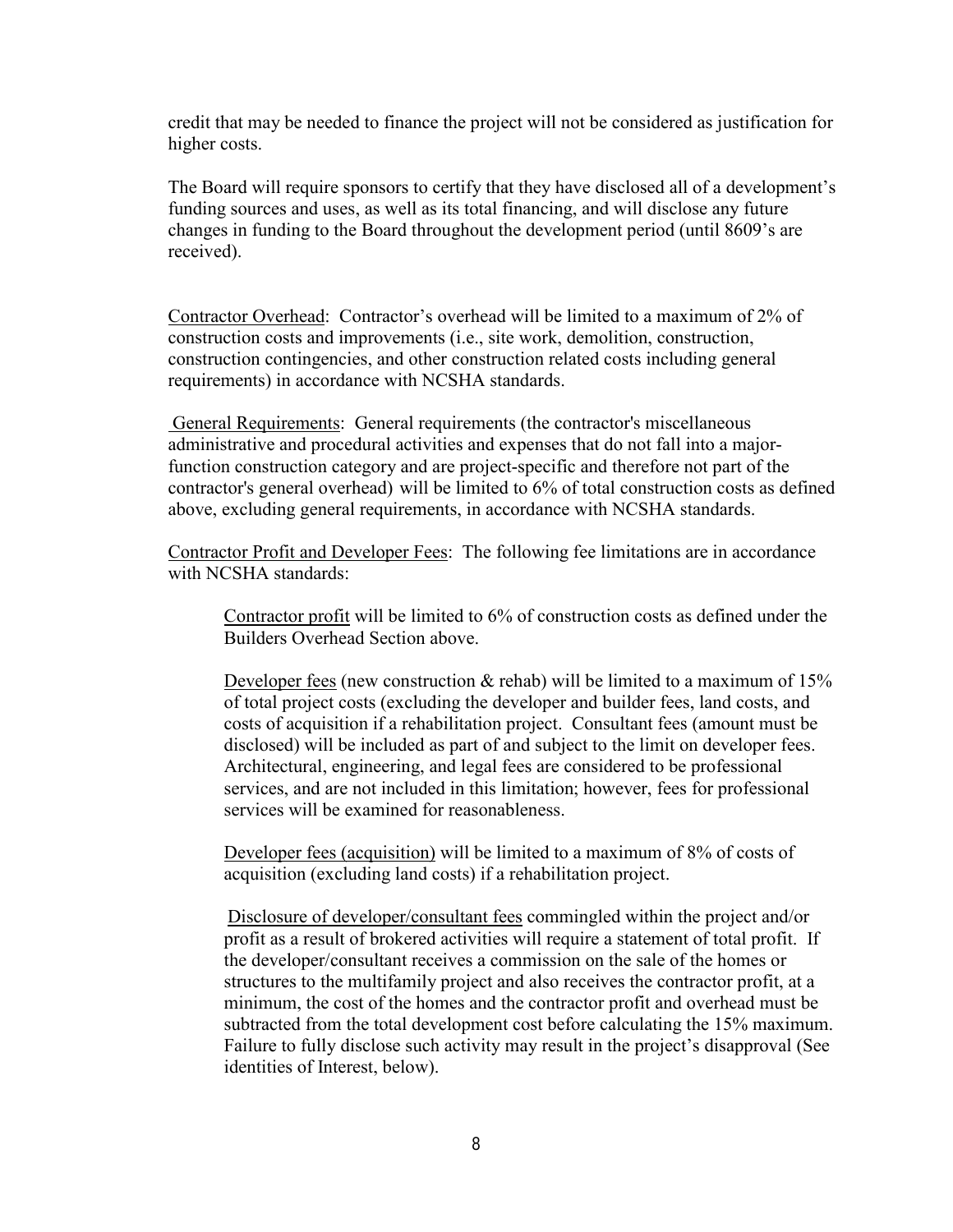<span id="page-10-0"></span>Identities of Interest are defined as a financial, familial, or business relationship that permits less than arms length transactions. This includes, but is not limited to, existence of a reimbursement program or exchange, common financial interests, common officers, directors, or stockholders, or family relationships between officers, directors, or stockholders. The MBOH reserves the right to negotiate lower Developer and Builder fees on projects when an identity of interest exists between parties.

#### Underwriting Assumptions and Limitations

Operating Expenses: The MBOH will evaluate operating expenses and vacancy rate projections for all projects for reasonableness, taking into account the type of housing, unit sizes, and the intended target group of the housing. The MBOH will also consider the location of the project within the area of the state and the community.

### Debt Coverage Ratios:

DCR should be between 1.15 and 1.25. For purposes of this standard, debt service coverage is defined as the ratio of a development's net operating income (rental income less operating expenses and reserve payments) to foreclosable, currently amortizing debt service obligations. DCR's outside this range will be justified in the application narrative.

MBOH considers several variables, including projected vacancy rates (which may require upward adjustment for small properties) and operating cost data, in conjunction with debt service coverage, in judging the long-term financial viability of properties. MBOH must assure the Credits awarded are no greater than necessary to fill any actual funding gap.

Operating Reserves: Minimum operating reserves must equal four months of projected operating expenses, debt service payments, and annual replacement reserve payments. Using an acceptable third party source, this requirement can be met by either cash, letter of credit from a financial institution, or a developer guarantee that a syndicator has accepted the responsibility for a reserve.

Replacement Reserves: Minimum replacement reserves must equal \$250 per unit annually for new construction developments for seniors and \$300 for new construction and rehabilitation developments. The goal for replacement reserve is \$1,000 per unit. Upon allocation of tax credits, the project has five years to attain then maintain replacement reserves at that level.Exceptions may be made for certain special needs or supportive housing developments. Exceptions will need to be documented and will be reviewed on a case by case basis. In projecting replacement reserves (15 year proforma), developments should take into account a realistic rate of inflation foreseeable at the time of application. The applicant will require continuous compliance with the development cost limitations established in this Qualified Allocation Plan. The applicant will provide the MBOH with a disclosure of fees as part of the Accountant's Certification discussed in this document.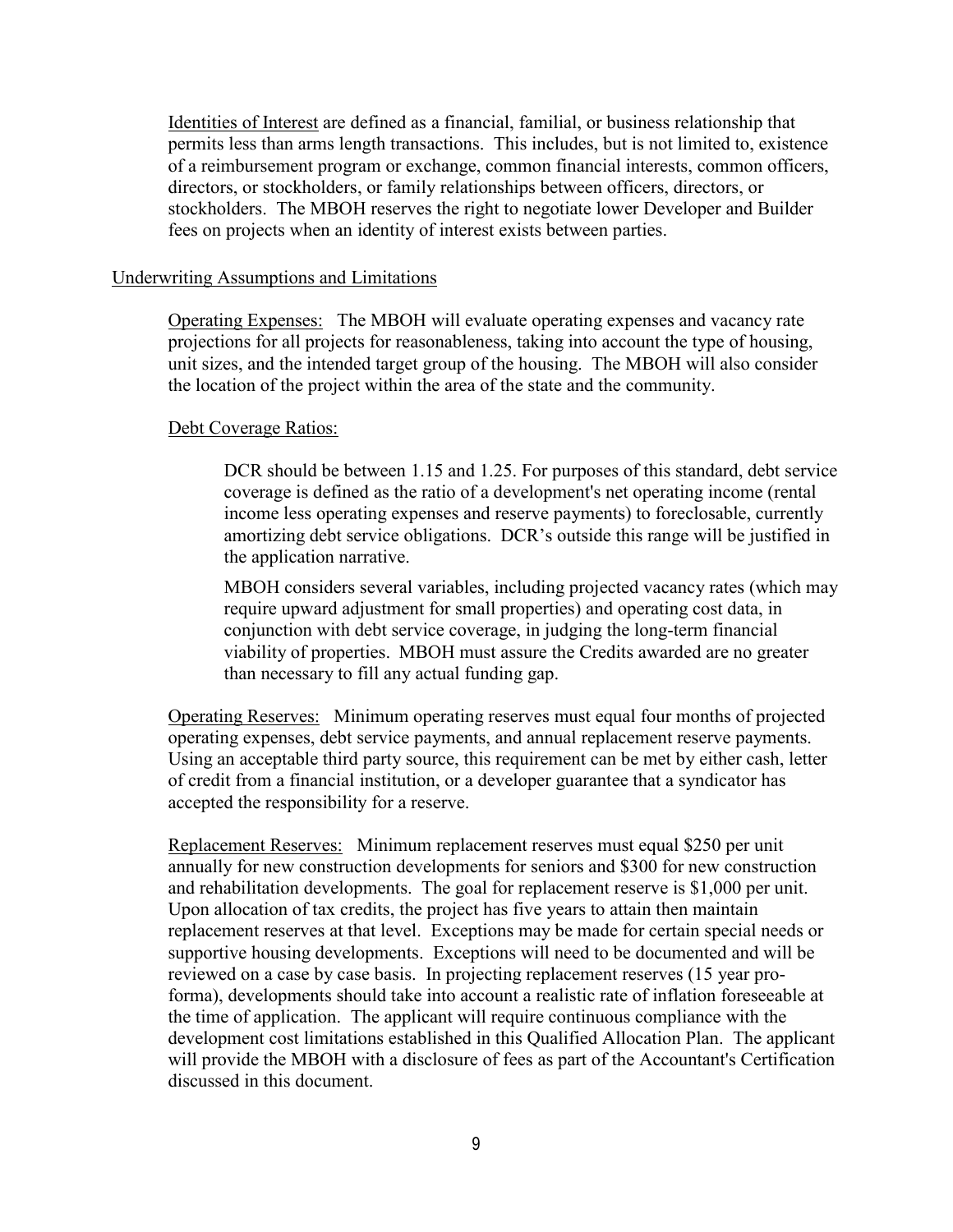<span id="page-11-0"></span>Utility Allowances: The HUD Section 8 Utility Allowances are the only acceptable allowances allowed for applications unless provided by USDA (Rural Development) or an approved local public housing authority. Utility allowances provided by utility providers will not be considered or accepted. One year after placed in service owners may submit 12 months of actual utility bills for MBOH to average and approve an AGENCY APPROVED ALLOWANCE.

### Project Accessibility Requirements

The Fair Housing Act including design and accessibility applies to LIHTC properties. All new construction and major rehabilitation that replaces interior walls and doors will incorporate the following:

- 36 inch doors for all living areas (except pantry, storage, and closets).
- Levered handles for exterior and interior doors (except exterior swing doors)
- Outlets mounted not less than 15 inches above floor covering.
- Light switches, control boxes and/or thermostats mounted no more than 48 inches above floor covering.
- Walls adjacent to toilets, bath tubs and shower stalls require reinforcement for later installation of grab bars.
- Lever style faucets for laundry hook-up, lavatory and kitchen sink.
- A minimum of a ground level half-bath with a 30X48 inch turn space (also required in rehab unless waived by staff for structural limitations or excessive cost, etc.)
- No-step entry to all ground floor units.

### Energy and Green Building Initiatives and Goals

Integrated Design Process and Community Connectivity: Project development and design includes a holistic approach. Processes include neighborhood and community involvement to ensure project acceptance and enhancement. Integrated design processes ensure higher quality finish project. Existing neighborhood edges, characteristics, fabric are considered in the project design. Some consideration may include but are not limited to a community design charrette, incorporating project into neighborhood fabric, energy modeling, commissioning, blower door testing, etc.

Sustainable Site, Location and Design: The building(s) and project site, including the surrounding area, provide opportunities for education, alternative transportation, services, and community facilities. This is evidenced by projects using existing infrastructure, reusing a building or existing housing, redeveloping a greyfield/brownfield, and developing in an existing neighborhood. Design elements use the site's characteristics and reduce impact on the site allowing for open space and other amenities including infill project, rehabilitating existing building, rehabilitating existing housing, carpooling opportunities, using well water for landscaping, parking reductions, etc.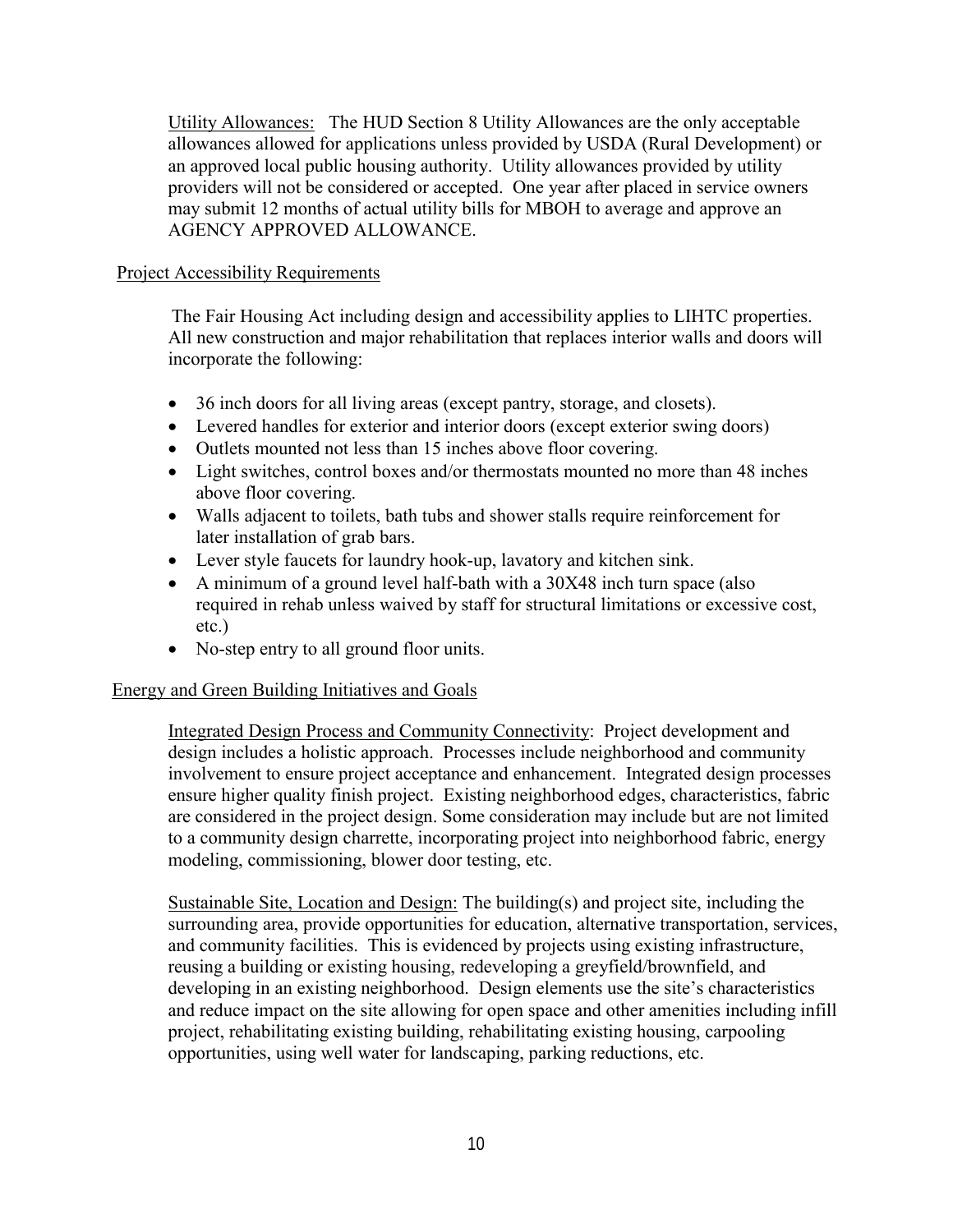<span id="page-12-0"></span>Energy and Water Conservation: Design features, product selection and renewable energy options directly reduce use of resources and result in cost savings. Design and product selection exceeds applicable energy codes in performance. Examples include but are not limited to Energy Star appliances, drip irrigation, low flow fixtures, dual flush or composting toilets, ground source heat, duct sealing, rain water collection, and low water consumption plants.

Material and Resource Efficiency: Material selections are better quality, designed for durability and long term performance with reduced maintenance. Products used are available locally and/or contain recycled content. Construction waste is reduced in the project through efficient installation or recycling waste during construction. Considerations include but are not limited to construction waste management specification, recycled content products, local materials, reuse existing building materials, certified lumber, and sustainable harvest lumber.

Healthy Living Environments (Indoor Environmental Quality): Materials and design contribute to a healthy and comfortable living environment. Mechanical system design, construction methods and materials preserve indoor air quality during construction as well as the long term performance such as fresh air circulation and exhaust fans, bathroom and kitchen fans exhausting air and moisture, material selection with low toxicity and low VOC (volatile organic compounds) paints, sealants, and adhesives.

### Substantial Rehabilitation

Montana's minimum rehabilitation standard is expenditures the greater of either \$10,000 hard costs per rental unit or an amount which is not less than 20% of the adjusted basis of the building during a 24-month or shorter period.

### Tax Exempt Bond Financed Projects

Projects with tax-exempt financing under the volume limitation on private activity bonds may be eligible to receive tax credits outside the state's tax credit allocation volume cap. With the exception of not having eligible competition periods or submission deadlines, each tax exempt project is required to submit the same information and meet the same requirements included in the current QAP as a project submitting an application under the State's tax credit allocation volume cap. If the tax exempt project does not meet development selection criteria minimum score, the project will not receive an allocation of tax credits.

Projects with tax exempt financing must submit a certification from the bond financing agency indicating that the project meets the public purpose requirements of the bonds and that the project is consistent with the needs of the community.

Eventual Homeownership Several supplemental application documents are required in such a case. The application must address how the owner will administer the transfer of ownership to a qualified homebuyer at the end of the initial 15-year compliance period. Secondly, the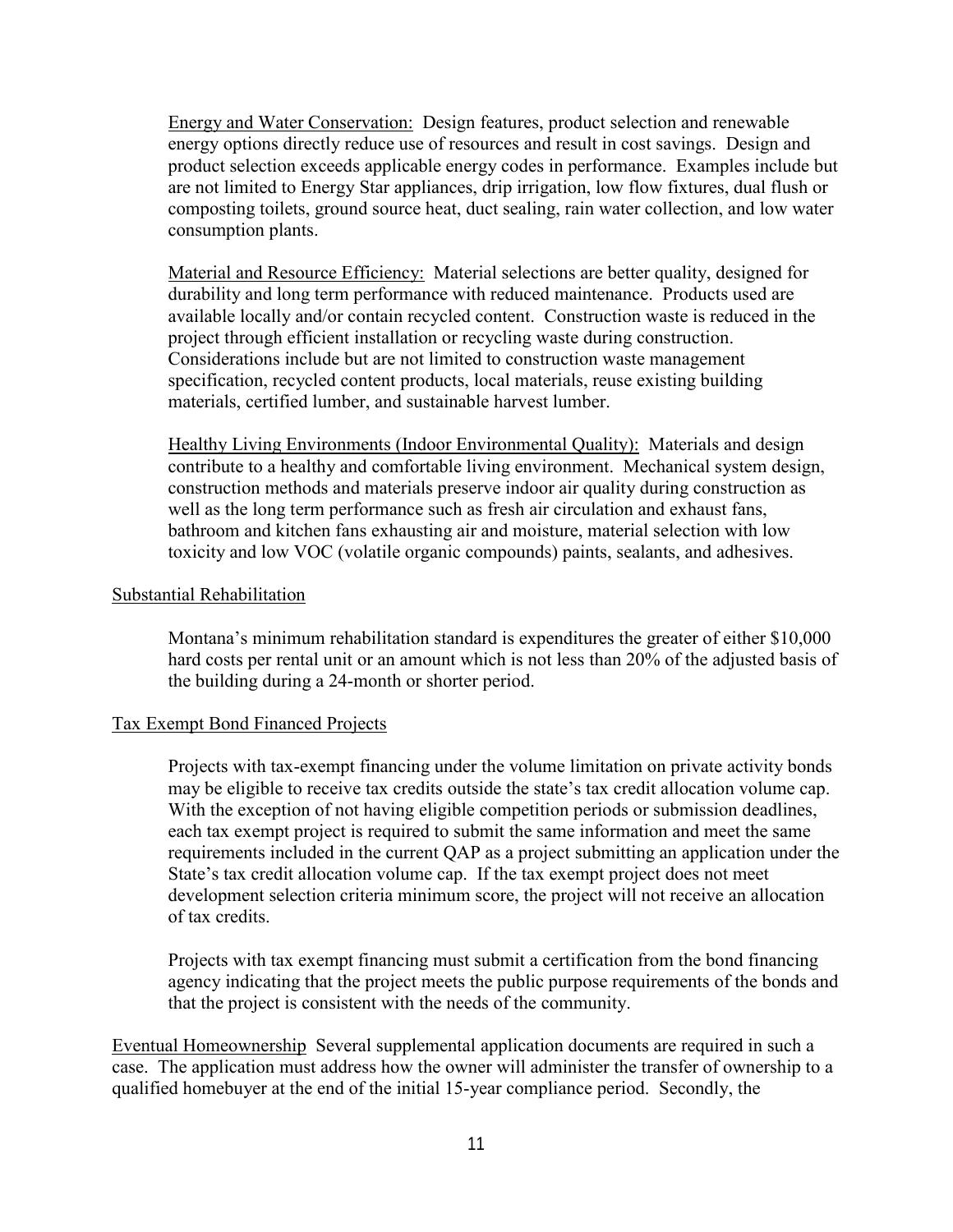<span id="page-13-0"></span>application must either identify the price at the time of the title transfer or a reasonable process to determine the price. Third the application must document that the potential owners will be required to complete a homebuyers counseling program. The applicant must identify how Reserve for Replacement funds will be used at the time of sale of the properties. At the time of sale, the LIHTC owner must provide a copy of the title transfer together with a certificate verifying that the new homeowner completed a homebuyers program within five years prior to the transfer of title. Enforceable covenants must maintain the home as affordable and prevent sale or re-sale to a realtor, financial institution, or a family with an income over 80% AMI, or more than 80% of FHA appraised value. Families who exceed income levels of 80% of AMI at the time of the sale must have qualified at the appropriate AMI contained in the recorded restrictive covenants for the project evidenced by the Tenant Income Certification at the initial rent-up for the family. Units not sold under the Eventual Home Ownership Program must remain in compliance with Section 42 until such time as they are sold to a qualified buyer.

### 130% Basis Boost

Federal law permits MBOH to reserve tax credits based on a "basis boost" of 30% for projects in a Qualified Census Tract ("QCT") or in HUD designated Difficult Development Areas ("DDA"). See specific requirements for additional 130% boost for Montana below.

Up to 130% of the eligible basis of a new construction building or the rehabilitation portion of an existing building may be considered in awarding tax credits to buildings not already eligible for this "basis boost" by virtue of being in a QCT or DDA, which are designated by the MBOH as requiring an increase in tax credits to achieve the project's feasibility. The board, at the time it considers authorizing reservations of credit, may determine that applications having buildings not in a QCT or DDA area may be considered for and receive additional tax credits. Applications for projects not located in a DDA or QCT may be submitted with calculations for tax credits calculated at up to 130% of eligible basis. Applicants must justify in the narrative their reasoning for needing the 130% boost. Considerations for buildings that may require a boost include but are not limited to equity gap, higher cost of land, construction material, unit size, lower rents, and elements of energy or green building.

Non-Housing Amenities Amenities including but not limited to items like swimming pools, tennis courts, golf courses etc. will not be allowed to be funded by tax credits. These items will be allowed as long as they are funded by other sources than tax credits. Garages or car ports will be allowed to be funded by tax credits considering Montana's extreme winter weather.

Accountant and Owner Certification Prior to April  $30<sup>th</sup>$  of the year following the issuance of the carryover allocation or IRS Form 8609, the MBOH requires an independent third party CPA cost certification, including a statement of eligible and qualified basis for the project. The Accountant Certification must include a breakdown of costs similar to the project costs and uses of the application, including development cost limitation categories as discussed in this allocation plan. The owner must provide a certification, under penalty of perjury, providing the owners name and address, the placed in service date, taxpayer identification number, the project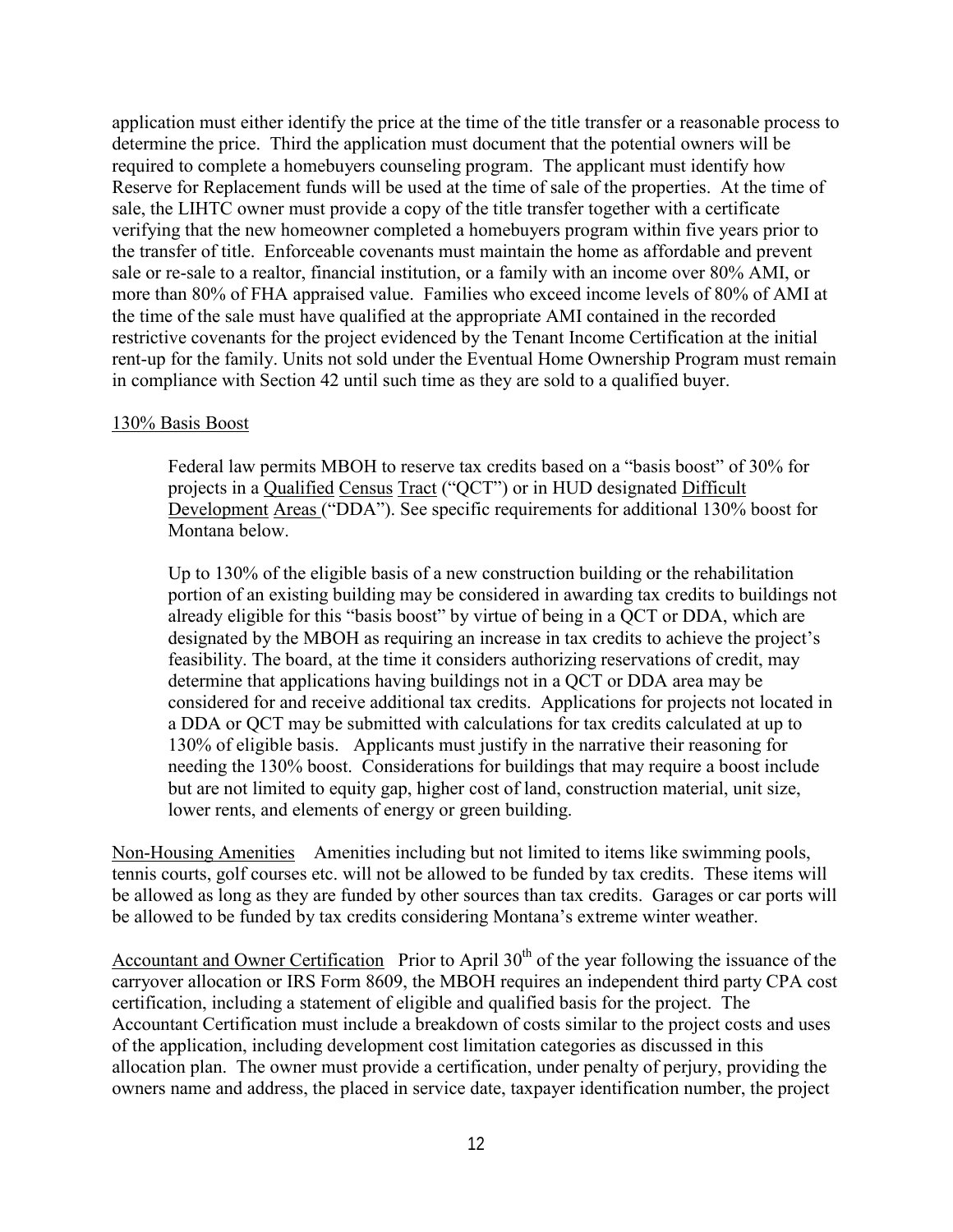<span id="page-14-0"></span>name and address, the total eligible and qualified basis, and, if applicable, the percentage of the project financed by tax-exempt bonds.

Rural Development Projects The MBOH requires a copy of the final Rural Development cost certification, as well as the Accountant Certification of tax credit eligible and qualified basis, and the owner's certification. While a Rural Development project may be technically eligible for an amount of credit, such projects frequently will receive an award less than the maximum amount of credit, because less credit is required to fill the financing gap. The MBOH will award only the amount of credit determined necessary to make the project feasible.

#### Information Request and Release Policy

General Program Information: All general program information will be provided as requested either by mail, facsimile or on the MBOH website. General information may include, but is not limited to, program terms and guidelines, income and mortgage limits, funds availability, project lists, etc.

Request Procedure: If requesting information from an application and/or compliance file, a written request must be submitted and must include a description of the specific information or documents being requested. Depending upon the size of each request staff may provide copies of the documents being requested free of charge as a courtesy. However the Board reserves the right to require the party making the request to pay the costs of copying by board staff, including staff time and per copy charges.

### Policy on Confidentiality and Disclosure of Information

Information submitted to the Board is subject to the public's right to know guaranteed by the Montana Constitution except where the demands of individual privacy clearly exceeds the merits of public disclosure.

Information contained in an application or compliance file is subject to disclosure as described in the Board's administrative rule, ARM 8.111.203, which follows:

#### 8.111.203 CONFIDENTIALITY AND DISCLOSURE OF INFORMATION

(1) Information submitted to the board by private parties is generally open to public review and disclosure. Therefore, applications, financial information and other information submitted to the board under any of its programs are subject to inspection and copying by interested members of the public except as provided in this rule. Some information may be protected from public disclosure. Information that is constitutionally protected from disclosure is information in which there is an individual privacy interest that clearly exceeds the merits of public disclosure. (2) If a person or entity submitting information to the board considers any of that information confidential and wishes the information documents to be withheld from public disclosure, the submitting party must identify which part of the information is considered confidential upon their submission and the basis upon which the party believes the information should be withheld from public disclosure.

(3) The type of information which may be withheld from the public disclosure is very limited. If individual documents are not specified and a basis not identified, the board will deem all the information submitted to the board as subject to public disclosure. A submitting party should consult with legal counsel to determine what information may be protected and for what reason. A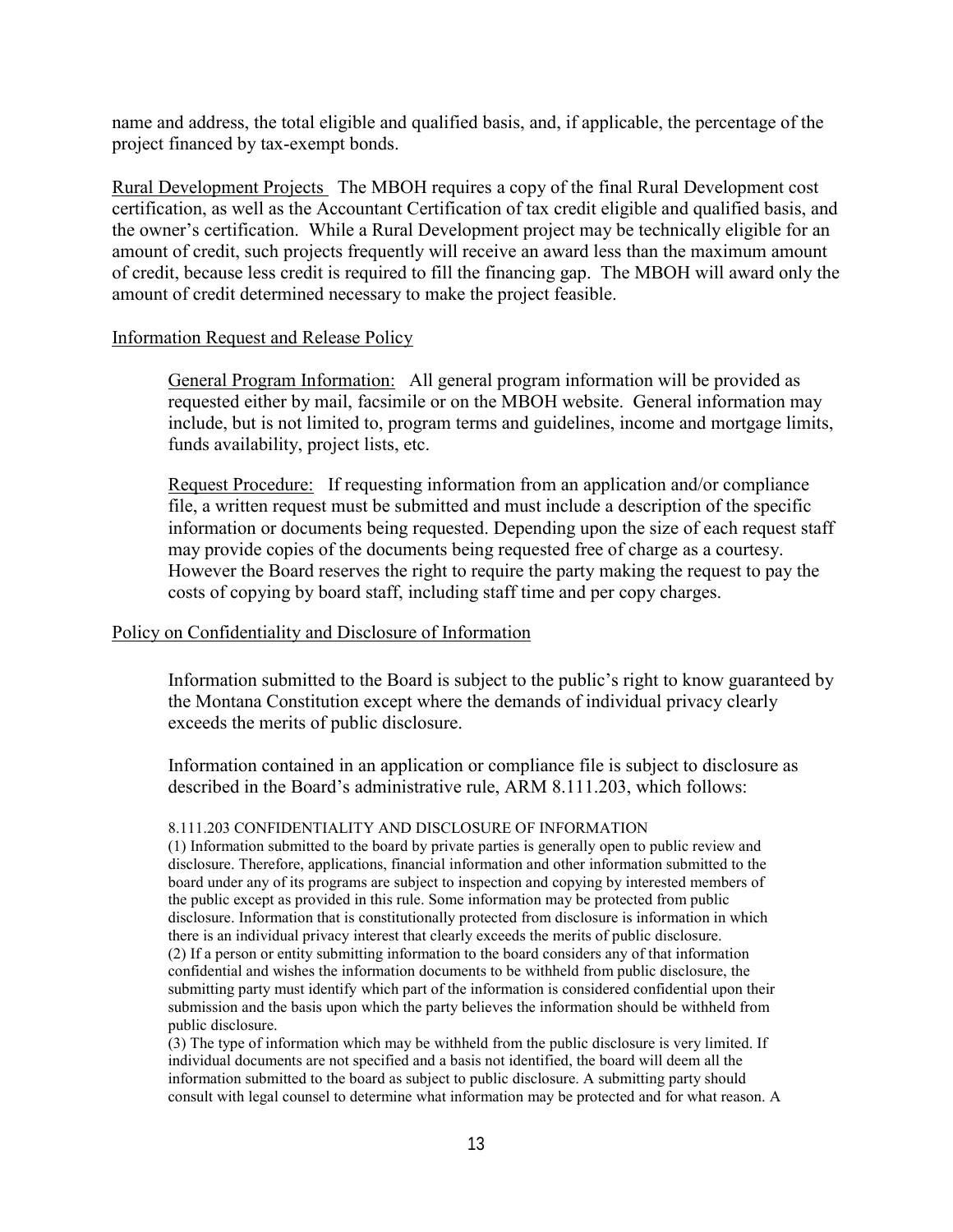<span id="page-15-0"></span>statement that all information submitted by a submitting party is confidential will be considered ineffective.

(4) The board will take reasonable steps to protect information designated as confidential from public disclosure and for which a reasonable basis is stated for the confidentiality. If information has been designated as confidential and a basis for confidentiality stated, upon receiving a request to review any such information board staff will notify the submitting party of the request in writing by United States mail at an address provided by the submitting party. The notice will identify the party making the request, and the stated purpose for the request.

(5) It is the responsibility of the submitting party upon receipt of the notice to take such action as is necessary to protect the information from disclosure, including obtaining a court order protecting the documents from disclosure if necessary. If the board does not receive an order from a court of competent jurisdiction ordering the board to maintain confidentiality of the requested information or the board is not notified of other arrangements made between the requesting and submitting parties within 10 days from the date of the notice of the request, the information will be disclosed to the requesting party. The board will not assert the right of confidentiality for a submitting party in a court of law.

(6) Any information not designated as confidential with a specified basis for confidentiality will be subject to public disclosure without notification to the submitting party.

(7) Tenant certifications, income information and information in individual loan files are confidential and will not be disclosed to the public. (8) If a requesting party wants copies of information maintained by the board, and depending on the number of copies to be made, the board may require the requesting party to provide for their own copying, either by making the copies with a copier and paper provided by the requesting party or by paying the expense of a copy service to make the copies.

Information in compliance files and application information submitted to the Board prior to the effective date of the rule (June 8, 2001) will not be disclosed until the person who submitted the information is given notice of the request and the opportunity obtain an order protecting the information from disclosure as provided in ARM 8.111.203.

#### Compliance File Policy

If the information or documents being requested are from an application, the project owner will be notified of the request by telephone or facsimile, the project owner will be told the identity of the party making the request. If the project owner believes that its application contains trade secrets, confidential or proprietary information, it is the project owner's responsibility to obtain a court order protecting their documents from release. If the Board does not receive a court order within 7 working days from the day the request is received by the Board, the documents will be released to the person requesting them.

Tenant Certifications and Income Information will be considered confidential and will not be released.

Individual Loan Files: Personal financial information will be considered confidential and will not be released.

#### Ex Parte Communication Policy

"In instances where the Board of Housing acts as a quasi-judicial body, its members should refrain from ex parte contact with parties who will be appearing before it or their representatives.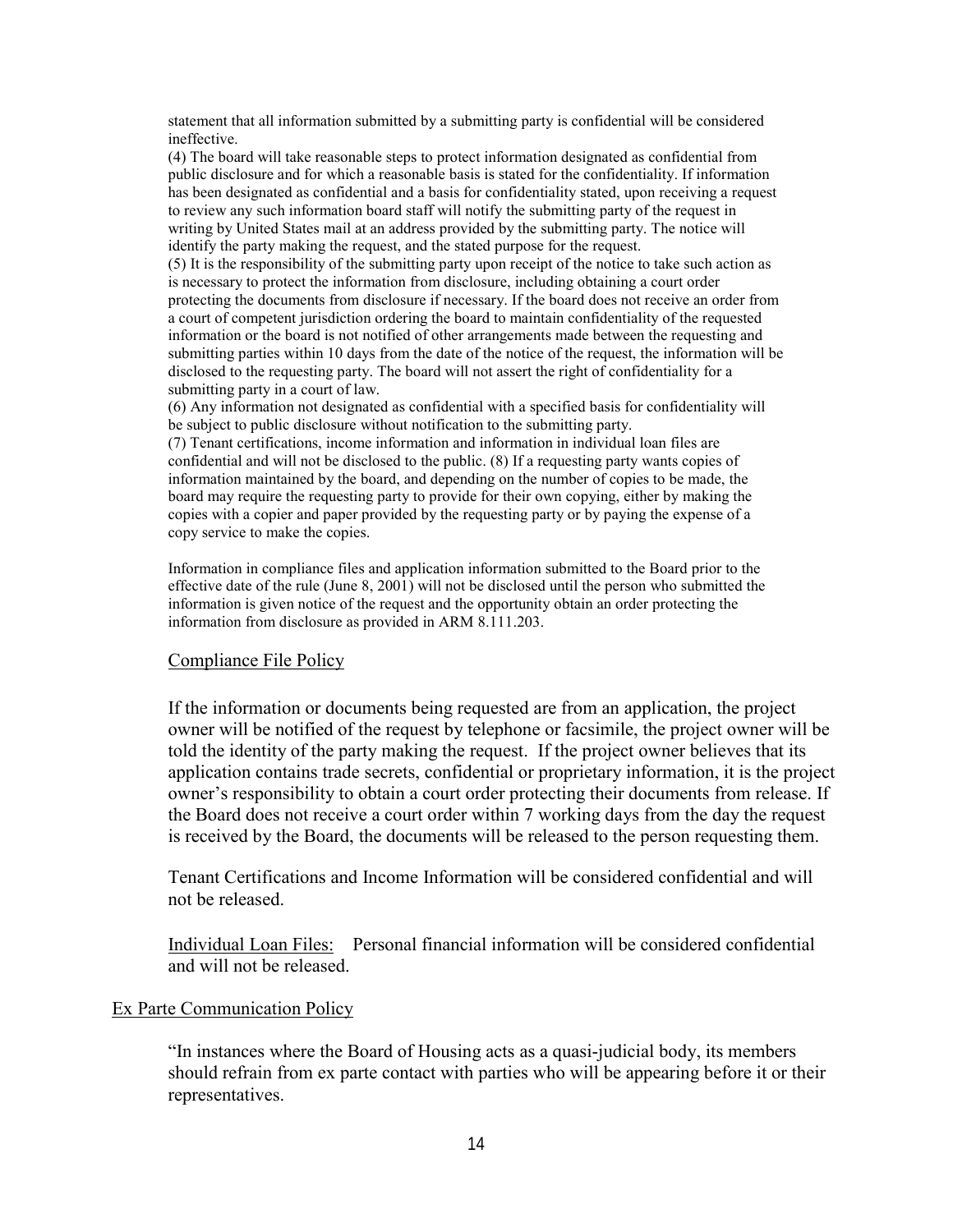<span id="page-16-0"></span>Additionally, any ex parte communication made where a quorum of the Board is present, outside of a hearing scheduled for the purpose of entertaining the issue before it, would violate Montana's open meeting requirements and the right of public participation under Article II, section 8 of the Montana Constitution and § 2-3-203, MCA. A quorum of the Board is defined as a majority of the membership § 2-15-124(8), MCA.

The policy when the Board is sitting as a quasi-judicial body is:

- Not to receive any evidence, individually, or collectively, except as a part of the public record at a publicly noticed hearing scheduled for that purpose.
- If a member is not able to avoid receipt of information or contact with parties outside of a public hearing the remedial action in that instance is for the Board member to disclose at the public hearing the full content of the information received.
- Avoidance of ex parte communications is preferred over relying on the public disclosure remedy because an incomplete or inaccurate conveyance of the ex parte contact, even if inadvertent, may bias the outcome and subject the Board action to challenge.

All information an applicant wants distributed to board members should be provided to staff who will disburse consistently to all members. Board Approved July 9, 2007.

## SECTION 4 - APPLICATION CYCLE

Applicants may apply for an award of tax credits for a particular development during the following Eligible Competition periods. As used in this Plan, the term "award" means selection of a project to receive a reservation of tax credits.

Send the application for an Award of Low Income Housing Tax Credits and the applicable fee (based on the fee schedule below) to the MBOH. A separate application is required for each project. A single application should be made for all buildings within a single project.

Applications must be to the MBOH's office by 5:00 pm Mountain Time on the application submission date.

Submission **Application Presented to Board** Third Friday in January **April or May Board Meeting** First Friday in May July or August Board Meeting

The Board will have developers present their projects and public comment will be heard the month after submittal but before scoring and ranking is done. After scoring and ranking are completed developers would be available to the Board for questions and comments but not presentations.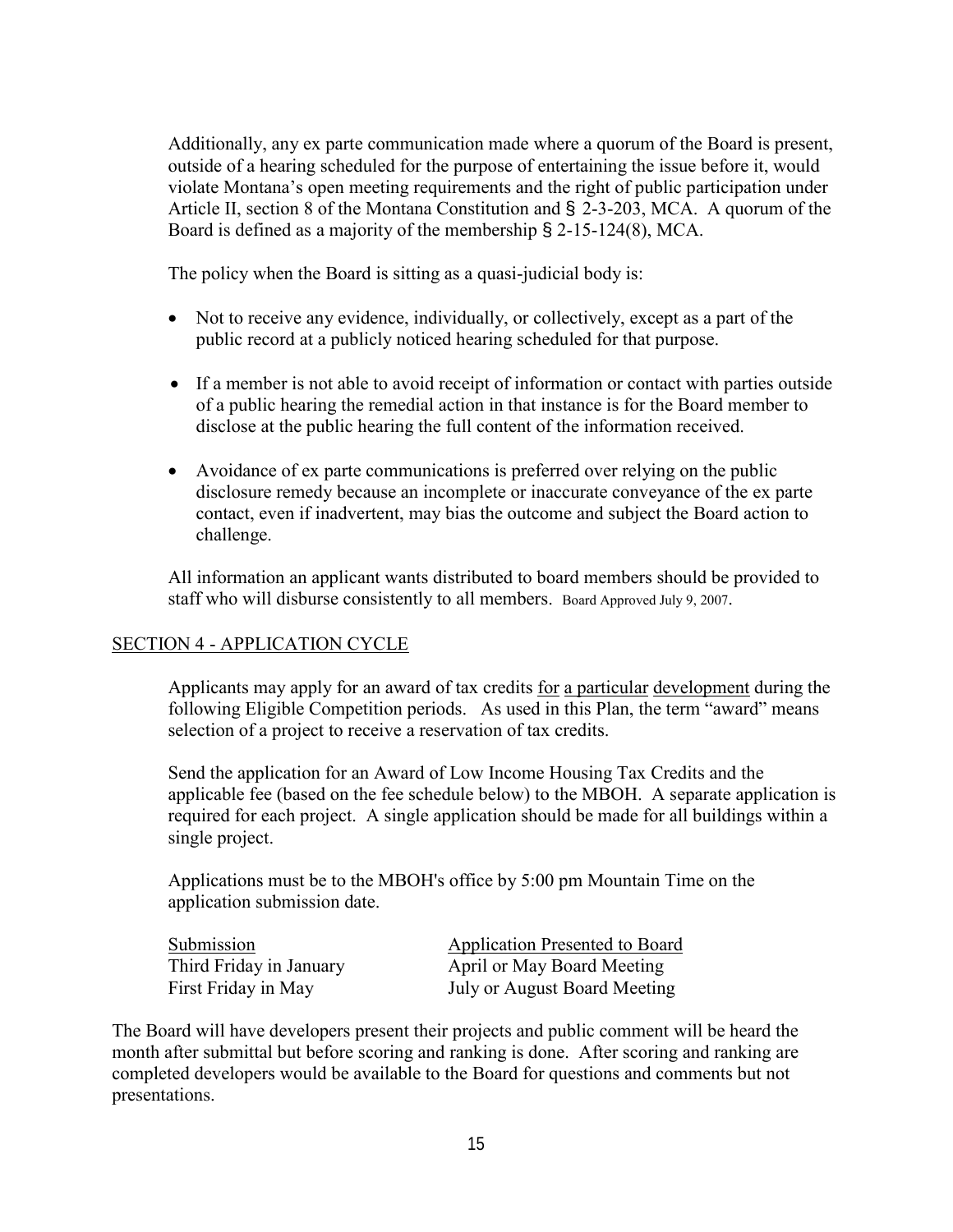<span id="page-17-0"></span>Application deadlines and/or presentations to the Board at a time other than identified may be announced when circumstances warrant.

### SECTION 5 - FEE SCHEDULE (Subject To Change)

The application fee is 1.5% of the amount of credits requested in your application, payable with your application and may not be refundable. The MBOH will not consider applications submitted without an application fee. If the Board awards all or a portion of the tax credits requested, no adjustment will be made to the application fee.

In addition to the application fee, a reservation fee in the amount of 3.5% of the credits reserved is due by December 1 of the year of the award. Once the partnership enters a Reservation Agreement, the fee is not refundable. Projects, owners, or partnerships that fail to meet the conditions described in the Reservation Agreement forfeit the entire reservation fee to the MBOH.

### Requesting additional credits

As MBOH, in its discretion, determines necessary for financial feasibility, returned or unreserved tax credits may be used to increase the amount of tax credits reserved for a project after the first round awards have been made. A developer or sponsor seeking an increase in the amount of reserved credits must apply in writing for such increase and must submit new financials (UNIAPP Section C) and documentation of cost increases. The staff will review and evaluate supporting financials and new cost documentation and a staff recommendation will be presented to the Board for consideration. Staff will not recommend Board approval of any increase beyond that necessary to make the project feasible.

An application and reservation fee of 5% of the tax credits requested. In the event an increase for the additional requested credits is not approved, the reservation fee in the amount of 3.5% will be returned.

Compliance Fees See Section 11 - Compliance Monitoring

### SECTION 6 - MAXIMUM AWARDS

Twenty-five percent (25%) of the total annual credit cap will be the maximum credit awarded to any one development or developer. The maximum award will be determined in the first year the project is awarded.

The MBOH does not commit tax credits from future years.

#### SECTION 7 – SET ASIDES

Non-profit: Ten percent of each state's credit allocation must be set aside for buildings which are part of projects involving "qualified nonprofit organizations". To qualify as such, an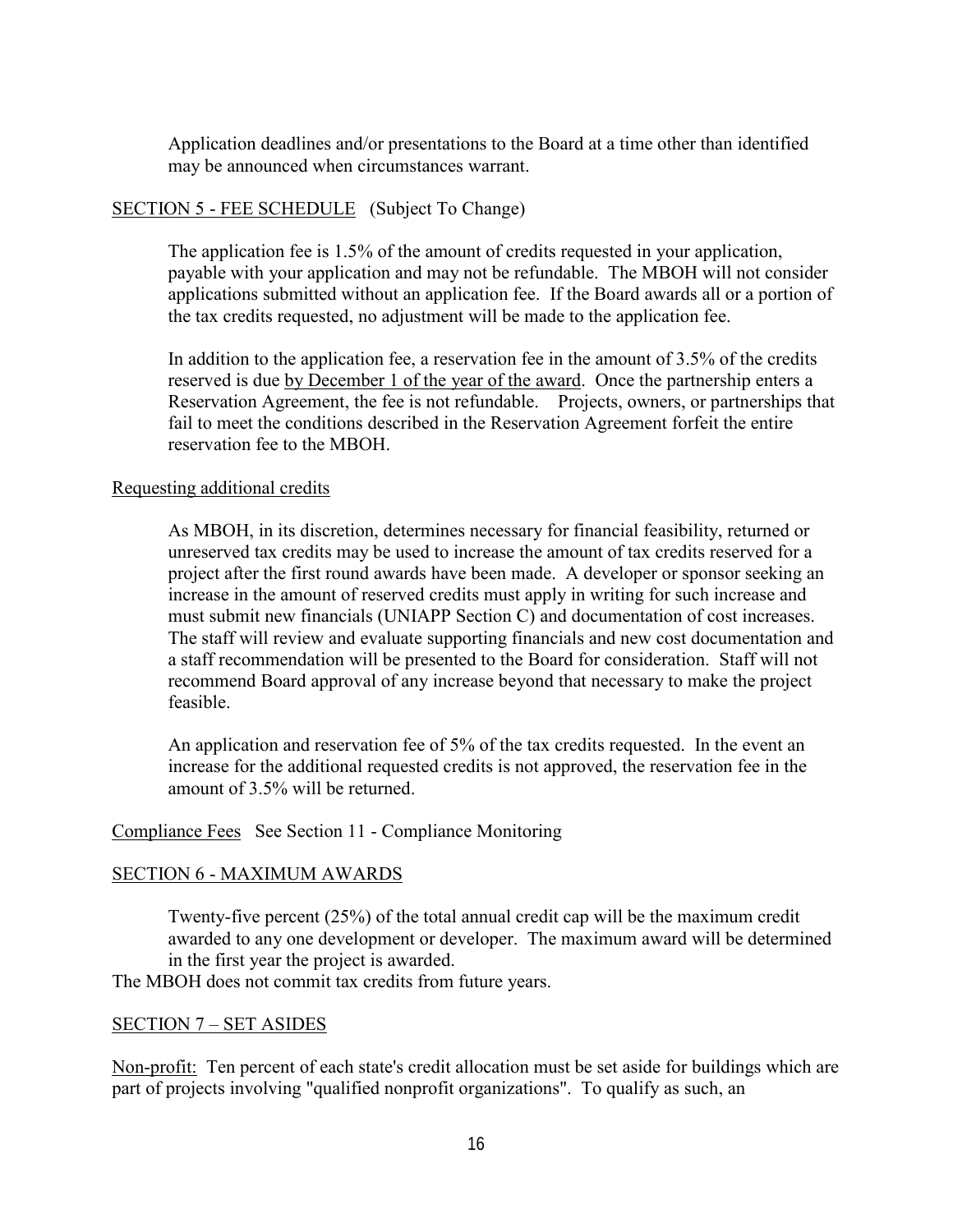<span id="page-18-0"></span>organization must be exempt from federal income tax under Section 501(c) (3) or (4) of the Internal Revenue Code and must have as one of its exempt purposes, the fostering of low income housing, must own an interest in the project, and must materially participate in the development and operation of the project throughout the compliance period. Such nonprofit organizations may not be affiliated with or controlled by a for-profit organization.

Small Projects: Twenty percent (20%) of the available state's credit allocation is set-aside for small developments requesting \$200,000 or less in credits. If there are insufficient small developments meeting the criteria within the first round of the application year to exhaust the small development set-aside, the credits will be available for general allocation. If, within the first round, there is a large project application that was not fully funded with tax credits, but scored well enough to be considered, it may be funded by the board during the first round when applications for small projects have been fully funded and the board deems that remaining funds should be applied toward the partially funded large project.

MBOH reserves the right to determine in which set aside a project will be reviewed (subject to its eligibility), regardless of its eligibility for any other set-aside. If a project is submitted as a small project in order to utilize the small project set-aside when it is clearly part of a larger project, the project will be placed in the proper category as determined by MBOH staff. To qualify to receive an award of credits under a set-aside, the development must meet all requirements and score the minimum number of points for consideration.

## SECTION 8 – APPLICATION PROCESS

Read this Qualified Allocation Plan (QAP) and accompanying materials.

Determine the degree that your building(s) and development correspond to the MBOH's Development Selection Criteria, contained in this Plan.

Consult your tax attorney or accountant concerning: (a) each building's eligibility for the tax credit; (b) the amount of the credit, if any, for which your building(s) may be eligible; and (c) your ability and/or your investor's ability to use the tax credit.

Commission full market study as outlined in Exhibit B.

Complete the Uniform Application and Tax Credit Supplement.

## Threshold Requirements

Applications received not meeting Threshold Requirements will be returned un-scored and will receive no further consideration. Application fees will not be returned.

Submit complete applications to the MBOH. MBOH may allow minor corrections to applications, but will return and will not further consider applications requiring substantial revision or those that are substantially incomplete.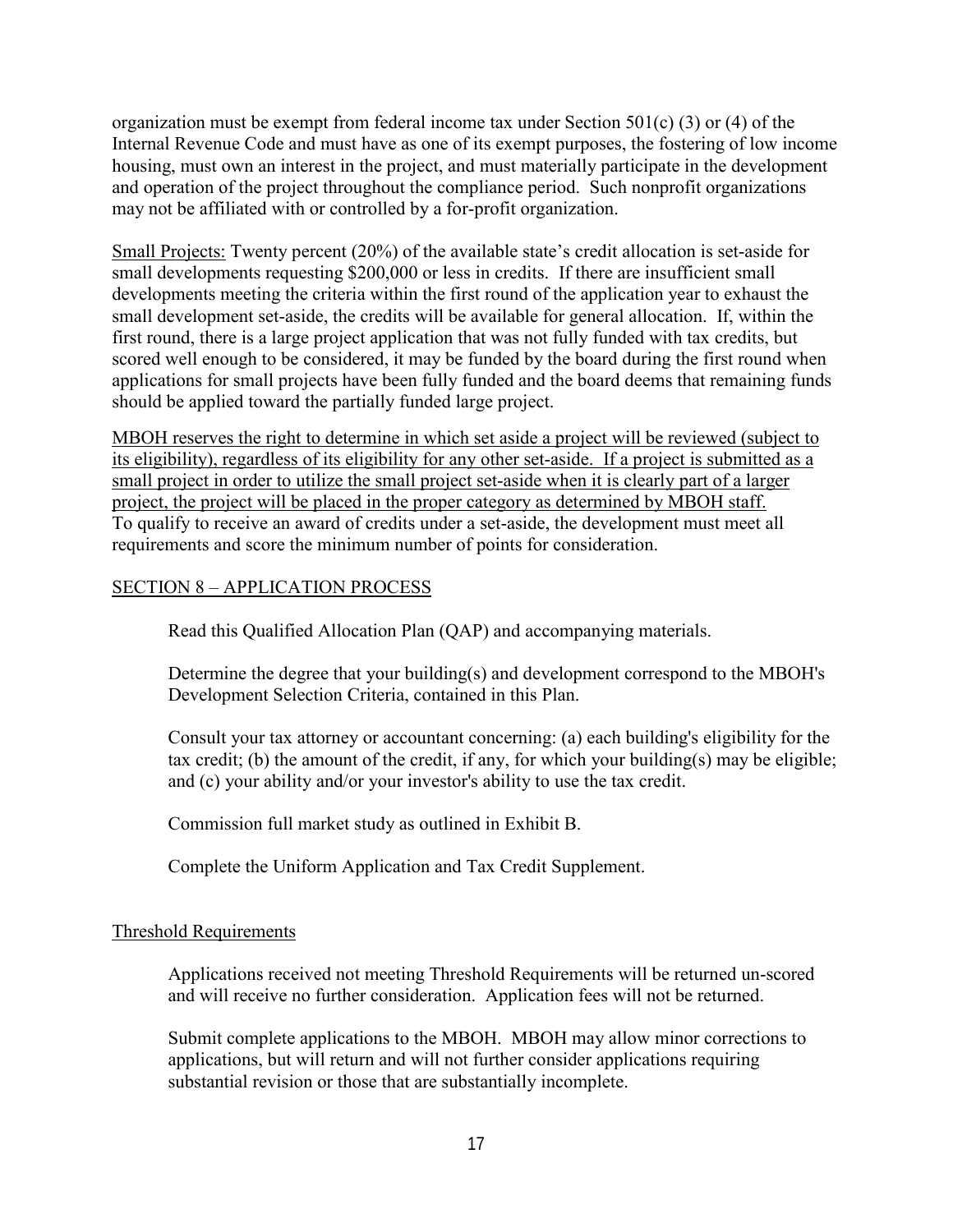Application Threshold Requirements – To meet the scoring threshold for further consideration an application packet must:

- Be complete and,
- Be received by the deadline date.

A complete application must include:

- The application fee.
- Documentation verifying the General Partner or a member of the LLC (if applicable), and the Management Company personnel have been certified in LIHTC Compliance by one of the nationally recognized training companies.
- Proof of ability or capacity to construct two or more LIHTC projects simultaneously, if applicable.
- Cash flow analysis.
- Market Study prepared by a disinterested third party. Market Studies must be completed within six (6) months prior to the submission date of the application and must adhere to minimum market study requirements in Exhibit.
- Site control through lease, ownership or a legal form of option to purchase.
- Evidence of proper zoning addressed (zoning place, planned unit development, zoning change requested) unless no zoning requirements exists. If no zoning requirements exist provide documentation from the proper authority.
- A preliminary financing letter from a lender indicating the proposed terms and conditions of the loan must be included. The financing letter must formally express interest in financing the project sufficient to support the terms and conditions represented in the project financing section of the application.
- A letter of interest from an equity provider including an anticipated price based on the market at time of application.
- Preliminary Capital Needs Assessment for Rehabilitation Applications a site plan, and an architect's preliminary floor plan and elevations for the project.
- Project/unit amenities.
- Profit or non-profit status.
- If a not-for-profit owner proposes a property tax exemption, documentation of intent to conduct a public hearing must be submitted with the application and conducted by the owner. Without documentation of intent, the project will be underwritten as if no exemption was received. Documentation of public hearing(s) must be submitted prior to the time the 10% documents are issued.
- Total years of commitment to project, if targeted for Eventual Home Ownership, number of years, and plan for conversion refer to Section 3, page 11. Selection of target audience (20-50)(40-60).
- Letters of community support.
- Elderly stipulation of 55 or 62 and over if the project is for elderly.
- A narrative addressing each of the development selection criteria and how the application meets each of these criterions.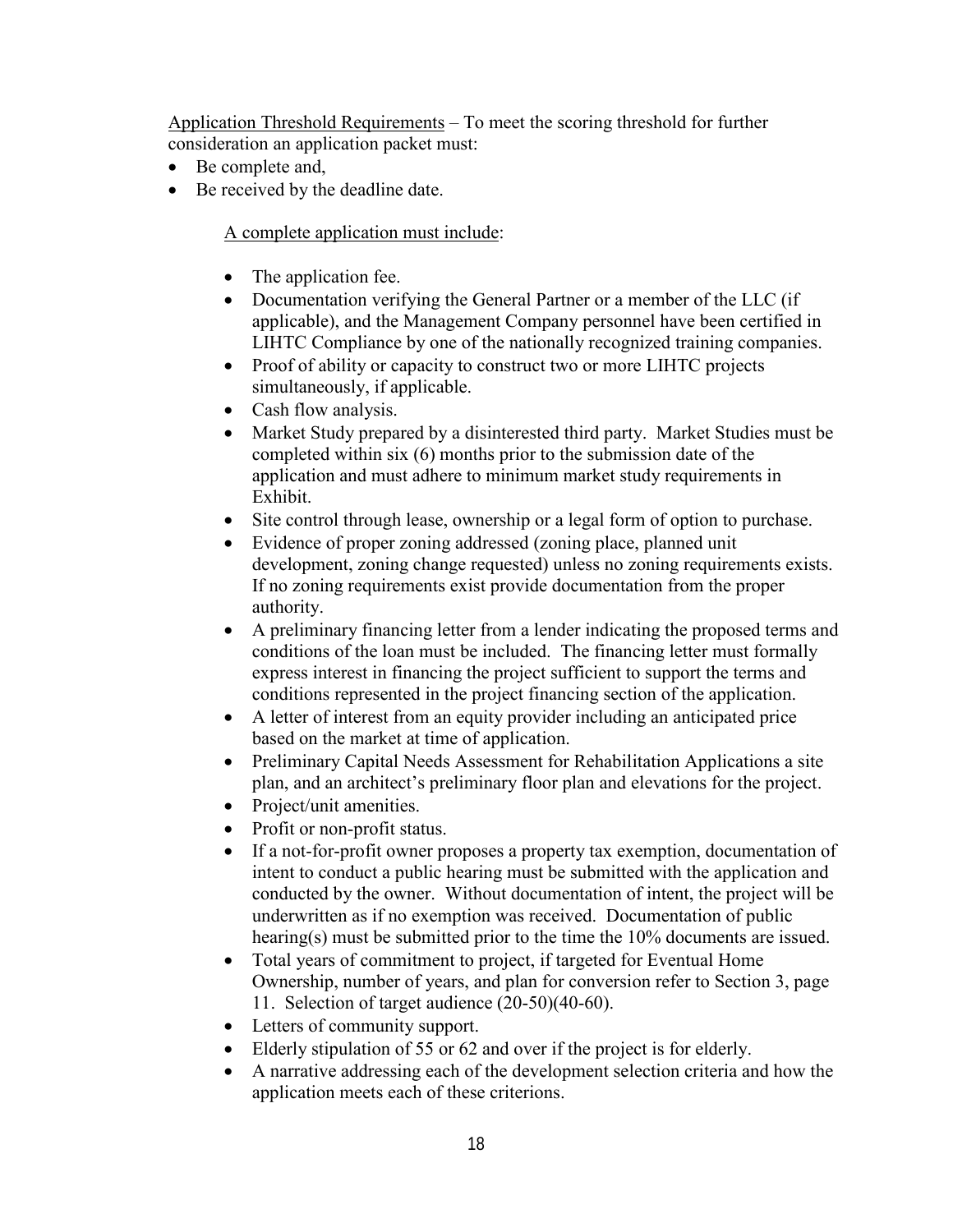<span id="page-20-0"></span>Applications must also demonstrate that they are financially sound. This includes reasonable financing terms, costs, expenses, and sufficient cash flow to support the operations of the project, all of which must meet the underwriting standards of MBOH.

A Tax Credit Applicant must place an advertisement in the local newspaper of the intent to apply, and by doing so, encourage public comment to be submitted to the MBOH. Such notice must include Name of Project, Number of Units, Location of Project, Forprofit or Non-profit status, and, if applicable, Intent to Request Tax-exempt Status for the project. The notice will be placed as a box advertisement in the newspaper within 30 days prior to or not more than 5 working days after the due-date of the application and will allow for not less than 30 days for response. The advertisement must be published twice within a seven-day period. A copy of the notice, annotated with dates published, must be included in the application.

#### Example of Public Notice

(Name of Developer, address, telephone number), a (for-profit/non-profit) organization, hereby notifies all interested persons of (city, town, community name) that we are planning to develop, (Name of project) an affordable multifamily rental housing complex on the site at (street location). This complex will consist of (number) (one bedroom, two bedroom, or three bedroom) units for (elderly persons/families). This project (will/will not) be exempt from property taxes.

An application (will be/has been) submitted to the Montana Board of Housing for federal tax credits financing.

You are encouraged to submit comments regarding the need for affordable multi-family rental housing in your area to the Montana Board of Housing, PO Box 200528, Helena, MT 59620-0528 or FAX (406) 841-2841. Comments will be accepted through February 28 (for the first round), and May 30 (for the second round).

Applications received by the submission deadline of the application cycle will first be reviewed for completeness and soundness of the development.

#### Development Selection Criteria

1. Extended Low Income Use\* (0- 10 points): Federal law requires a 30-year extended use agreement with an option to sell the project at year 15. An application in which the applicant agrees to maintain units for low income occupancy beyond the initial fifteen year compliance period will receive points as indicated below and will have these restrictions incorporated into the Declaration of Restrictive Covenants.

#### Years beyond initial 15

| 15 years        | 0 points  | (30 total years)          |
|-----------------|-----------|---------------------------|
| $16 - 20$ years | 4 points  | $(31 - 35 \text{ years})$ |
| $21 - 25$ years | 6 points  | $(36 - 40 \text{ years})$ |
| $26 - 30$ years | 8 points  | $(41 - 45 \text{ years})$ |
| Over 30 years   | 10 points | $(46 \text{ years} +)$    |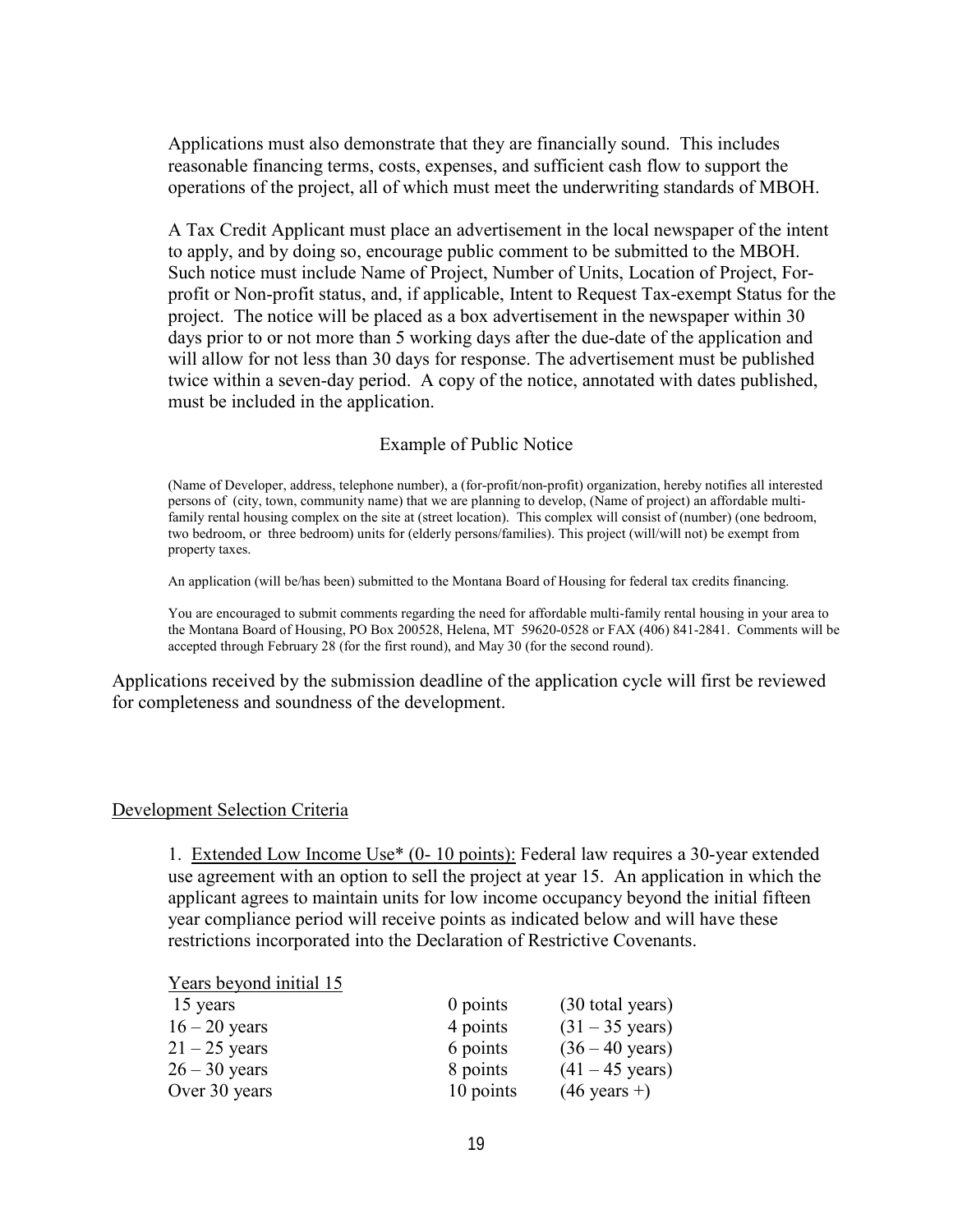Eventual Home Ownership  $10 \text{ points } \text{NOTE}$ 

 $N$ OTE 1: Development targets projects intended for eventual low-income tenant ownership. Applicant must provide at time of application, a) a feasible plan that transfers property in whole at the end of year 15, b) the future selling price at the end of year 15, c) a method for the completion of homebuyers counseling by the tenant, and d) any other information requested by the MBOH. Information will be reviewed for conformance with Section 42(h)(6) and IRS Ruling 95.49.

2. Lower Income Tenants\* (0-22 points): A proposal will receive points for the percentage of eligible units at area median income levels listed below. A development will receive points for 40%, 50%, and 60% categories when the development targets those income & rent levels. Points awarded for 40% units are independent of and not calculated as part of 50% or 60% units. Developments will be bound by the terms committed to in the application process through the use of the Declaration of Restrictive **Covenants** 

| Area Median<br>Income Level | Percentage of<br>Eligible Units | Points               |
|-----------------------------|---------------------------------|----------------------|
| $40\%$ or below             | $10\%$ (or greater)             | $2$ note 2           |
| $50\%$ or below             | $15 - 20%$                      | $6$ NOTE 2           |
| $50\%$ or below             | $21 - 40\%$                     | 8 NOTE 2             |
| $50\%$ or below             | $41 - 60\%$                     | $15 \text{ n}$ ote 2 |
| $50\%$ or below             | $61-100%$                       | $20$ note 2          |
| $60\%$ or below             | 40%                             | $\boldsymbol{0}$     |
| $60\%$ or below             | $41 - 60\%$                     | $\overline{2}$       |
| $60\%$ or below             | $61-100%$                       | 4                    |
|                             |                                 |                      |

NOTE 2: Rents  $\omega$  40% allowed to income qualify to 49% AMI. Rents @ 50% allowed to income qualify to 55% AMI (40/60 election must apply) (Applicable to all existing LIHTC properties)

3. Project Location (0-3 points): Developments located in a given area where amenities and/or services will be available to tenants (schools, medical services, shopping, transportation). (0**-**3 points)

4. Housing Needs Considerations (0-14 points): Meets area housing needs and priorities as evidenced by area housing providers. Addresses area market concerns, such as vacancy rate and type of housing required. Evidence provided in the application indicates that the community supports the project through neighborhood meetings with attendance rosters, minutes, and/or local charrettes with supporting documents, concept drawings, and input from community, etc. (4 points) Appropriateness of size of development, (6 points)

Appropriateness of market (rehab versus new construction, for example). (4 points)

5. Project Characteristics (0-16 points):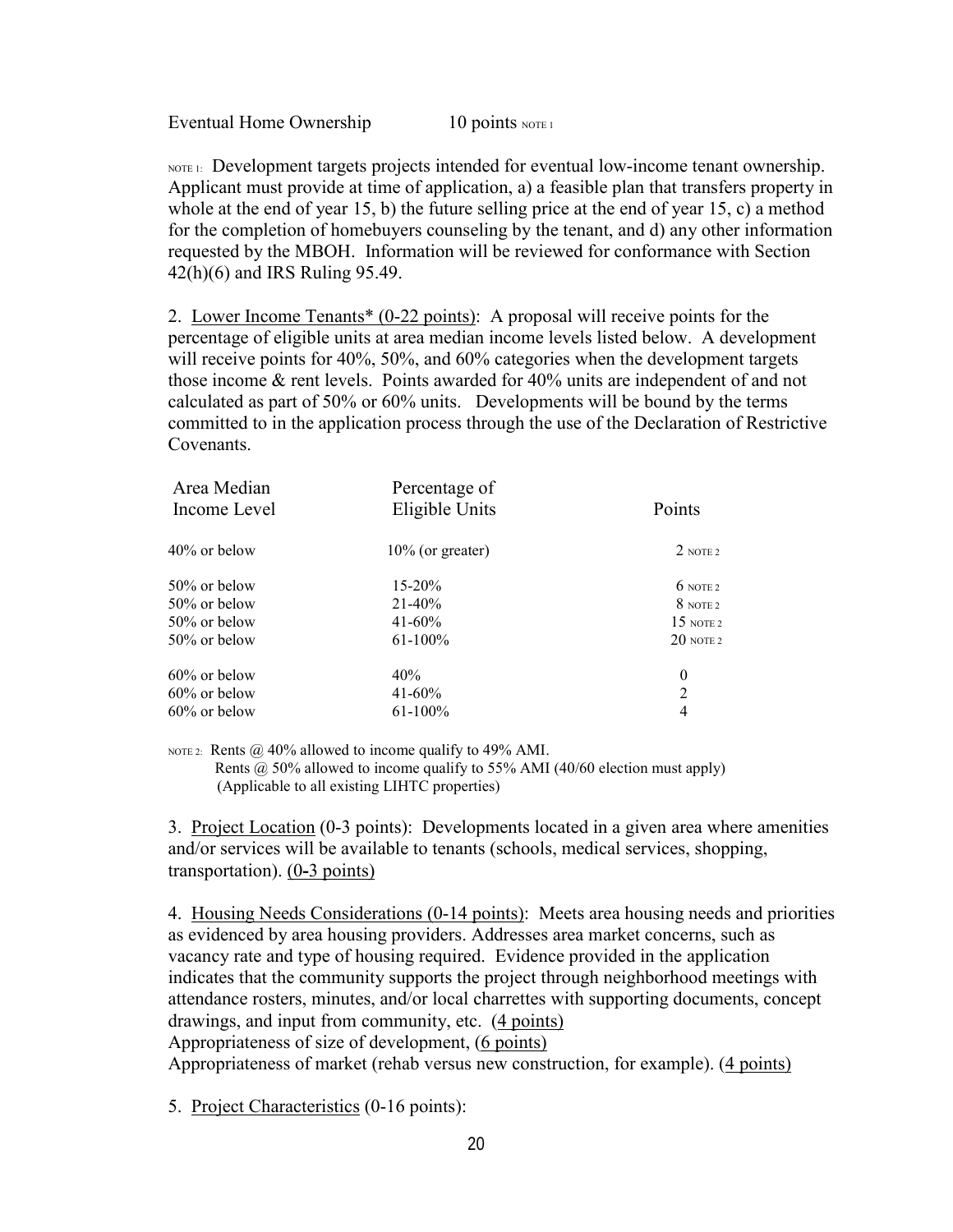Proposes the preservation of existing federally assisted housing stock or increases the affordable housing stock through the use of funds from other sources to leverage the tax credit dollars. (0-2 points)

Developments that include higher quality amenities in comparison with other applications in the same round of competition. Items which may be considered would be higher quality cabinets, floor and wall finishes, dishwashers, carports, central computer or recreation rooms, emergency buttons in each unit, on site managers, air conditioning (especially if medically warranted), and playgrounds. Luxury amenities will not be considered. Items deemed luxury would be similar to swimming pools or tennis courts. These items are meant only to be examples and are not to be considered complete lists. The amenities and qualities itemized will be analyzed and awarded points accordingly. Use of existing terrain and landscaping that matches the surrounding area to enhance the grounds; use of innovative accessibility. The added costs attributed to the project because of efficiency, higher quality and amenities will be considered on a project by project basis for a cost to benefit assessment. (0-4 points)

Applicant's justification for green building and energy conservation includes but not limited to Energy Star building and appliance initiatives, water saving devises, green construction and materials, heating, and insulation applications. Criteria for each application will be compared to other applications. The applicant's architect must provide a letter confirming the initiatives incorporated into the project.*The architect will explain how, and by what amount, threshold items WILL EXCEED the IECC 2009 standards.*NOTE: The applicant's architect must provide certification upon completion of the project confirming that the initiatives were incorporated. (0-10 points)

| Energy        | <b>Scoring Items</b>                                      | <b>New</b> | Rehab |
|---------------|-----------------------------------------------------------|------------|-------|
| Threshold     | Insulation, Windows - Exceeds IECC 2009 standards,        |            |       |
|               | Add Air Lock Doors (Single Bldg hi-rise Rehab) (2 points) |            |       |
| Threshold     | Furnace/Boiler – <i>Exceeds</i> IECC 2009 standards,      |            |       |
|               | Electric heating – Energy Star (1 point)                  |            |       |
| Threshold     | <b>Energy Star Appliances (1 point)</b>                   |            |       |
| Discretionary | <b>Water Flow Saving Devises</b>                          |            |       |
| Discretionary | Florescent Lights                                         |            |       |
| Discretionary | Photovoltaic Panels                                       |            |       |
| Discretionary | Ceiling Fans $-$ LR & Bdrm                                |            |       |
| Discretionary | Hydromatic heating/Ground Source                          |            |       |
| Discretionary | Light Colored Roofing/Metal Roofing                       |            |       |
| Discretionary | Whole Unit Circulating Fan                                |            |       |
| Discretionary | Permeable Paving                                          |            |       |

*NOTE: Standards prescribed by ResCHECK will NOT be accepted.*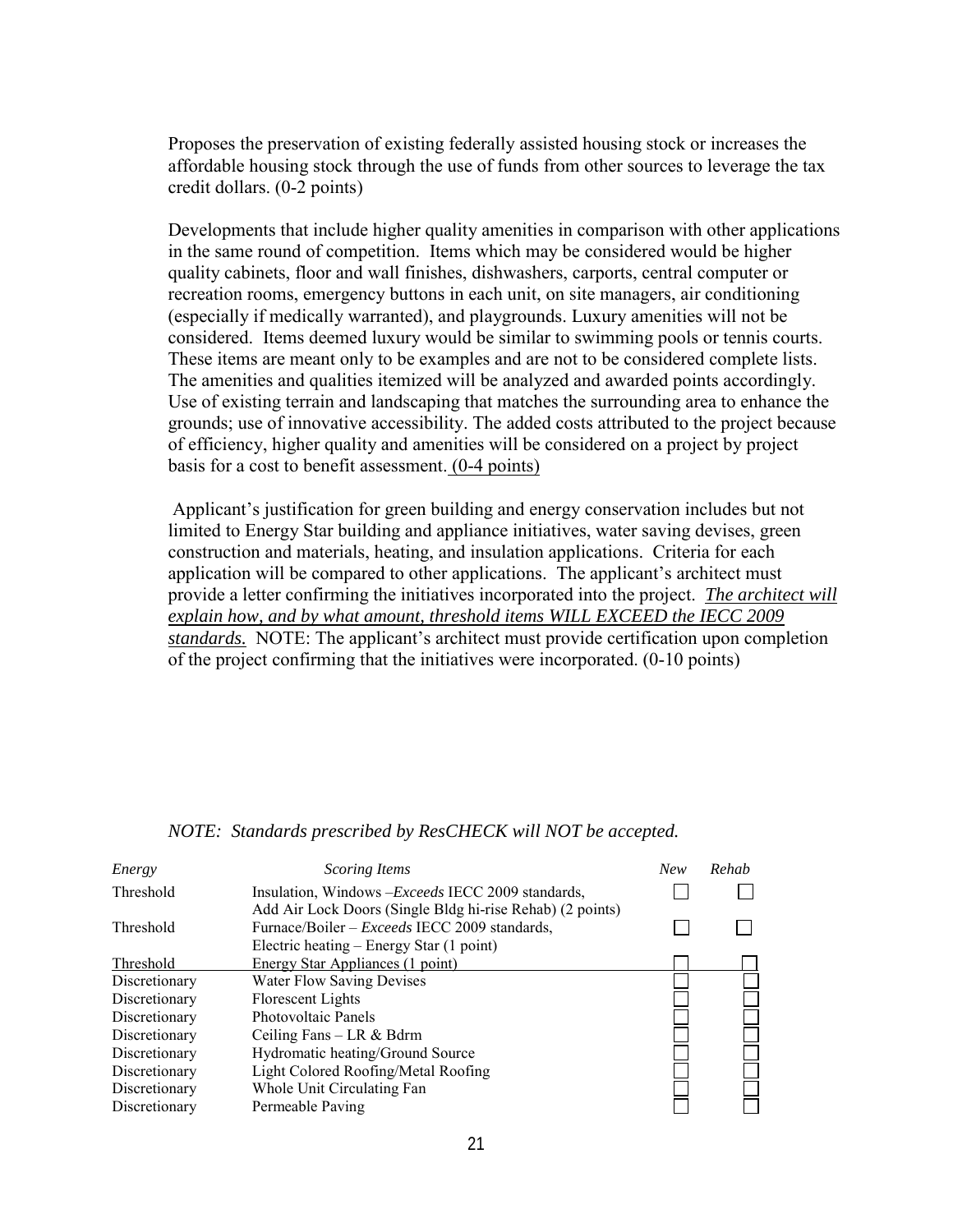

Threshold items – 2 points for insulation/windows, 1 point each for remaining scoring item Discretionary items for new construction– 1 point for 4 to 7 of 15 items, 2 points for 8 to 15 of 15 items Discretionary items for rehab construction– 1 point for 3 to 5 of 12 items, 2 points for 6 to 12 of 12 items

| <b>Green Building</b> | <b>Scoring Items</b>                     | <b>New</b> | Rehab |
|-----------------------|------------------------------------------|------------|-------|
| Threshold             | Low/No VOC paint/adhesive (1 point)      |            |       |
| Threshold             | Use of Montana products (1 point)        |            |       |
| Discretionary         | Engineered Lumber (GluLam, etc.)         |            |       |
| Discretionary         | Flyash Concrete Greater than 30%         |            |       |
| Discretionary         | Recycled Insulation                      |            |       |
| Discretionary         | Recycled Sheetrock                       |            |       |
| Discretionary         | Water Efficient Landscaping              |            |       |
| Discretionary         | Formaldehyde Free/Full Sealed Counter-   |            |       |
|                       | Top and Cabinets                         |            |       |
| Discretionary         | Dimmable Lights (Common Areas)           |            |       |
| Discretionary         | Task Lighting (Shine Down)               |            |       |
| Discretionary         | Motion Sensor Light Switches             |            |       |
| Discretionary         | On-site Recycle of Construction Material |            |       |
| Discretionary         | Vented Range/Bathroom Fans               |            |       |
| Discretionary         | Recycled material Carpet/Flooring        |            |       |
| Discretionary         | Other (List)                             |            |       |
| Discretionary         | Other (List)                             |            |       |
| Discretionary         | Other (List)                             |            |       |
|                       |                                          |            |       |

Threshold items – 1 point for each scoring item

Discretionary items – 1 point for 3 to 5 of 15 items, 2 points for 6 to 10 of 15 items

TOTAL (up to  $10$  points)

6. Development Team Characteristics (0-6 points): Participation by an entity with a demonstrated track record of quality experience in completed development or management of low income housing tax credit projects. The Board will consider all members of the development team and whether housing projects have been developed and operated with the highest quality either in Montana or another state. Special attention will be paid to existing projects, amount of active local community participation used to develop projects, and a management entity with a good compliance track record and specialized training. If an entity has a poor demonstrated track record with respect to developments in Montana or in another state, the Board reserves the right to assign up to ten (10) negative points. The MBOH reserves the right to contact community officials, developer team references, credit bureaus, other state tax credit administering agencies and all other sources as appropriate (0-6 points or as much as minus (-) 10 points each for (i) poor demonstrated track record with respect to developments in Montana or in another state, or (ii) for failure to respond within 10 working days of MBOH letter of inquiry).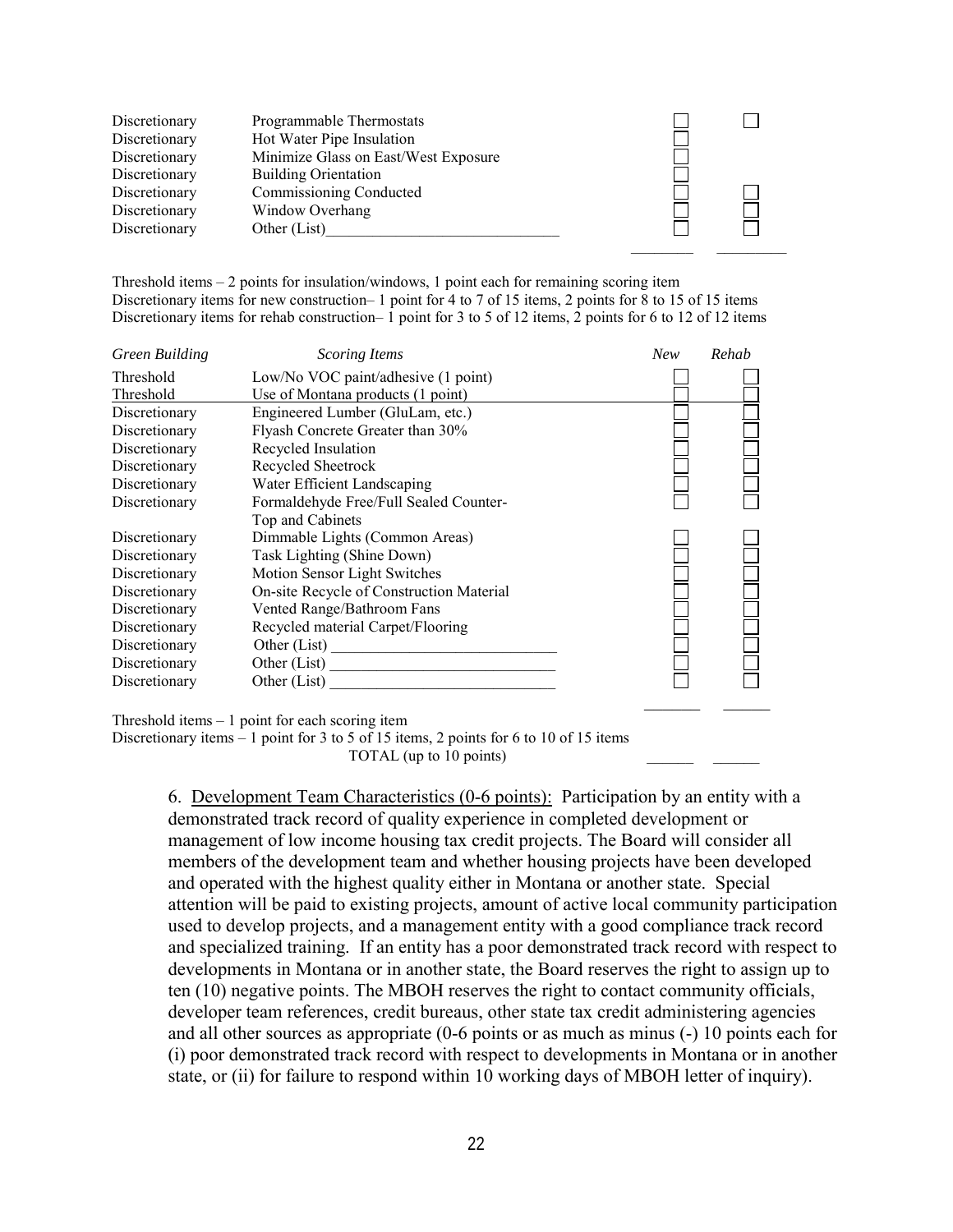7. Demonstration of a Montana Presence: In order to assist in providing a better quality product consistent with the purposes of the MBOH and federal law, a development will qualify for points if a member of its development team is Montana based. One (1) point will be awarded for each of the following (0**-**4 points maximum):

- Developer or Project Manager. (A developer has existing affordable housing project(s) in Montana with a demonstrated quality product.)
- Contractor or Construction Manager
- Either the Consultant, Syndicator, Attorney, Accountant, Architect or Engineers

8. Participation of Local Entity (0-5 points): A proposal involving significant participation by a local entity must be evidenced by a signed agreement to participate. Examples of significant participation would be entities providing on-site services, screening and referring tenants through a formal agreement, donation of land or sale at a reduced price to enhance affordability, use of grant money to develop infrastructure, or significant fee waivers on city fees. Monetary or other material support will also be considered. Note: Information submitted during each round of applications will be compared to other applications within the same round. Only new agreements, land donations, and/or grants requested or negotiated for the current round will be considered for awarding points.

9. Tenant Populations With Special Housing Needs\* (0-10 points): Scoring in this category will be based on identified community and state housing needs, and the extent to which the proposed project addresses those needs. A project will receive one (1) point for each 10% of the units targeting the following identified needs:

- Units targeted specifically for individuals with children (Family units 2) bedrooms).
- Large family units (3 and 4 bedroom).
- Handicapped units exceeding minimum fair housing requirements.
- Units targeted specifically for elderly.
- Units targeted specifically persons of disability (must include written agreement with service provider or advocate for the target group).

10. Preservation of Affordable Housing Projects (0-3 points): For the acquisition and/or rehabilitation of buildings with local, state, or federal historic preservation\* designations, existing affordable housing stock, or projects applying for rehabilitation tax credits that have completed their initial 15-year compliance period. (2 points)

 Project involves existing housing as part of a community revitalization plan. Written confirmation must be submitted from a qualified public official stating that the project involves the use of existing housing as part of a community revitalization plan. (1 point)

11. Market Need & Community Support (0-5 points): The development must document (market statistics or market study) that a market exists to support the project and that the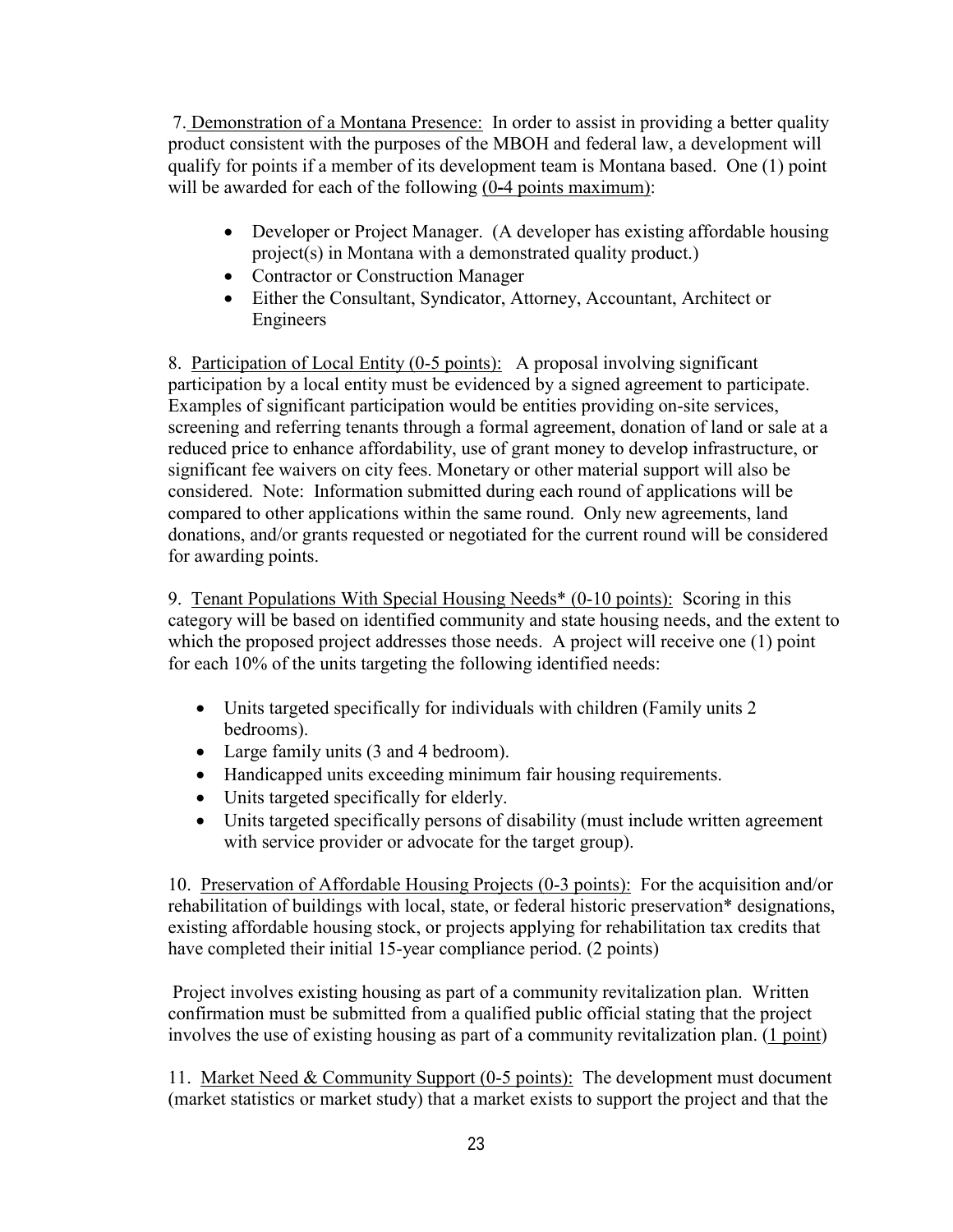project meets the needs of the community. Scoring will be based upon demonstrated market need and more points will be scored by developments addressing the highest market needs. This will be compared with other applications in the same round of competition.

*Community support letters will not receive points under the plan but must be included. These support letters must be project specific and address how the project meets the needs of the community. New letters of support (as well as new letters of non-support) must be submitted for each application for each round of competition. Generic support for affordable housing will not be considered support for the specific project being considered. These letters will be provided to the Board for its consideration.* 

12. Intermediary Costs (0-10 points): Developments with the lowest percentage of intermediary costs are compared with other applications in the same round of competition. (Development fees, attorneys, consultants, architects, etc.) For projects with identities of interest, developer overhead and construction overhead, fees may also be considered intermediary costs. Soft costs will also be considered in this analysis.

13. Developer Knowledge and Responsiveness (Up to minus (-) 20 points): Applicants (consultants, developers, owners) with past demonstrated management weaknesses, including those listed below may impact on points for developer knowledge (Up to Minus (-) **20** points), for example:

- Has not followed-through on the development of a project from application to rent-up and operation;
- Has not maintained a project to Section 42 standards;
- Has received one or more IRS Forms 8823 (unresolved/uncorrected);
- Has not been trained in a certified compliance training program;
- Has not retrained management on compliance every four years;
- Has not submitted request for 8609 within six months after placed-in-service of previous project(s).

## \* **Indicates federally mandated preference**

Total Points Achievable =  $108$ : Developments not scoring the minimum development selection criteria score of 80 points will not receive further consideration.

The awarding of points to projects pursuant to the QAP is for the purpose of determining that the projects meet at least the minimum development selection criteria of the QAP and to assist the Board in evaluating projects, but does not control the selection of projects that will receive an award of tax credits. The Board will select the projects to receive an award of tax credits that it determines best meet the needs of low income people within the state of Montana regardless of the points scored by each of the several projects or staff recommendations. The Board may consider the following factors in selecting projects for an award of tax credits to qualifying projects: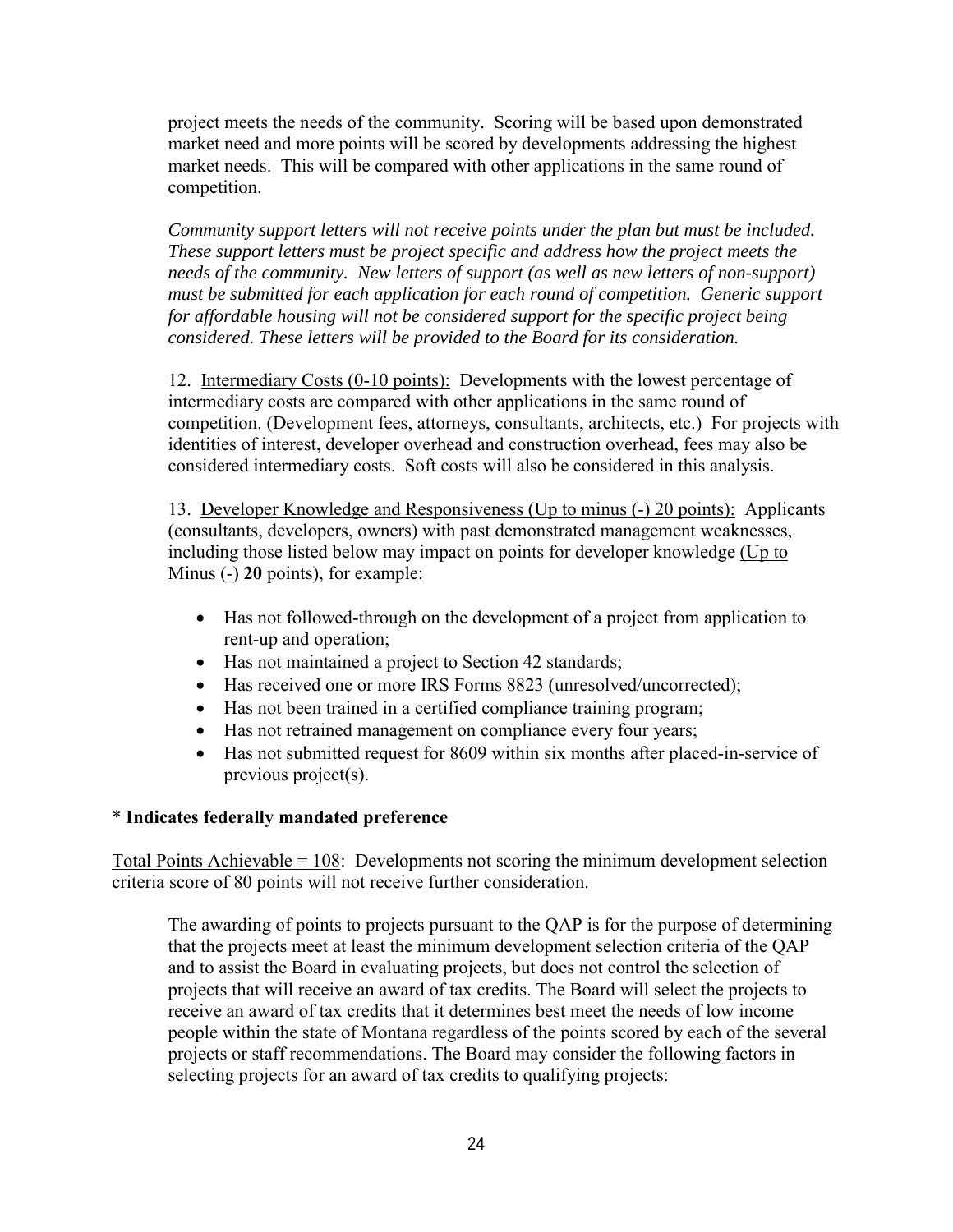- <span id="page-26-0"></span>• The geographical distribution of tax credit projects;
- The rural or urban location of the projects;
- The overall income levels targeted by the projects;
- Rehabilitation of existing low income housing stock;
- Sustainable energy savings initiatives;
- Financial and operational ability of the applicant to fund, complete and maintain the project through the extended use period;
- Past performance of an applicant in initiating and completing tax credit projects; and
- Cost of construction, land and utilities.

If the Board awards credit to an applicant where the award is not in keeping with the established priorities and selection criteria of this Plan, it will publish a written explanation that will be made available to the general public pursuant to Section  $42(m)(1)(A)(iv)$  of the Internal Revenue Code.

### Changes to Application.

A General Partner must notify the MBOH of any requested changes to be made during application/construction/rent-up by first requesting authorization to change accompanied by the proposed change(s) and justification.

Any requested changes submitted to application criteria requiring MBOH action may incur additional fees. Changes to tax credit site, construction of building(s), architectural, engineering, or any on-site review by any member of the MBOH will incur additional charges. Fees will be determined based upon the cost of travel for that purpose.

## SECTION 9– EVALUATION & AWARD

Evaluation: In order to facilitate planning by owners and developers of potential tax credit developments, MBOH will provide credits through a three underwriting evaluations award/reservation, carryover commitment/allocation allocation, and final allocation/8609.

The MBOH staff will review all applications received in the application cycle for completeness, soundness, and eligibility based on federal requirements and this Plan. MBOH will return and not consider for credit award:

- Incomplete or unsound (where there is no adequate showing of an adequate market or the project is not feasible) applications.
- An application submitted by an entity with a demonstrated poor track record in completed development or management of low income housing, whether located in Montana or another state.
- Applicants with current project(s) that have outstanding substantial IRS Form 8823's may be turned down without the application being scored.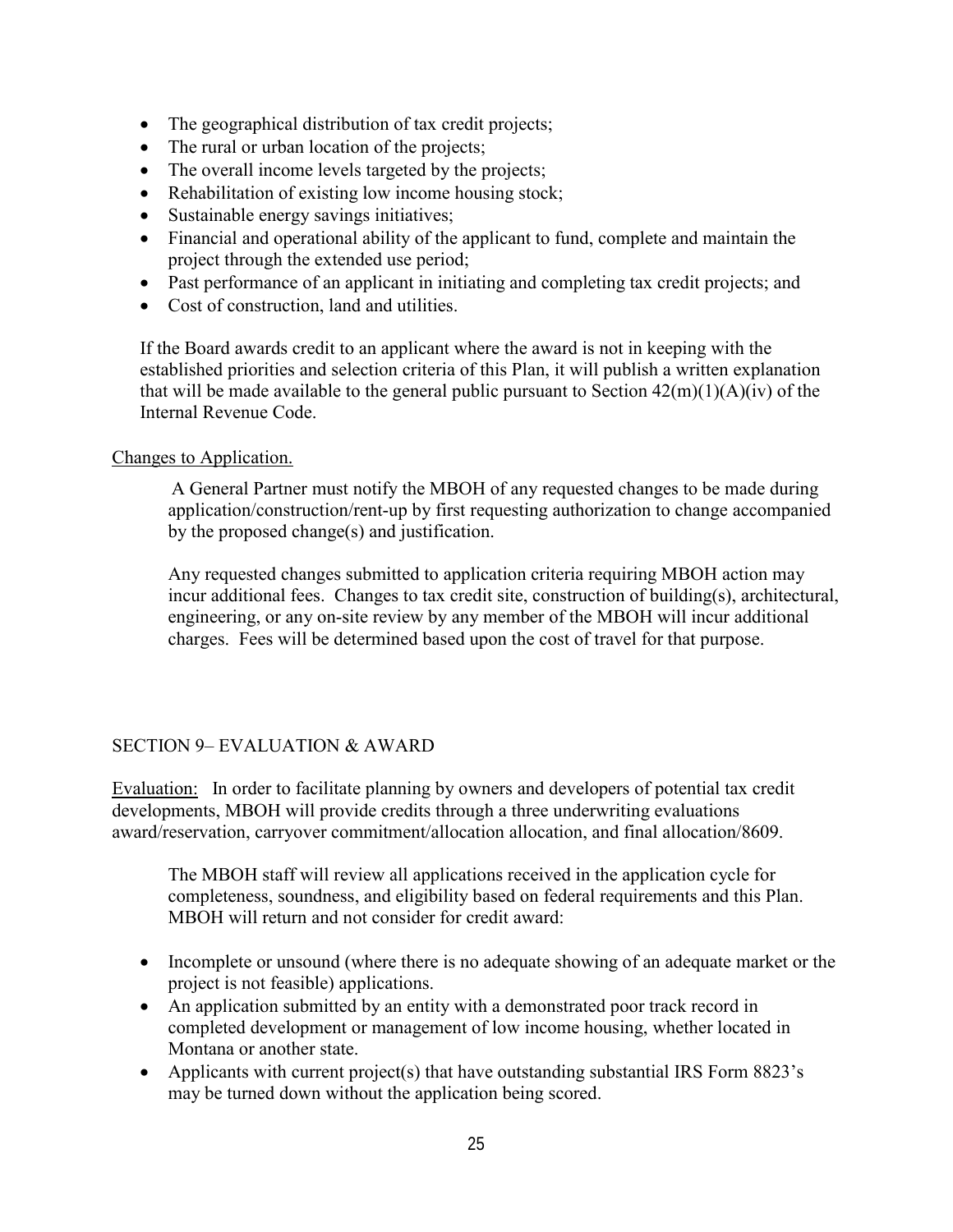MBOH staff will review applications whose developers have another tax credit project currently being completed to determine if the applicant has sufficient resources to complete two or more projects at one time. In this review, criteria that may be used includes, but are not limited to, the percentage of completeness of current project(s) and/or past project work performance. If staff or the Board determines that an application for a new project does not demonstrate viability to cash-flow or need within the community, the new application may be turned down without scoring and will receive not further consideration.

Applications meeting all minimum threshold requirements and not excluded from further consideration under this Plan will be reviewed according to the Development Selection Criteria (Section 8). Applications are scored against other applications in the same round and will be evaluated for the amount of tax credits needed for feasibility and long term viability. Tax credits will be limited to the amount that the MBOH, in its sole discretion, deems necessary to make the development feasible. However, the selection of a project to receive an award of tax credits is not a representation or warranty that the owner or developer should undertake the development, or that no risk is involved for the investor.

Federal law mandates that, although a proposed development may be technically eligible for a certain credit amount, the MBOH may not allocate more credit than is necessary for the financial feasibility of the development and its viability as a qualified low income housing project throughout the compliance period. The MBOH must consider:

- The sources and uses of funds and total financing planned for the project. Sources of Funds including loans using "federal funds" i.e., HOME grant money, Rural Development, etc., made by or through a parent organization to a project may be loaned at a rate below AFR. Such loans will not reduce the basis for the project providing they are true loans.
- Grants made with federal funds directly to a project will reduce basis.
- Any proceeds or receipts expected to be generated by the tax credits.
- The percentage of costs used for project costs other than the cost of intermediaries.
- The reasonableness of the developmental and operational costs of the project.

MBOH, or its staff, may query an applicant or other persons regarding any concerns related to tax credit application, the management, construction, or operation. Questionable or illegal housing practices or management, insufficient or inadequate response by the applicant, general partners, or management company as a whole or in part may be grounds for nonconsideration.

As part of its review of applications, the MBOH will contact community officials of the project location to discuss relevant selection criteria information pertaining to the application and the proposed project. The MBOH may also confirm specific information in the application or seek clarification regarding information represented in the application. This will include checking developer team references and all other sources as appropriate (i.e. credit reports and direct contact with the project developer).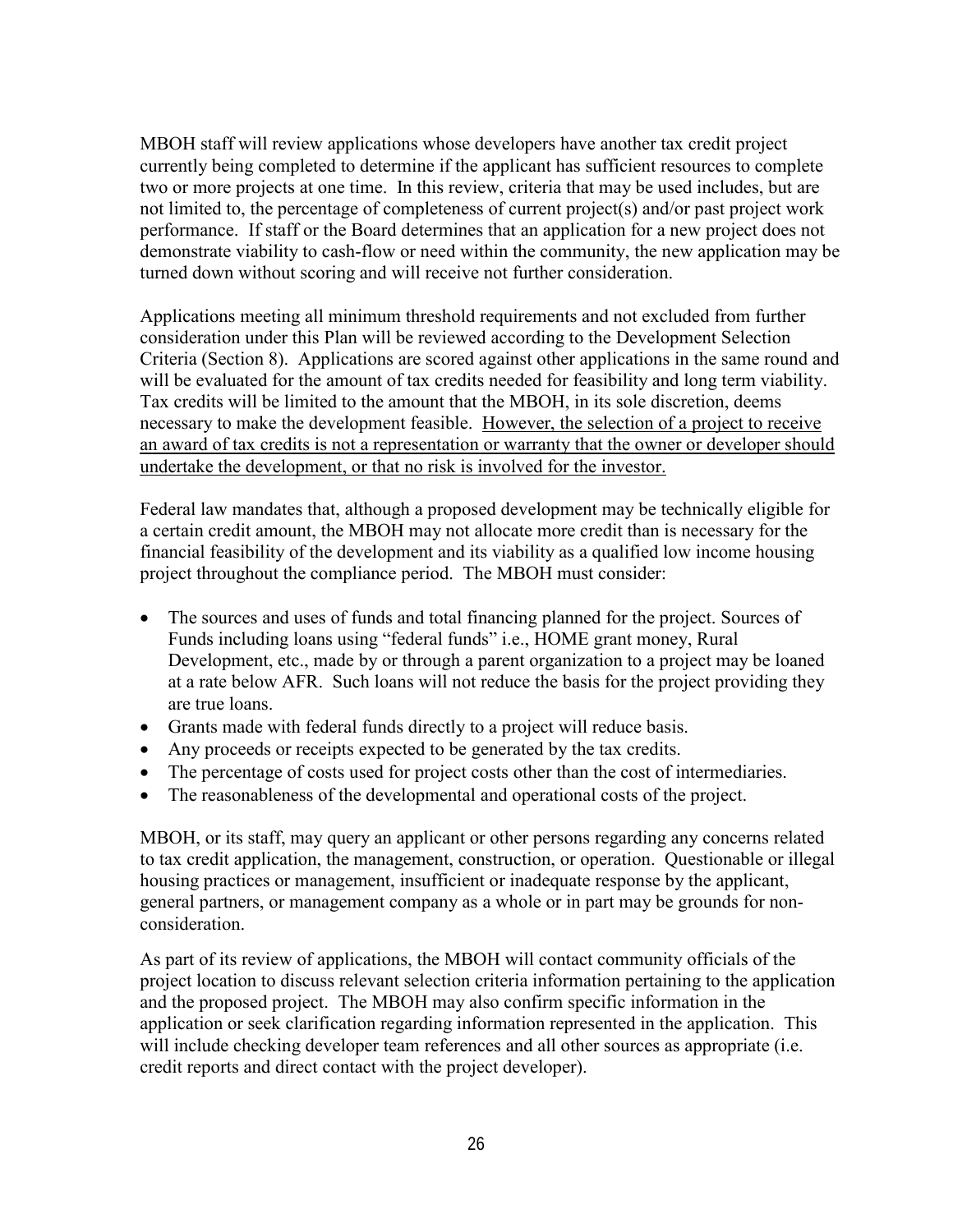<span id="page-28-0"></span>Between the submission deadline and the Board meeting, as required by federal law, MBOH notifies the chief executive officer of the local jurisdiction of each proposed development to solicit comments on the development. The MBOH also notifies community housing providers, low income housing advocates, and local community officials, to solicit comments on the proposed development.

### Award

Based on its evaluation, MBOH will estimate the amount of credit it will award for each application. This determination is made solely at MBOH's discretion, and is not intended to be a representation or warranty to anyone as to the feasibility of the development. Rather, it will serve as the basis for making an award of credits. A similar analysis will be done at the time of 10% cost certification and prior to issuing IRS Form(s) 8609.

If all of the authorized credits are awarded after a particular cycle, MBOH may place qualifying applications which did not receive an award of tax credits on a waiting list for potential award of tax credits in the event credits become available at a later date.

Once MBOH has selected projects and determined the award of tax credits**,** the MBOH will provide a Reservation Agreement, Gross Rent Floor Election, and Declaration of Restricted Covenants to the partnership.

Reservation:MBOH will ask each successful applicant to sign a letter of reservation. The partnership should review, complete, sign, and return the Reservation Agreement and Gross Rent Floor Election. A reservation is a commitment conditioned on evidence of timely progress toward completion of the development acceptable to MBOH, and compliance with federal tax credit requirements.

The following will be required from the partnership, prior to entering into a Reservation Agreement:

- Demonstrated financial ability to proceed (conditional financing commitment)
- Certain other updated application material

Where applicable, if the owner elects the federal percentage(s) in the month that the reservation is issued by MBOH, the reservation document must be signed and returned on or before the  $25<sup>th</sup>$  of that month to assure the lock-in of the rate. Owners electing the placed-in-service date should return the signed reservation document immediately. Upon receipt, the MBOH will sign the Agreement, and return a copy to the partnership.

The balance of the reservation fee (based on the fee schedule) will be due December 1<sup>st</sup> of that year.

The applicant will have until December  $1<sup>st</sup>$  to accept and sign the Reservation Agreement and provide evidence to MBOH that the project is progressing (i.e., purchase of land,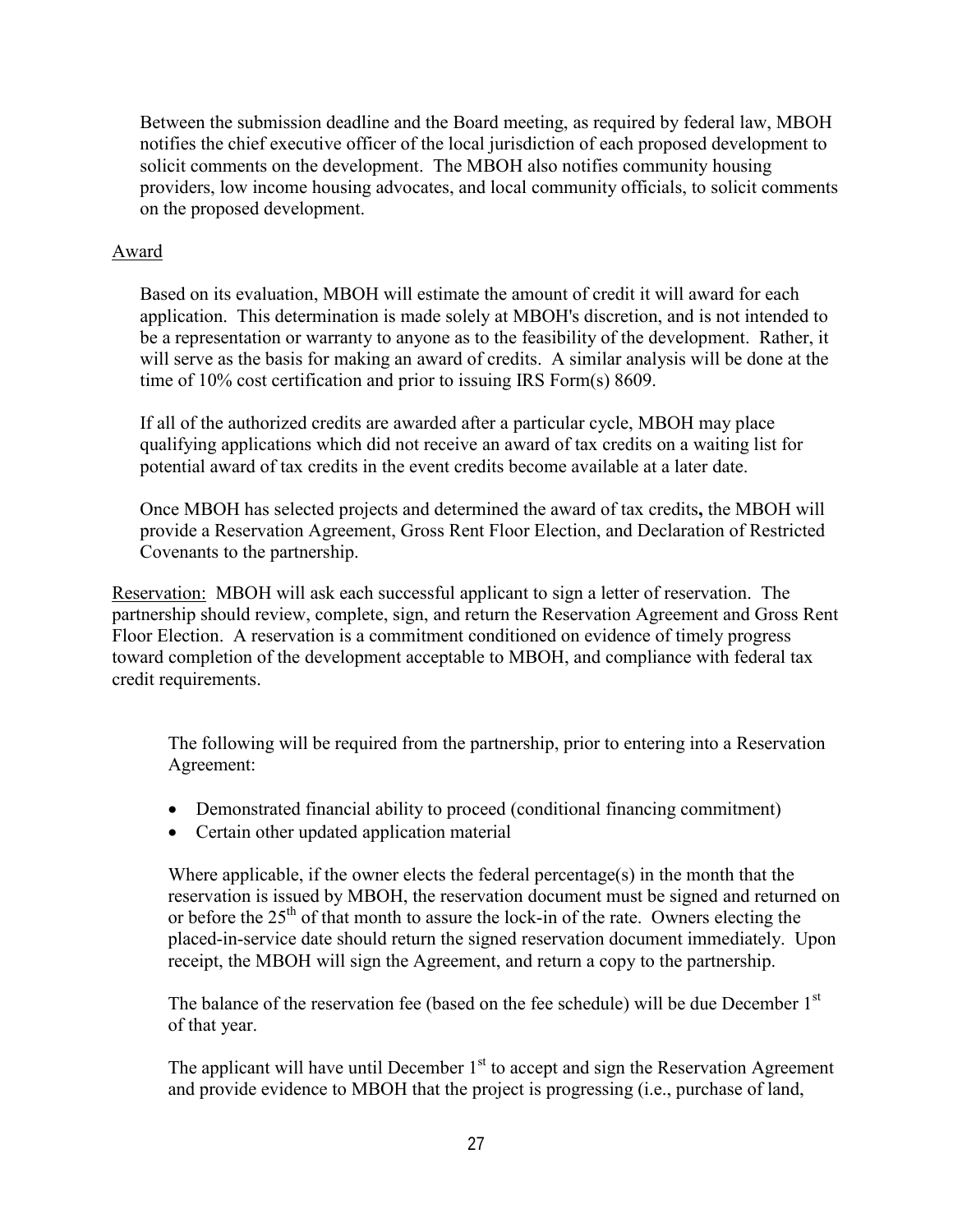<span id="page-29-0"></span>conditional financing commitment). If the applicant cannot show significant evidence toward meeting reservation requirements, the MBOH may withdraw approval of the application.

Once the partnership enters into a Reservation Agreement with the MBOH, the partnership must then meet the conditions described in the Reservation Agreement and provide the required documentation before it receives an allocation of tax credit**s**.

The MBOH will recapture an approved Tax Credit reservation when a project fails to make successful progress toward completion. Submitting status reports demonstrating satisfactory evidence of the project's completion is the responsibility of the applicant.

NOTE: Reservations for Tax Credit projects funded through tax-exempt bonds must be completed, signed, and returned to MBOH not later than five days following the close of the bond financing agreement.

Gross Rent Floor Election: The election on this form verifies when the owner elects to enact gross rent floor for the project. There are two options: at the initial allocation, or at the date Placed in Service. This form reflects the election made by the owner in the Reservation Agreement.

Restrictive Covenants: This Document covenants that the land and its use will be restricted for the purposes of providing low-income housing for the period proposed in the application. Provisions included in the Restrictive Covenants will include Exhibit A-1 (Legal Description of Project Land); Exhibit A-2 (Conditions of Tax Credit Allocation) indicating the number of units at the appropriate elected rent levels, e.g., 30%, 40%, 50%, 60% AMI as determined by the application. Owners will be required to maintain those rent levels through the extended use period of the project; Exhibit A-3 (Energy and Green Building) indicating the architect's letter provided in the application outlining those energy and green building initiatives. In unusual circumstances, and for good cause shown, the Board may permit amendments at a subsequent date if it so chooses. The Declaration of Restrictive Covenants must be recorded in the county in which the project real property is located.

### Carryover Allocation

In order to receive a carryover commitment, owners must provide proof of land control, executed and recorded restrictive covenants, and the reservation fee. These must be received by December 1, of the year in which the allocation of credits was made. MBOH will issue carryover commitments before year end.

If a Carryover Allocation of tax credits is requested prior to issuance of the Carryover, the MBOH will require a firm commitment from a lender outlining the terms and conditions of financing, or a letter evidencing acceptance of an approved loan by the lender, the scope of work proposed (for rehabilitation), zoning finalized, proof of site control and filed restrictive covenants.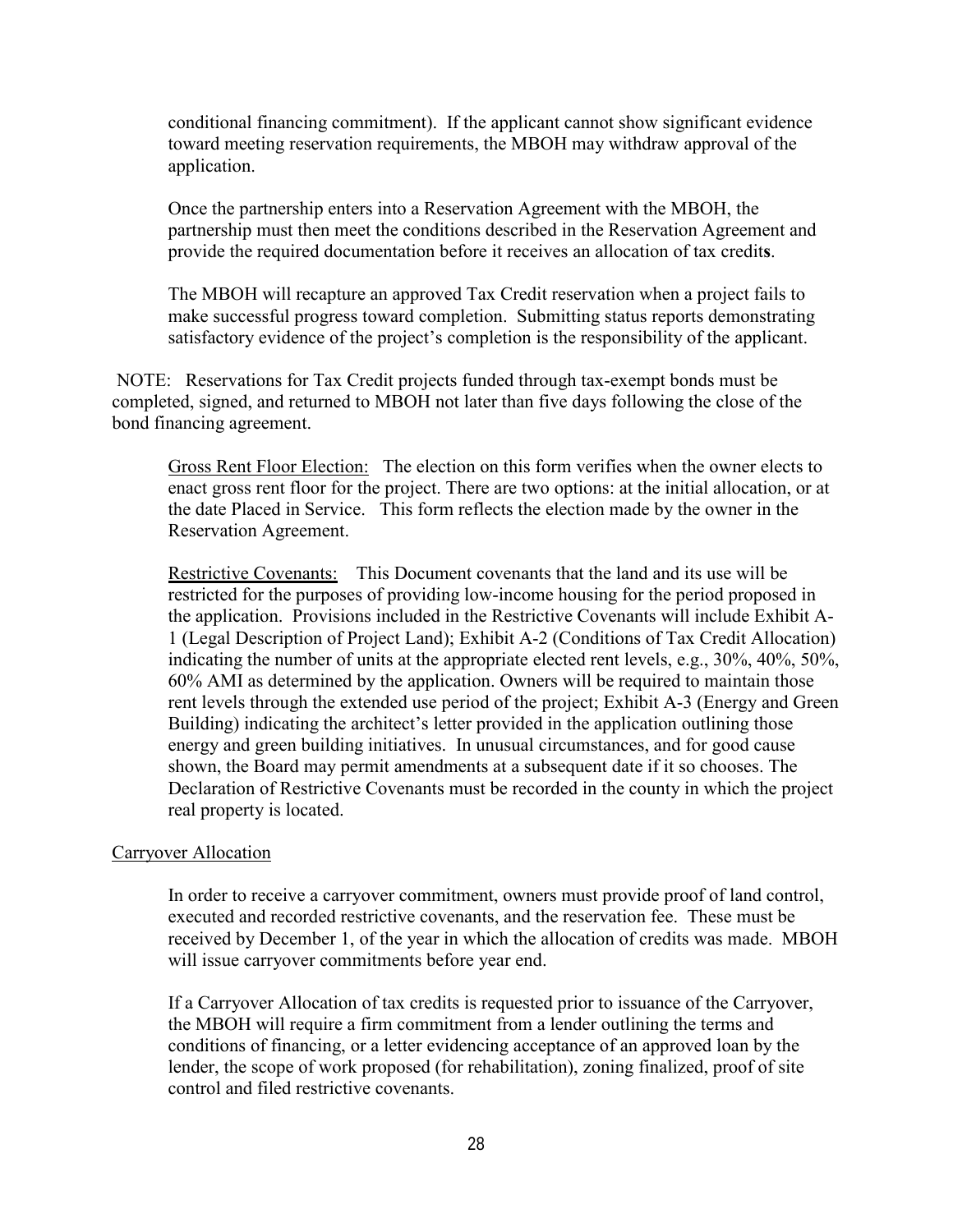#### <span id="page-30-0"></span>10% Test

 MBOH requires that more than 10% of the expected basis in a project, including land, must be expended by April  $30<sup>th</sup>$  of the year following the year in which the allocation was made. MBOH requires that developers provide an independent third party CPA Cost Certification, in a format established by MBOH, relative to the ten percent test. (website address)

Developments must submit the 10% requirements, including an accountant's Agreed-Upon-Procedure (cost certification) and other documents, by April 30 of the year following the year of the carryover allocation. Failure to do so will result in the loss of the credit award.

At 10% Test, MBOH staff will re-evaluate:

- The sources and used of funds;
- Total financing planned for the project;
- Proceeds or receipts expected to be generated by the tax credits;
- Reasonableness of the development and operation costs;
- Projected Rental Income and Operational Expenses;
- Debt Coverage Ratio;
- Tax Credits required for financial feasibility of the project

 Deadline for submission of required 10% information is April 30th, of the year following the year of the allocation. Failure to submit certification for 10% documentation will cause forfeiture of allocated tax credits for the project. The Board may extend the deadline when other governmental processes beyond the owner's control impede the process.

Sponsors of tax credit projects that receive awards "in the second half of the calendar year" will qualify under the ten percent test by the end of the twelfth month following receipt of the reservations.

### Placed in Service

Placed in Service (PIS) is the date on which the building is ready and available for its specifically assigned function (the date on which the first unit in the building is certified as being suitable for occupancy in accordance with State or local law). This certification is the Certificate of Occupancy (C of O).

New construction and substantial rehabilitation buildings must be placed in service (receive C of O), not later than the close of the second calendar year following the calendar year in which the carryover commitment is made.

Other rehabs that are not substantial (accomplished with residents in place during rehab) can place in service "at the close of any 24 month period over which such expenditures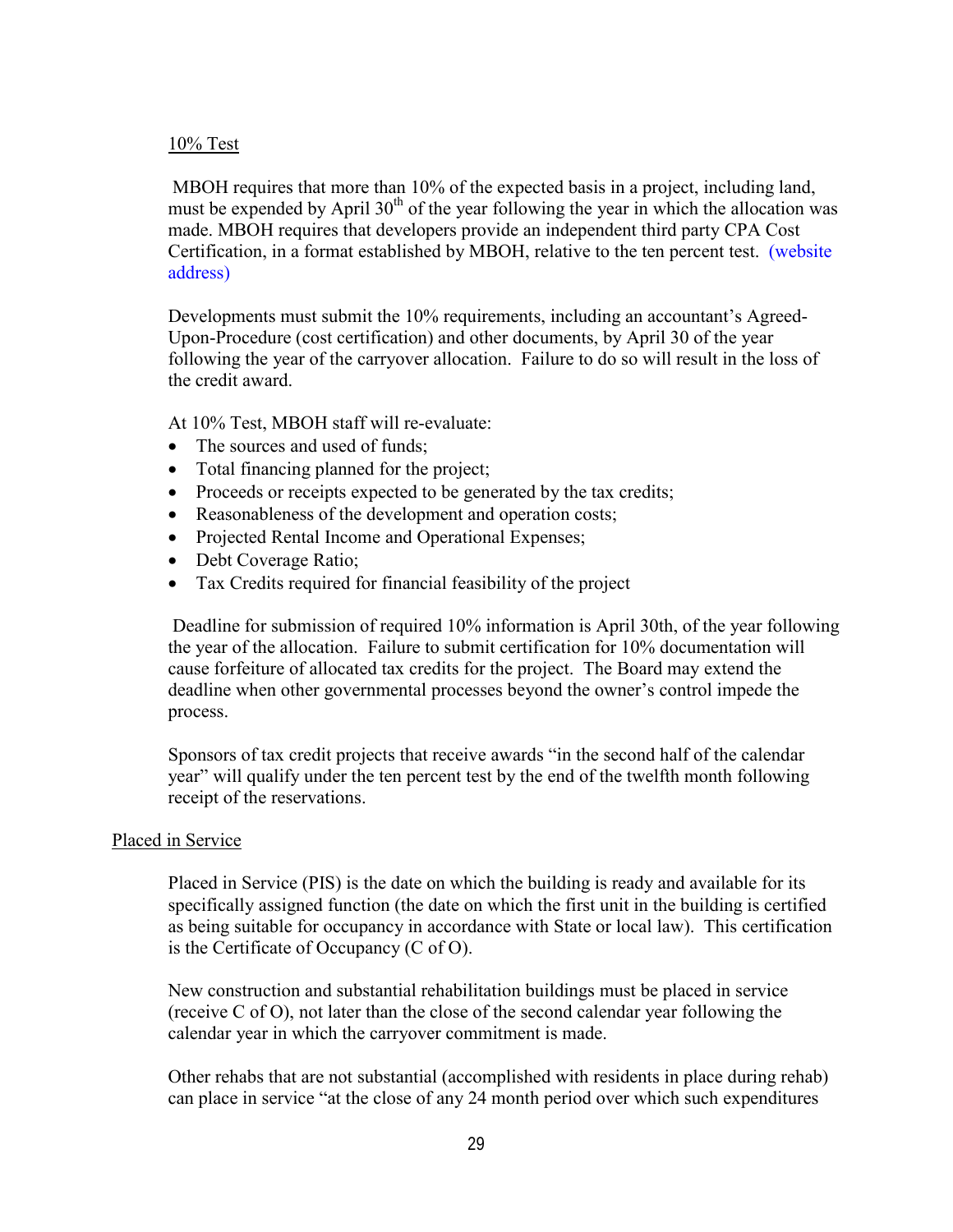<span id="page-31-0"></span>are aggregated". Owner selects placed in service date in this case unless local approval is needed.

### Final Allocations/8609

Documentation for the request of 8609's must be submitted to MBOH within 6 months of the last building Placed In Service date. The MBOH will not allocate tax credits on IRS Form 8609 until a qualified building is placed in service. A site visit and file audit by the MBOH may be conducted prior to the issuance of the IRS Form 8609.

The request for 8609(s) must include:

- The independent third party CPA's Cost Certification and Owner's Statements; (website)
- The architect's verification that the items for green and energy in the application (and included as exhibit A-3 of the Restrictive Covenants) as well as provisions of accessibility listed in paragraph (page 9) have been met;
- Certificates of Occupancy (C of O's);
- Copies of all permanent loan and/or grant documents;
- Copy of partnership/equity agreement; and
- Statement of items or costs excluded from eligible basis

The MBOH will complete the final credit allocation evaluation. Once the 8609(s) is issued and delivered to the owner(s) he/they must complete the bottom half, and sign the document(s). A copy of each completed document must be sent back to MBOH within six months of issuance.

## SECTION 10 - DEVELOPER/APPLICANT RESPONSIBILITIES

Developer/Applicant must respond to a written MBOH request within 10 working days. Failure to do so may result in the application being deemed ineligible for that funding round.

Developer/Applicant agrees to proceed according to the timeframe identified in the Implementation Schedule. Adjustments up to 60 days are acceptable. Changes to the Implementation Schedule greater than 60 days after reservation must be requested and justified in writing and approved by MBOH.

State Law Requirements: The applicant and development team must certify and agree to comply with Montana State law requirements (e.g., certificate of contractor registration, workers compensation, unemployment compensation, and payroll taxes). The MBOH will include this certification in the execution of all Reservation and Carryover Allocation documents.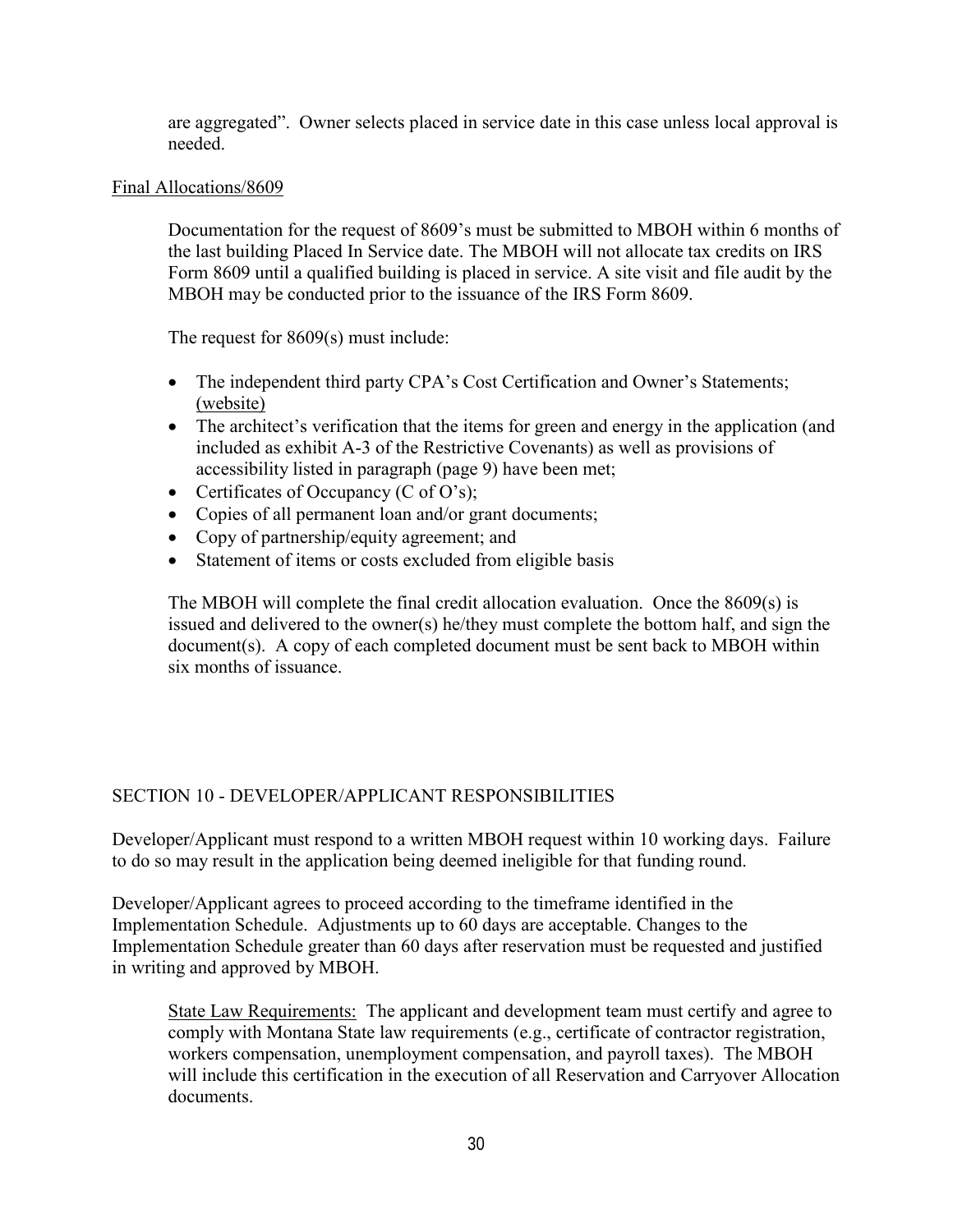<span id="page-32-0"></span>Public Notification: Any public relations actions by a recipient of tax credits that require notification to the public involving MBOH funds or tax credits must specifically state that a portion of the funding is from MBOH. This will be included in radio, television, and printed advertisements (excluding rental ads), public notices, and on signs at construction sites**,** e.g., "Low Income Housing Tax Credits allocated by the Montana Board of Housing, Montana Department of Commerce."

Status Reporting: All applicants receiving reservations of credits must provide written status reports for each calendar quarter, beginning with the quarter in which the tax credit award is made. Status reports will be due on or before April 10, July 10, October 10, & January 10. The documentation regarding the progress must be development specific, and include such items as planning approval and building permits, firm debt and/or equity financing commitments, construction progress, and lease up progress. Owners must provide a copy of the Certificate of Occupancy for each building with the status report covering the period during which it was issued.

Changes: The applicant must immediately notify the MBOH in writing if changes occur in the project with respect to the Applicant, the Developer, or any other principal participant in the project. The Board must review and approve any proposed major changes to the project including but not limited to quality of construction, unit composition, target group, location and changes in areas where the project has been scored based on the scoring outlined in this Allocation Plan. The review and approval must happen prior to the change taking effect. Changes completed without Board approval, may result in the loss of some or all credits.

## SECTION 11 - COMPLIANCE MONITORING

Federal law requires state allocating agencies (MBOH) to monitor compliance with provisions of Section 42 of the Internal Revenue Code (26 U.S.C. § 42). In addition, Federal law requires allocating agencies to provide a procedure the agency will follow in monitoring for noncompliance and inform tax credit recipients (owners) of procedures and requirements.

Included in the requirements are procedures for notifying the Internal Revenue Service (IRS) of any non-compliance of which the allocating agency becomes aware. Federal income tax regulations related to Procedures for Monitoring Compliance with Low-Income Housing Credit Requirements are published in 26 CFR Part 1 and 602.

For complete LIHTC compliance guidance, refer to the MBOH Program Compliance Manual **(website)**.

Compliance Fees: Developments will incur a reasonable compliance monitoring fee to offset the costs for MBOH compliance monitoring. The compliance monitoring fee of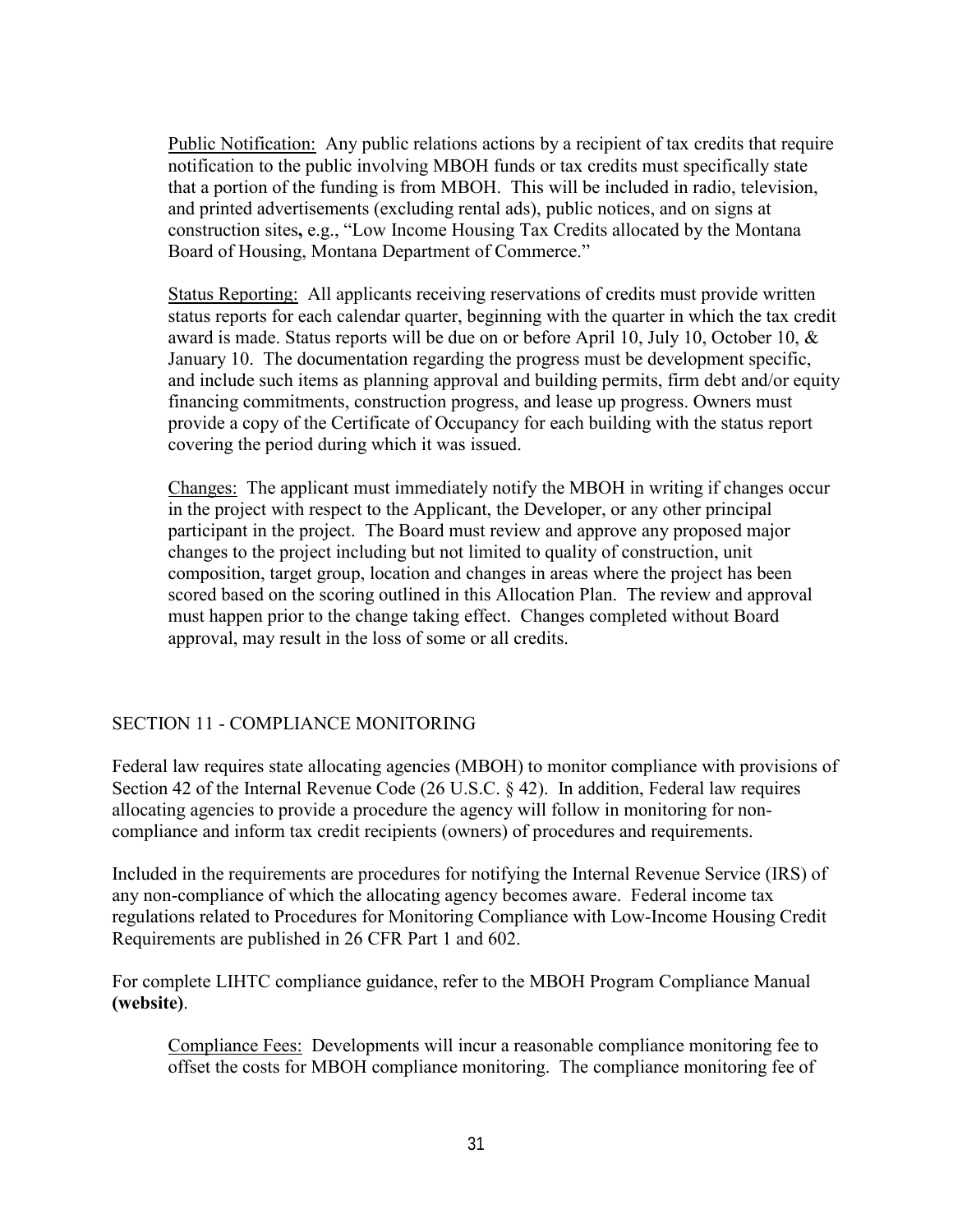\$35.00 per each non-market unit (subject to change), is payable annually at the time of the Owner's Submission of the Owner's Certificate of Continuing Program Compliance.

The following procedure describes MBOH plans for monitoring compliance on tax credit projects. At minimum, each project that has been placed in service will be subject to the following monitoring requirements:

Recordkeeping, Record Retention and Data Collection.

Recordkeeping: The owner of a low-income housing project must keep records for each building in the project that show for each year throughout the term of the Declaration of Restricted Covenants (Extended Use Agreement) in effect for such project.

Records Retention: Federal regulations require the owner of a low income housing project receiving tax credits to retain the following information for each qualified low income building in the project. Under the record retention provision of the IRS compliance regulations, the owner is required to retain the above mentioned records for at least 6 years after the due date for filing the federal income tax return for that year. Records for the first year of the credit period, however, must be retained for at least 6 years beyond the due date for filing the federal income tax return for the last year of the compliance period. Owner should also retain records relating to the amount of credit claimed for the Low Income Housing Tax Credit, including the Form 8609 and Schedule A of Form 8609.

The information must show for each year in the compliance period:

- The total number of residential rental units in a building (including the number of bedrooms and the size in square feet of each residential rental unit).
- The percentage of residential rental units in the building that are low income units.
- The rent charged on each residential rental unit in the building (including any utility allowances and mandatory fees).
- The number of occupants in each low-income unit if the rent was determined by the number of occupants in each unit (projects receiving credit before the Revenue Reconciliation Act of 1989).
- The low income unit vacancies in the building and information that shows when, and to whom, the next available units were rented. If a unit is left vacant, or in a mixed use project is rented to a non-qualifying tenant, the owner must maintain documentation showing a diligent attempt was made to rent the unit to a qualifying tenant.
- The tenant income certification of each low income tenant (by unit), including annual certifications for each continuous tenant.
- Documentation to support each low income tenant's income certification. This must include a copy of a) verification of income from third parties such as employers or state agencies paying unemployment compensation, b) the tenant's federal income tax return, and c) Forms W-2.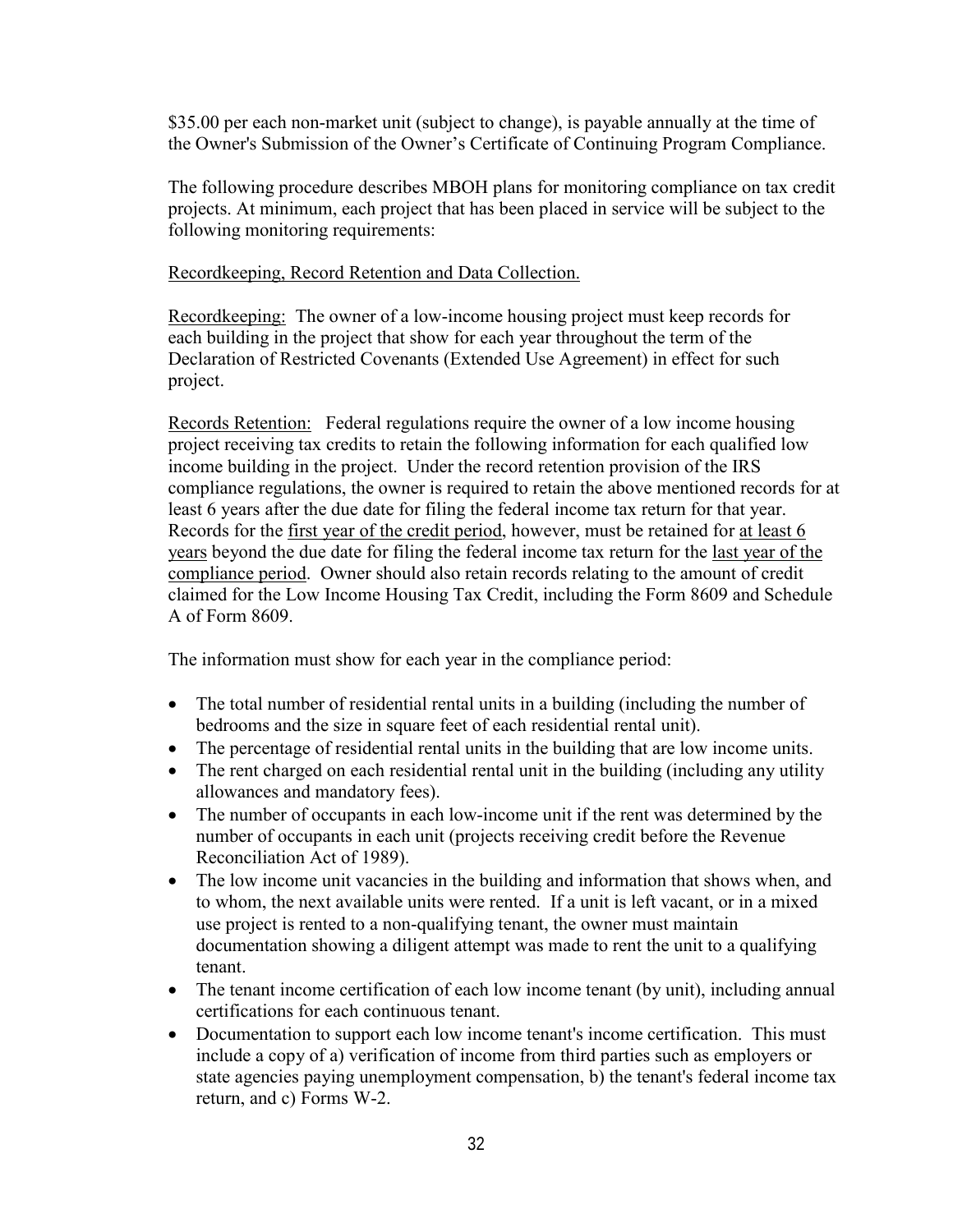- The eligible basis and qualified basis of the building at the end of the first year of the credit period.
- The character and use of any non-residential portion of the building included in the eligible basis of the building, if applicable.

Data Collection: To the extent required by federal law, the owner will assist the MBOH with meeting federal reporting requirements by collecting and submitting information annually concerning the race, ethnicity, family composition, age, income, use of rental assistance under section 8(o) of the United States Housing Act of 1937 or other similar assistance, disability status, and monthly rental payments of all low-income households.

### Owner Certification:

The MBOH will require a statement of Owner Certification with an authorized notarized signature on an annual basis. This statement must be filed with the MBOH every year during the compliance period, and if applicable, during the extended use agreement. Owners must file annual certifications on the form provided by MBOH. This form may not be substituted. Projects that fail to provide an annual certification report before the date established by the MBOH will be subject to issue of an IRS Form 8823 for Late Owner's Certification.

Bank statements including balances as December 31, of the previous year for operating reserves and replacement reserves must be provided with the annual compliance package each year. Other acceptable documentation may be approved.

Annual Operating Expense Information: All project owners must submit operating income and cost information for the projects latest fiscal period. This information will be used to maintain a database of all tax credit projects in the state.

Submission Deadlines: Owners must submit Owner Certifications (a separate certification must be submitted for each project having an allocation of tax credits) and Tenant Income Certifications on the prescribed forms prior to January 25th of each year. At the owners request to MBOH an earlier certification date may be set. However, once the certification date is set, certifications will be due at the same time each year. Federal regulations stipulate there must be no more than 12 months between certifications.

### Review by MBOH staff:

Will review the annual certifications submitted by owners of low-income housing Households, for compliance with the requirements of Section 42 of the Code and with the requirements of the MBOH Low-Income Housing Tax Credit Program via:(COL) Certification On Line System; and

Will randomly select low income units for each project each year and obtain from the owner and review the documentation of the residents who have occupied these units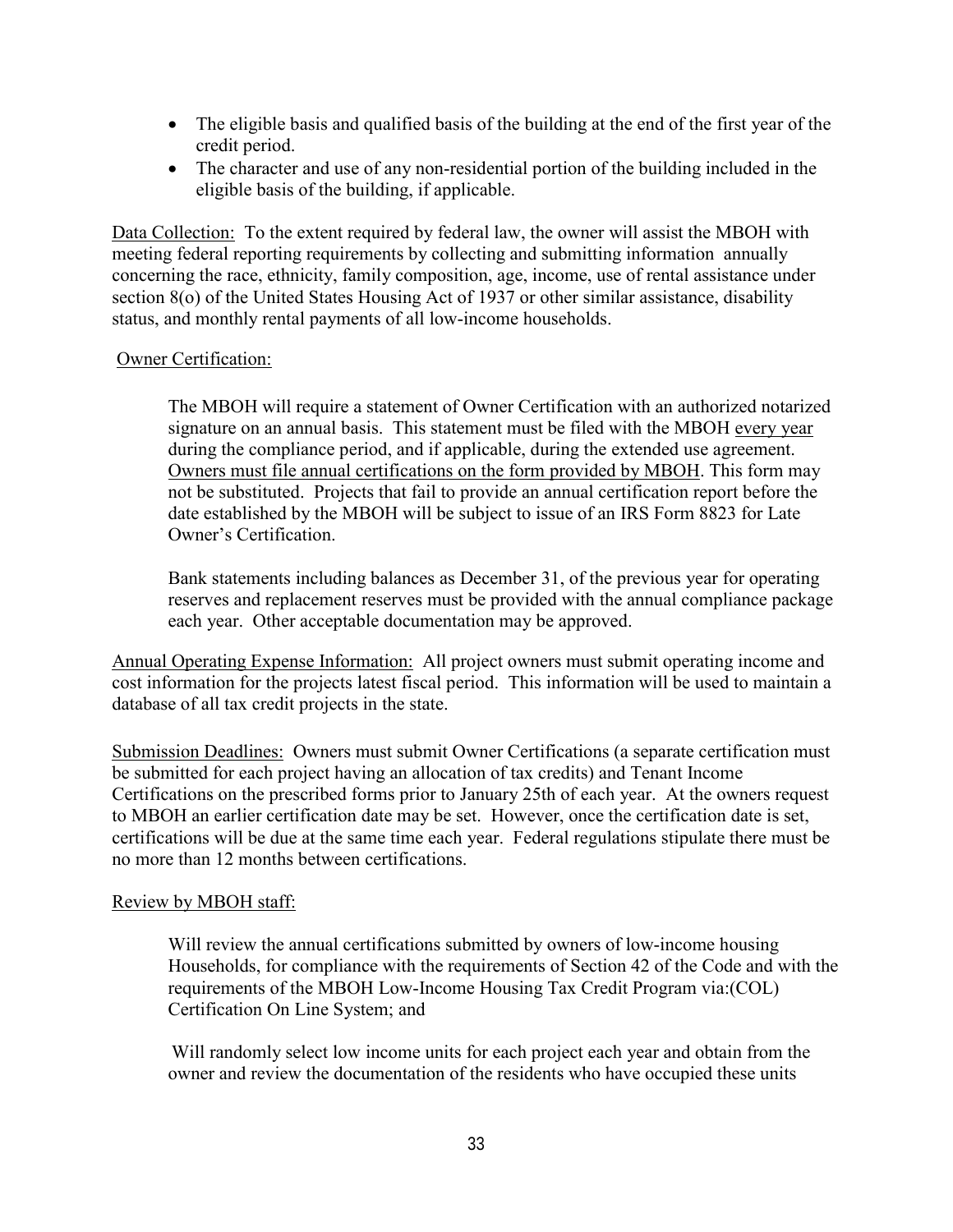within the Certification Period, including a copy of the annual income certification and the documentation the owner has received to support that certification.

 Ownership/Management Changes: Notification of changes to ownership, property management companies, managers, site managers, or changes to points of contact must be made to the MBOH prior to or immediately upon implementation of the change.

Project Manager Education: Persons responsible for qualifying tenants and verifying compliance (involved in tenant qualification and compliance) must be certified in LIHTC compliance by one of the nationally recognized training companies. Project managers and property management company personnel must complete a nationally recognized certification course, passing the test. For MBOH purposes, to maintain certification, training with a nationally recognized compliance trainer will be repeated at least once every four years. For each of the other three years, all project managers and property management company personnel are strongly encouraged to attend annual MBOH compliance training. Many nationally recognized training companies recognize MBOH training as qualifying training in lieu of their training. The manager for a LIHTC property must be trained and certified before the project is placed in service. New managers hired for existing LIHTC projects must be certified within their first year of employment. On a case-by-case basis, MBOH may approve our compliance training as adequate training until such time as the next nationally recognized training program is offered within Montana.

### Tenant Income Certifications

Frequency and Form: For all tax credit projects, the owners must complete the MBOH Tenant Income Certification *for all new move-ins* and file it with the MBOH for each tenant. Please note the tenant must certify income "under penalty of perjury" MBOH will require owners to send in documentation supporting the numbers represented on the form with the Tenant Certifications. MBOH will review supporting documentation as part of the Annual Review process.

An annual Tenant Income Certification *for mixed projects* must be completed and signed by the owner/manager and tenant, and filed with the MBOH, in addition to the Owners Annual Certification. Projects which are 100% low income and every unit is occupied by a qualified tenant and credit is claimed on 100% of the units must provide certifications *of student status annually* for all tenants *prior to their move-in* anniversary *date*.

The MBOH will NOT accept Form FmHA 1944-8 Tenant Certification for Rural Development projects.

### On-Site Review Process:

The MBOH will perform an on-site review and inspection of each project at least once every three years. MBOH will notify the owner/manager in advance prior to the review. During this review MBOH staff will: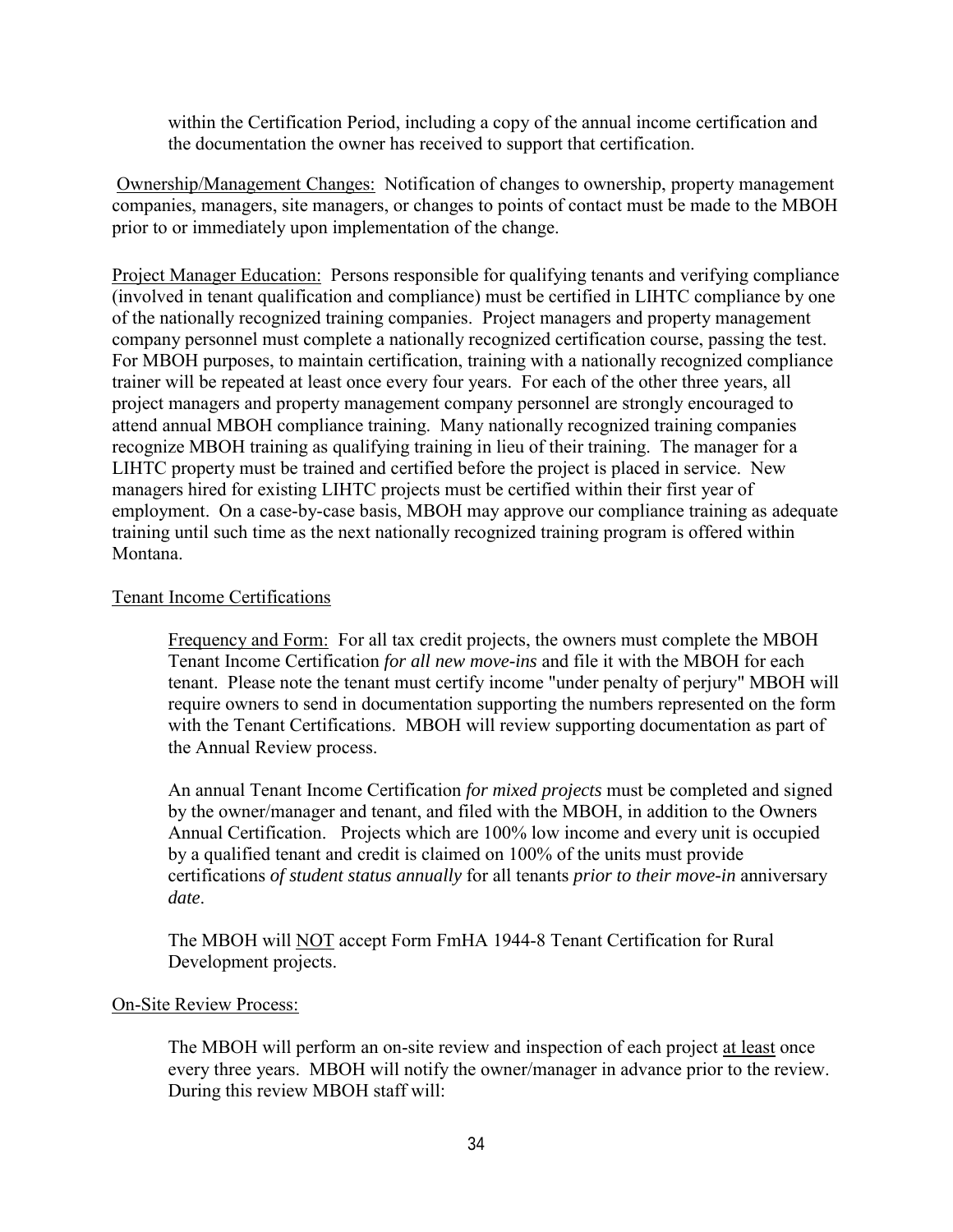- Tour and inspect the project and inspect a minimum of 20% of the units in each building. MBOH, at its discretion, may request to view additional units based on the initial inspection. The MBOH will not notify the Owner/Manager which units are to be sampled in advance.
- Inspect supporting documentation for numbers represented on the Tenant Income Certification for a sample of tenants. The MBOH will not notify the Owner/Manager of which tenant records are to be sampled in advance.
- Inspect lease-up rent records for each unit and new tenant.
- If applicable, review completed IRS Forms 8609 and Schedule A of Form 8609 for the project for the last tax filing.

Complete copies of tenant official tax credit rental files from original lease-up forward must remain within the State of Montana at the location of the rental property or the regional in-state office for each unit.

If MBOH determines it is necessary, projects may be inspected more than once every three years. The cost of any additional inspections will be billed to the respective project.

Under the inspection provision (26 CFR 1.42 (d)), the MBOH has the authority to perform an on-site inspection of any low-income housing project at least through the end of the compliance period of the buildings in the project. As discussed under "Compliance Term" above, on-site reviews may continue through the extended use period for applicable projects.

If concerns over occupancy restrictions under Section 42 of the Code or the implementing regulations require the MBOH to undertake additional monitoring (or the MBOH elects to undertake additional monitoring), the MBOH will require the owner to substantiate compliance. The Owner will take any and all actions reasonably necessary to comply. The Owner will pay a reasonable fee to the MBOH for such monitoring activities performed by the MBOH.

Notice To Owner (26 CFR 1.42 (e)(2)): Under the notification-of-noncompliance provisions, the MBOH must provide prompt written notice to the owner if MBOH does not receive the certification(s) described in this document, or is not permitted to inspect the tenant income supporting documentation, rent records, or the project. In addition, the MBOH must provide prompt written notice to the owner if MBOH discovers by inspection, review, or in some other manner, that the project is not in compliance with the provisions of Section 42.

## Correction Period (26 CFR 1.42 (e)(4)):

The owner will be given a correction period of up to 90 days from the date of notice. During this time, the owner must supply any missing certifications and/or bring the project into compliance with the provisions of Section 42. IRS regulations require MBOH to notify the IRS even if the non-compliance is cured so the IRS may determine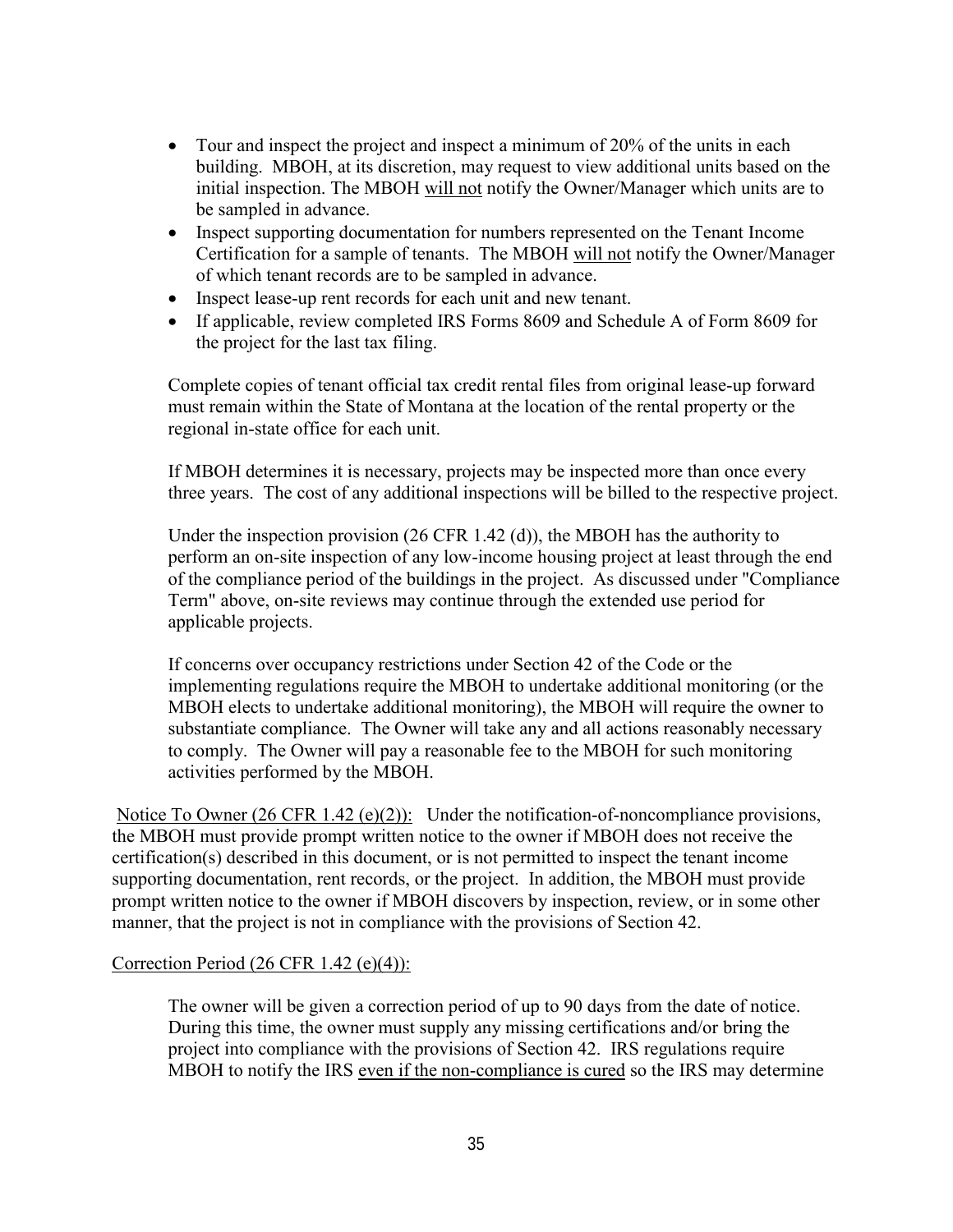<span id="page-37-0"></span>whether a penalty is necessary. IRS does not intend to have MBOH determine whether penalties will be assessed.

If the project is out of compliance, a penalty may apply to all units in the project. The IRS will determine whether penalties will be assessed for the project. Penalties may include:

- Recapture of any accelerated portion of the tax credits for prior years.
- Disallowance of the credit or a portion of the credit for the entire year in which the non-compliance occurs.
- Assessment of interest for the recapture year and previous years.

Notice To IRS (26 CFR 1.42 (e)(3)): MBOH must file IRS Form 8823 "Low-Income Housing Credit Agencies Report of Noncompliance" with the IRS no later than 45 days after the end of the correction period, and no earlier than the end of the correction period. Again, MBOH must file this notice whether or not the noncompliance or failure to certify is corrected.

## Liability  $(26 \text{ CFR } 1.42 \text{ (g)})$ :

Compliance with the requirements of Section 42 is the responsibility of the owner of the building for which the credit is allowable. MBOH's obligation to monitor for compliance with the requirements of Section 42 does not make the Agency liable for an owner's noncompliance.

No member, officer, agent, or employee of MBOH shall be personally liable concerning any matters arising out of, or in relation to, the compliance monitoring of a low-income housing project.

Marketing the Project: The MBOH expects all projects receiving funding to advertise the rental units on the State-approved Housing Locator website, MTHousingSearch.com. Using this product meets the criteria for advertising vacant units and provides for broad coverage to those searching for affordable housing in Montana. There is no charge for this advertising.

## **SECTION 12 - DISCLAIMER**

MBOH Policy on Non-Discrimination: The Montana Board of Housing is an Equal Opportunity concern. All employees, who work for or with this Agency, agree not to discriminate against any client or co-worker based on race, color, religion, sex, handicap, familial status, national origin and any other classes protected in Montana. The failure of any employee to take the Agency policy seriously and to in fact discriminate will lead to immediate termination of employment.

Allocation Plan Revisions:This Allocation Plan may be amended at any time after giving public notice, scheduling and holding a public hearing, and with the approval of the MBOH and the Governor.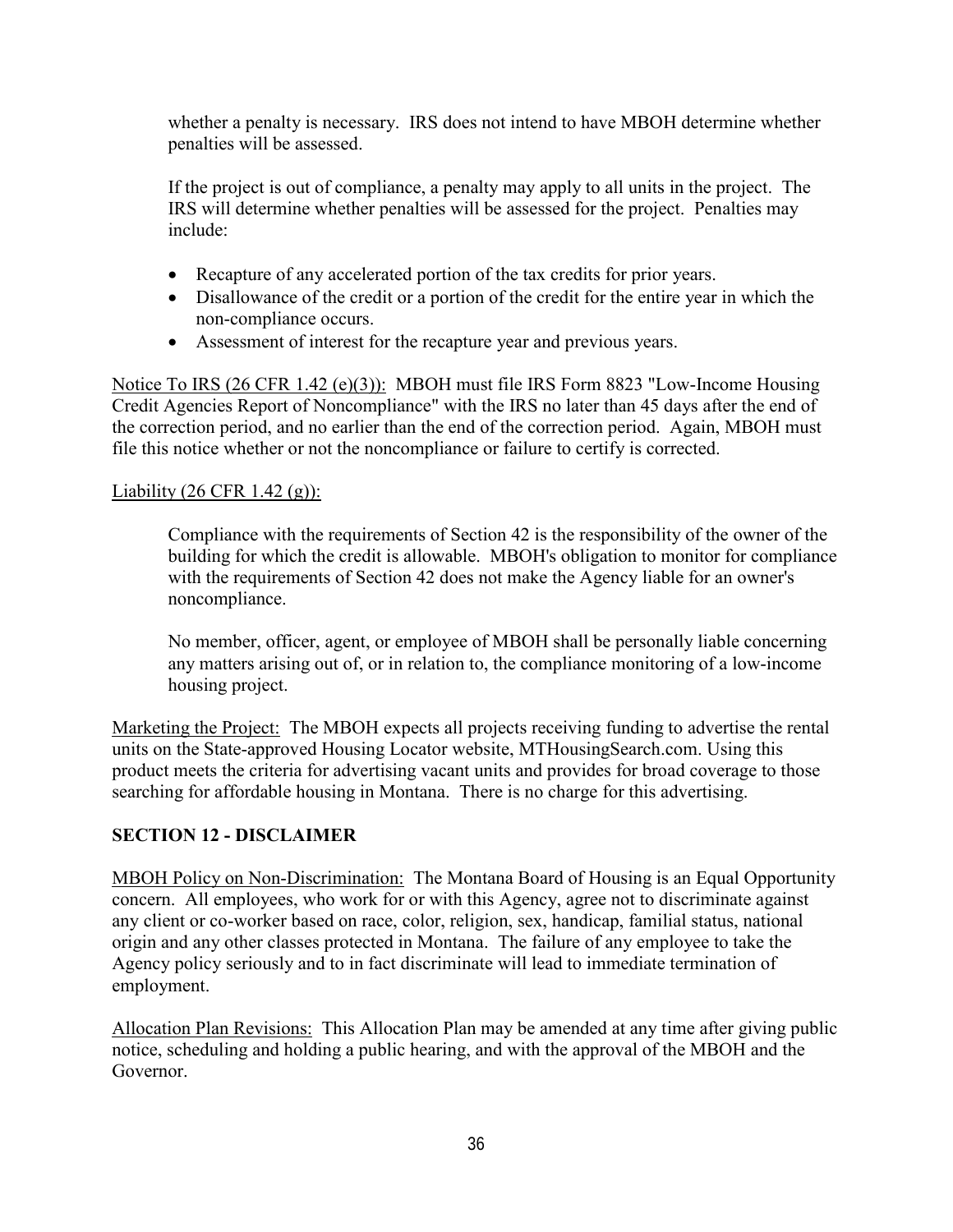The MBOH is charged with allocating no more tax credits to any given development than is required to make that development economically feasible. This decision shall be made solely at the discretion of MBOH, but in no way represents or warrants to any sponsor, investor, lender, or others that the development is feasible or viable.

MBOH reviews documents submitted in connection with this allocation is for its own purposes. In allocation of the tax credits, MBOH makes no representations to the owner or anyone else regarding adherence to the Internal Revenue Code, Treasury regulations, or any other laws or regulations governing Low Income Housing Tax Credits.

No member, officer, agent, or employee of MBOH shall be personally liable concerning any matters arising out of, or in relations to, the allocation of the Low Income Housing Tax Credit.

MBOH Policy on Civil Rights Compliance: The owner, developer, borrowers and any of their employees, agents, or sub-contractors in doing business with the Montana Board of Housing understand and agree that it is the total responsibility of the owner(s) to adhere to and comply with all Federal Civil Rights legislation inclusive of the Fair Housing Laws, Americans With Disabilities Act as well an any State and local Civil Rights legislation along with any required related codes and Laws. Should requirements, such as design, not be specified by MBOH, it is none the less the owner(s) responsibility to be aware of and comply with all non-discrimination provisions related to race, color, religion, sec, handicap, familial status, national origin an any other classes protected in Montana, including design requirements for construction or rehabilitation, Equal Opportunity in regard to marketing and tenant selection and reasonable accommodation and modification for those tenants covered under the Laws.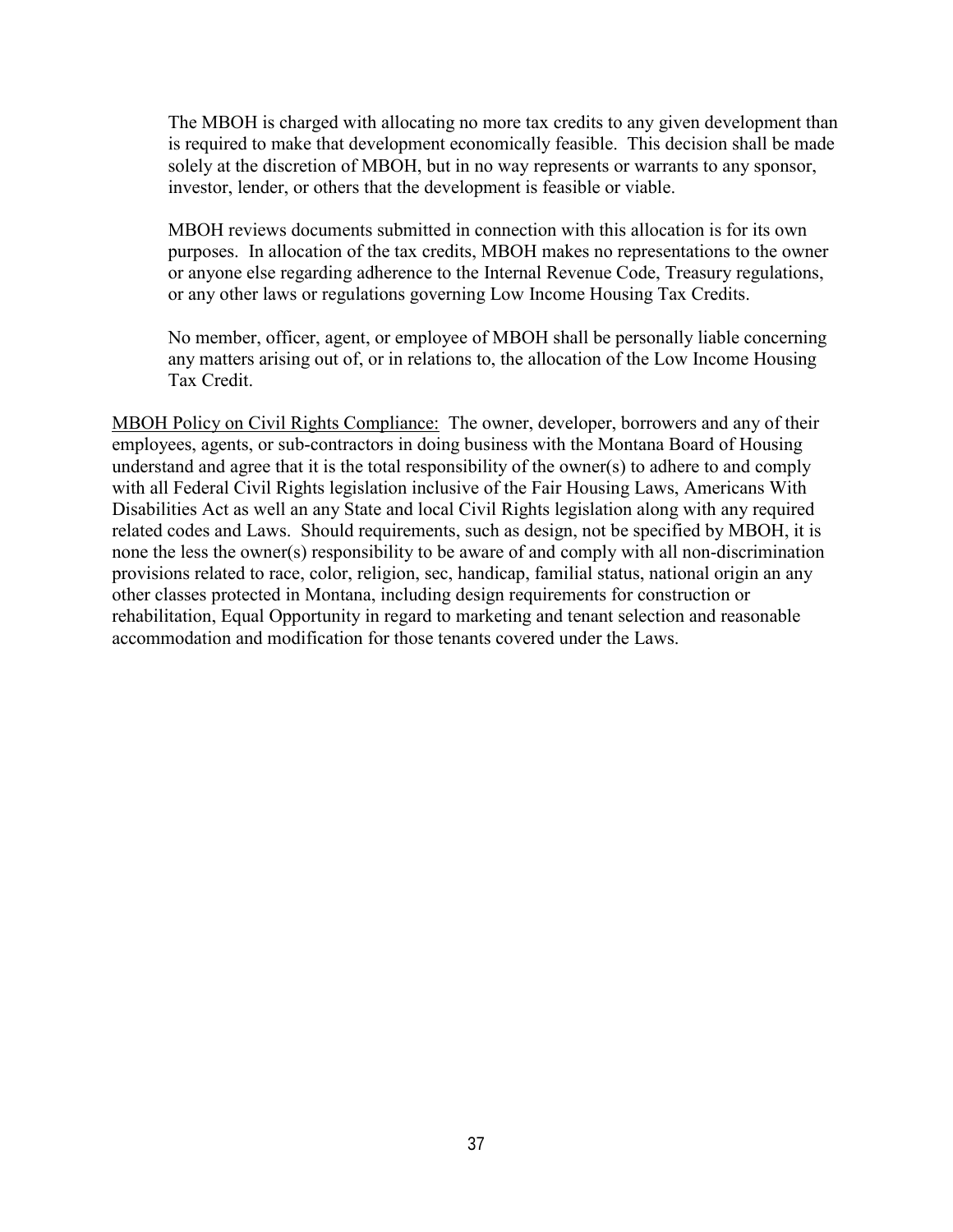## <span id="page-39-0"></span>**EXHIBIT A - HIGH COST AREAS**  LOW INCOME HOUSING TAX CREDITS

Section  $42(d)(5)(C)$  of the Internal Revenue Code defines a Qualified Census Tract as any census tract or equivalent geographic area in which at least 50% of households have an income less than 60% of the Area Median Gross Income (AMGI). Section 42 defines a Difficult Development Area as any area designated by the Secretary of HUD as an area that has high construction, land and utility costs relative to the AMGI.

When an area, which can be a county or a specific census tract, is designated as either a Qualified Census Tract or a Difficult to Develop Area, a project proposed for a high cost area is eligible for an increase in eligible basis of up to 130%. This means that a greater amount of tax credits than otherwise available may be approved, if it is determined that the greater amount is needed for financial feasibility of given projects.

## MONTANA BUREAU OF CENSUS DESIGNATED QUALIFIED CENSUS TRACTS

*Specific information referencing current application year is posted to the Housing website as soon as it becomes available. Please note specific year for appropriate application.* 

## MONTANA HUD DESIGNATED DIFFICULT TO DEVELOP AREAS

*Specific information referencing current application year is posted to the Housing website as soon as it becomes available. Please note specific year for appropriate application.*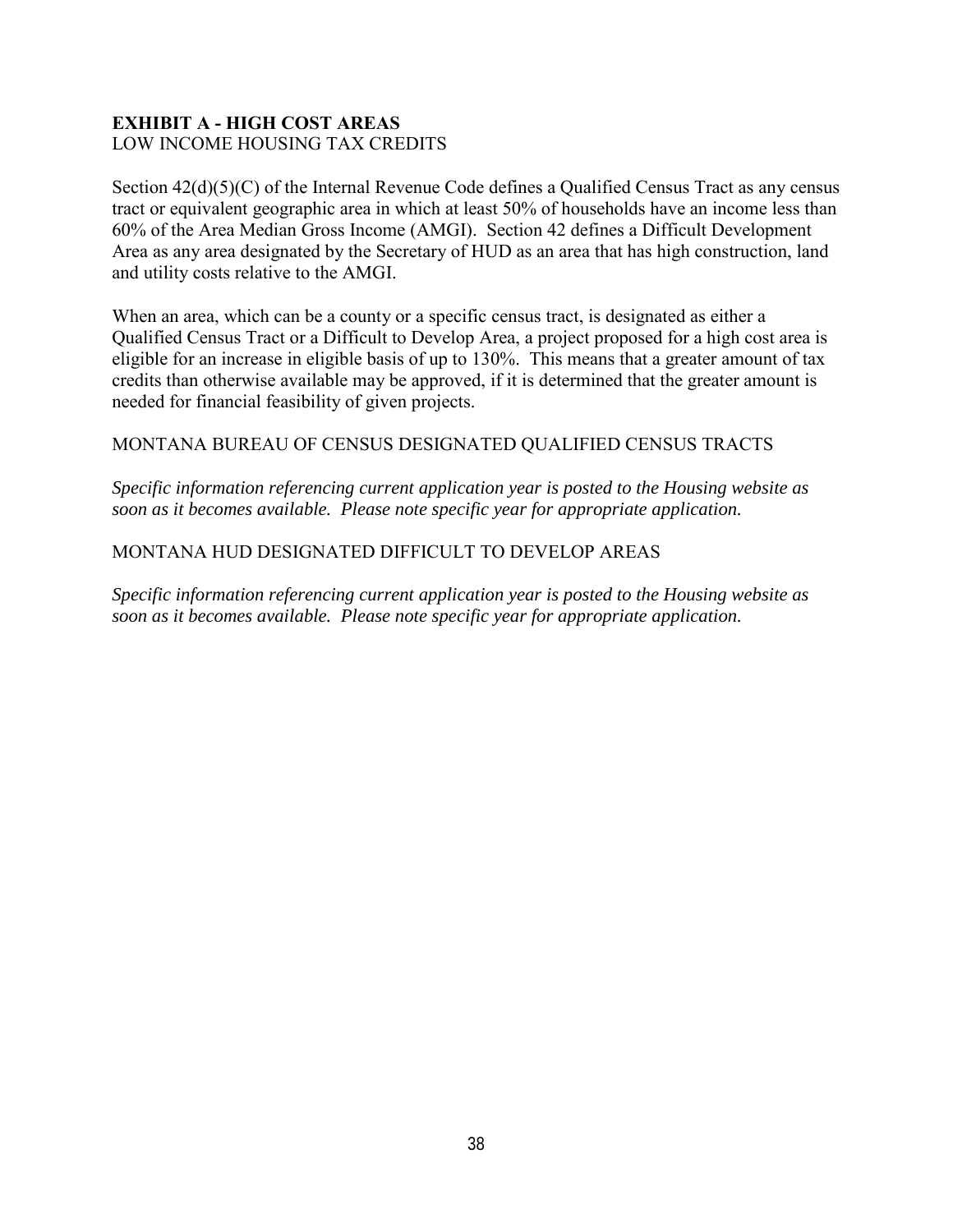## <span id="page-40-0"></span>**EXHIBIT B - MINIMUM MARKET STUDY REQUIREMENTS**

Guidelines for Market Analysts

I. Executive Summary

- II. Project Description
	- a. Description of market area (general and specific)
	- b. Site amenities (including any unique characteristics)
	- c. Description of improvements (as available in the case of new construction)
		- (1) Unit mix, unit amenities, common amenities

(2) Comparison to market rate projects (does project have typical finish, amenities found in local market)

(3) Comparison to other rent restricted projects

III. Market Area Economy

a. Delineation of market area

b. Population and household trends

c. Housing trends, including proposed projects and other new developments

d. Supply and demand analysis

(1) Market rate supply

- A. Existing
- B. Potential

(2) Market rate demand

A. Vacancy rates, incentives

- B. Rent trends
- C. Absorption

(3) Rent-restricted supply (discuss HUD-Assisted housing, TC projects, subsidized projects, and public housing, as applicable)

- A. Existing
- B. Potential/developing
- (4) Rent-restricted Demand
	- A. Vacancy Rates

 B. Market penetrating analysis (Use income comparisons, minimum and maximum income for project)

C. Project absorption for project

(5) Analysis of project's special-needs (if applicable)

 A. Statistical analytical information from appropriate social services agencies

B. Analysis of specific demand for special-needs units

(6) Conclusion – Proposed project's competitive position

IV. Competitive Rental Market

Description of comparable properties, both market rate and rent restricted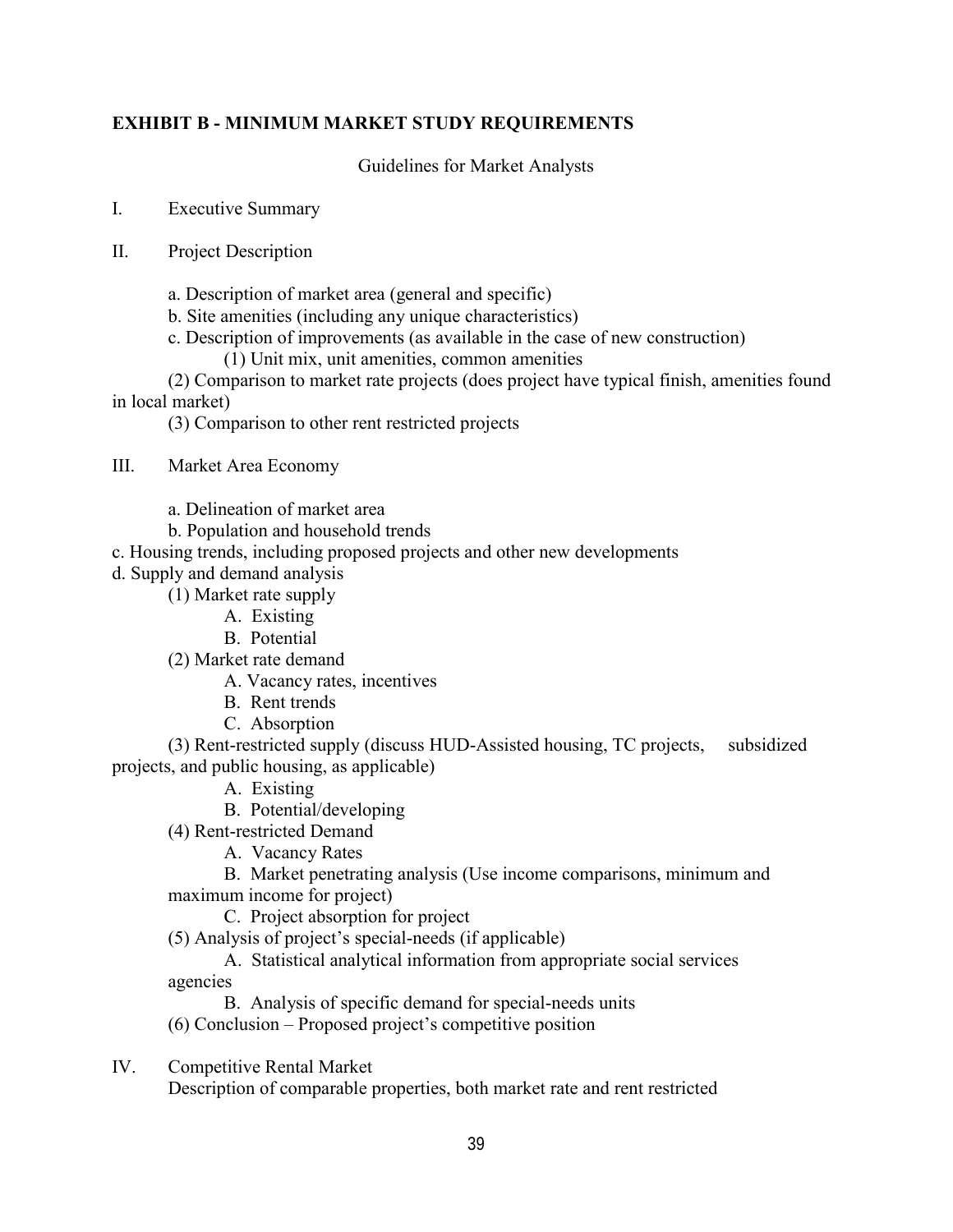- (1) Analysis of rents, including amenities and utilities
- (2) Conclusion of rents by unit type

V. Analysis of rent gap (gap between maximum restricted rents, projected rents, and market rents)

VI. Analysis of the project's effect on the market area including the impact on Tax Credit and other affordable rental housing

### VII. Conclusion

a. Specifically address:

- (1) Is the project, as proposed, viable?
- (2) Does the project meet a current or projected market need?
- (3) Does the project supply units below market rate?
- (4) If not, does the project provide some other public benefit?

(i.e. currently deferred maintenance or supplying better hosing than currently available, holding rents stable in a market of increasing housing prices, or supplying reasonably-priced housing where there is a shortage)

## b. Summary

(1) Recap of project

(2)Conclusions and recommendations

#### Market Study Summary

The market study must clearly identify the following on a summary sheet:

Average (comparable) market unit rents in immediate area

| 0 Bedroom \$                                                                    |
|---------------------------------------------------------------------------------|
| 1 Bedroom \$                                                                    |
| 2 Bedroom \$                                                                    |
| 3 Bedroom \$                                                                    |
| 4 Bedroom \$ Reference page                                                     |
|                                                                                 |
| Vacancy Rate ______% Reference page                                             |
| Capture Rate _________ % Reference page                                         |
| (projected income eligible tenants who will move in next year / proposed units) |
| Units needed in market area Reference page                                      |
| Absorption Rate % Reference page                                                |
| (proposed units / existing LIH, market area units required)                     |
| Penetration Rate % Reference page                                               |
| (existing LIH units/total eligible households)                                  |
| Number of LI households that can afford rent of proposed project                |
| Reference page                                                                  |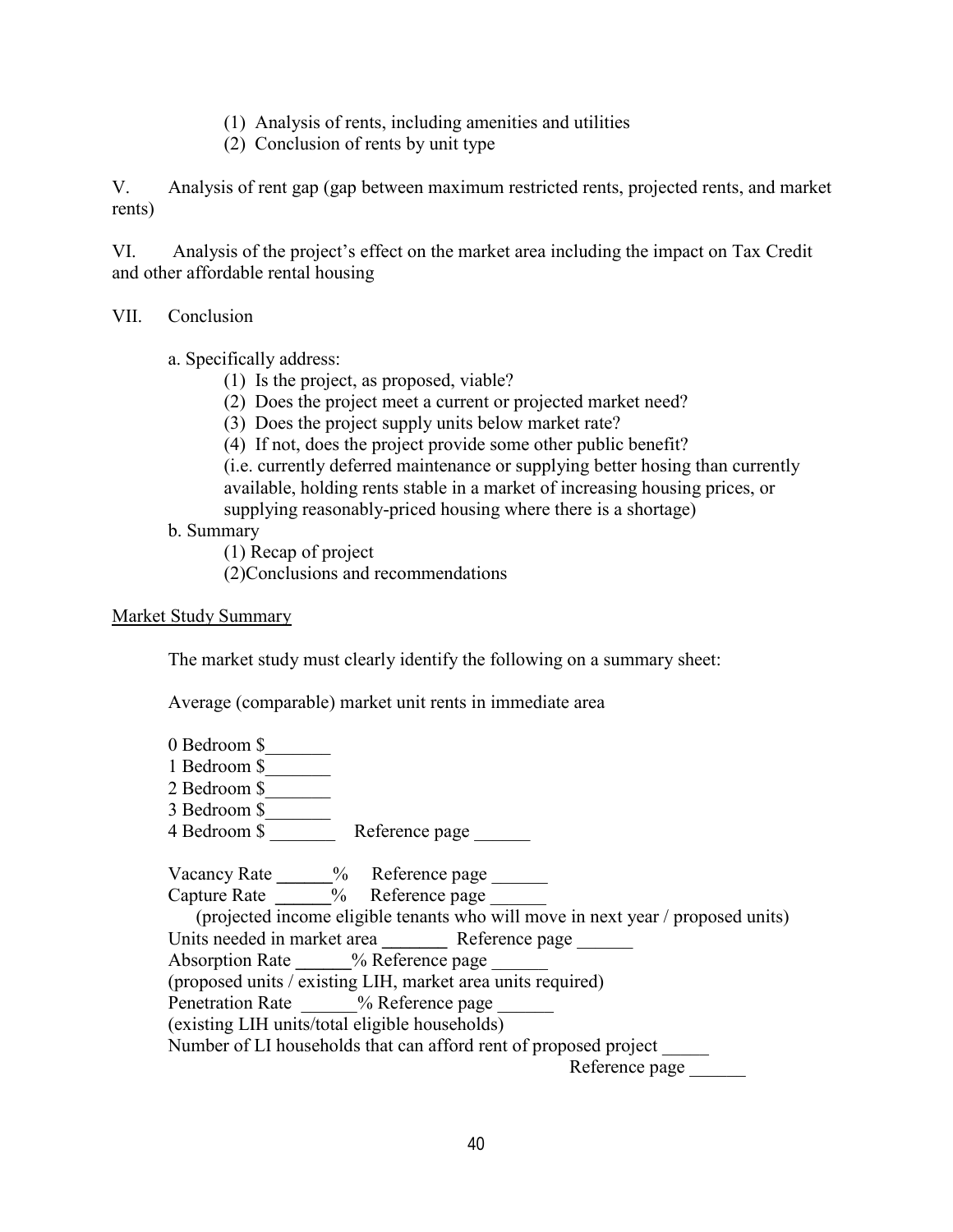### **10% and 8609 Letters and Forms**

<span id="page-42-0"></span>The Board will require sponsors to certify that they have disclosed all of a development's funding sources and uses, as well as its total financing.

Attached you will find information regarding the submission of 10% documents, 8609 documents.

10% documents must be submitted not later than the April 30 of the year following the year of the reservation of tax credits. The documents include:

- Independent auditor's report,
- Owner's statement, 10% Certification
- Exhibit  $A -$ 
	- Itemized Cost and Eligible Basis worksheet,
	- Maximum Credits Based on Qualified Basis worksheet,
	- Sources and Uses of Funds worksheet,
	- Final Credit Calculation worksheet,
	- Qualified basis on a Building-by-Building Basis worksheet,
	- Tenant Paid Utility Worksheet, Income and Rent Schedule, and Annual Operating Expenses Worksheet, and
	- Unit-by-Unit Breakdown
	- Copies of all loan and grant agreements/notes

8609 information must be submitted to not later than six (6) months after the project has been placed in service. The final documents include:

- Final cost certification, independent auditor's report,
- Owner's statement, final allocation, and
- Occupancy Certificates for each building

Exhibit  $A -$ 

- Itemized Cost and Eligible Basis worksheet,
- Maximum Credits Based on Qualified Basis worksheet,
- Sources and Uses of Funds worksheet,
- Final Credit Calculation worksheet,
- Qualified basis on a Building-by-Building Basis worksheet,
- Tenant Paid Utility Worksheet, Income and Rent Schedule, and Annual Operating Expenses Worksheet, and
- Unit-by-Unit Breakdown
- Architects letter certifying energy and green elements proposed have been met
- Partnership Agreement
- Copies of loan and grant agreements/notes
- Statement of items or costs excluded from eligible basis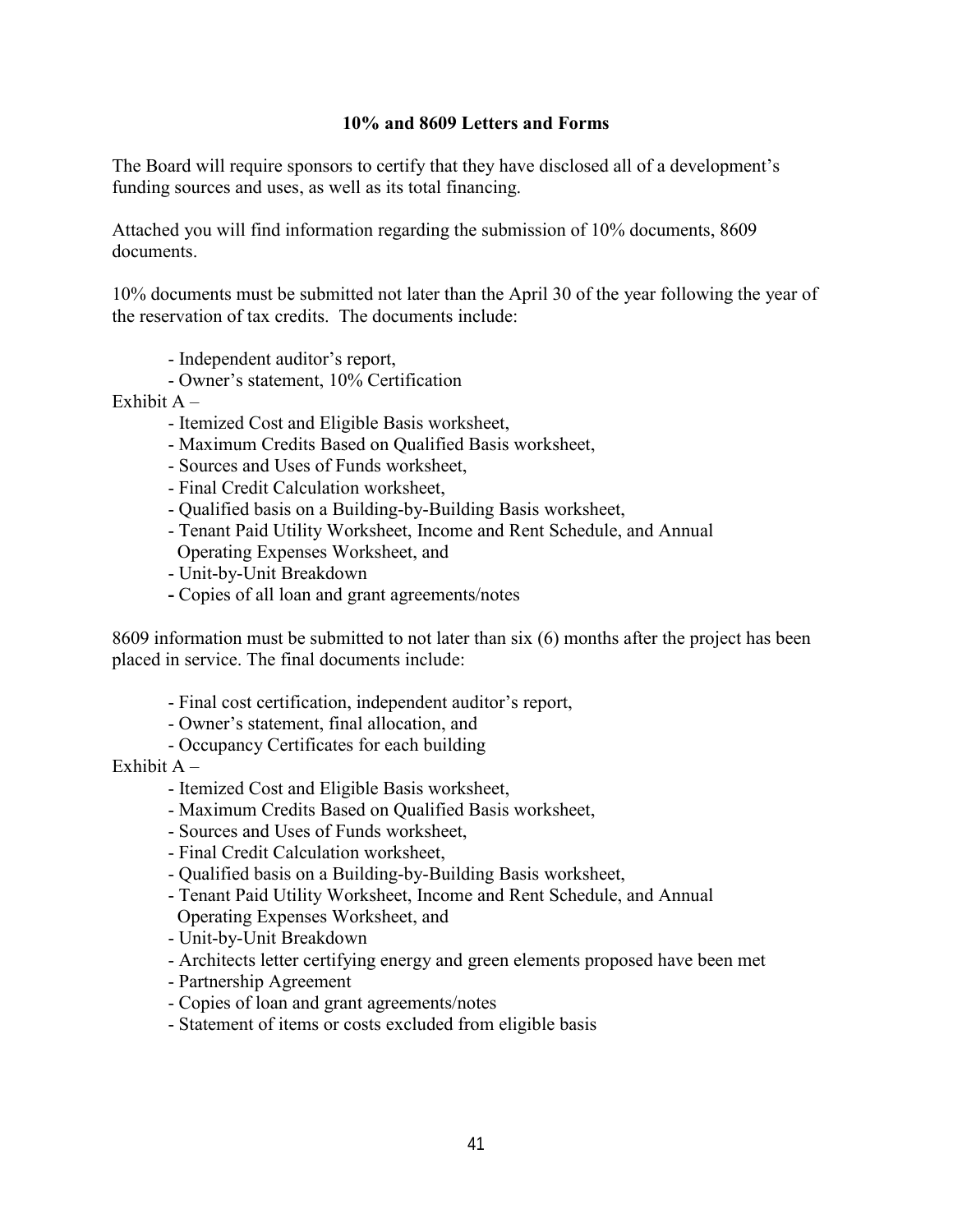### **10% Cost Certification Independent Auditors' Report**

Date:  $20$ 

To: Montana Board of Housing Multifamily Program PO Box 200528 Helena MT 59620-0528

and

\_\_\_\_\_\_\_\_\_\_\_\_\_\_\_\_\_ (the "Owner")

Street City, State Zip Code

Re:  $10\%$  Examination for  $($ "the Project")

We have examined the accompanying "Costs Incurred" to satisfy the 10% test ("Exhibit A, Itemized Actual Cost and Eligible Basis") for the Owner of  $($ the "Project"  $)$  as of April 30, 20 . Exhibit A is the responsible of the Owner. Our responsibility is to express an opinion on Exhibit A based on our examination.

Our examination was conducted in accordance with attestation standards established by the American Institute of Certified Public Accountants and, accordingly, included examining on a test basis, evidence supporting the information presented in the column entitled Costs Incurred, shown on Exhibit A, Itemized Actual Cost and Eligible Basis and performing such other procedures as we considered necessary in the circumstances. We believe that our examination provides a reasonable basis for our opinion.

The accompanying Exhibit A was prepared in conformity with the accounting practices prescribed by the Internal Revenue Service under the accrual method of accounting and by the Montana Board of Housing, which is a comprehensive basis of accounting other than generally accepted account principles.

The 10% Test includes an estimate prepared by the Owner of total development costs and reasonably expected basis, as defined in Treasury Regulation Section 1.42-6. We have not examined or performed any procedures in connection with such estimated total development costs and reasonably expected basis and, accordingly, we do not express any opinion or any other form of assurance on such estimates. Furthermore, even if the project is developed and completed there will usually be differences between the project and actual results, because events and circumstances frequently do not occur as expected, and those differences may be material.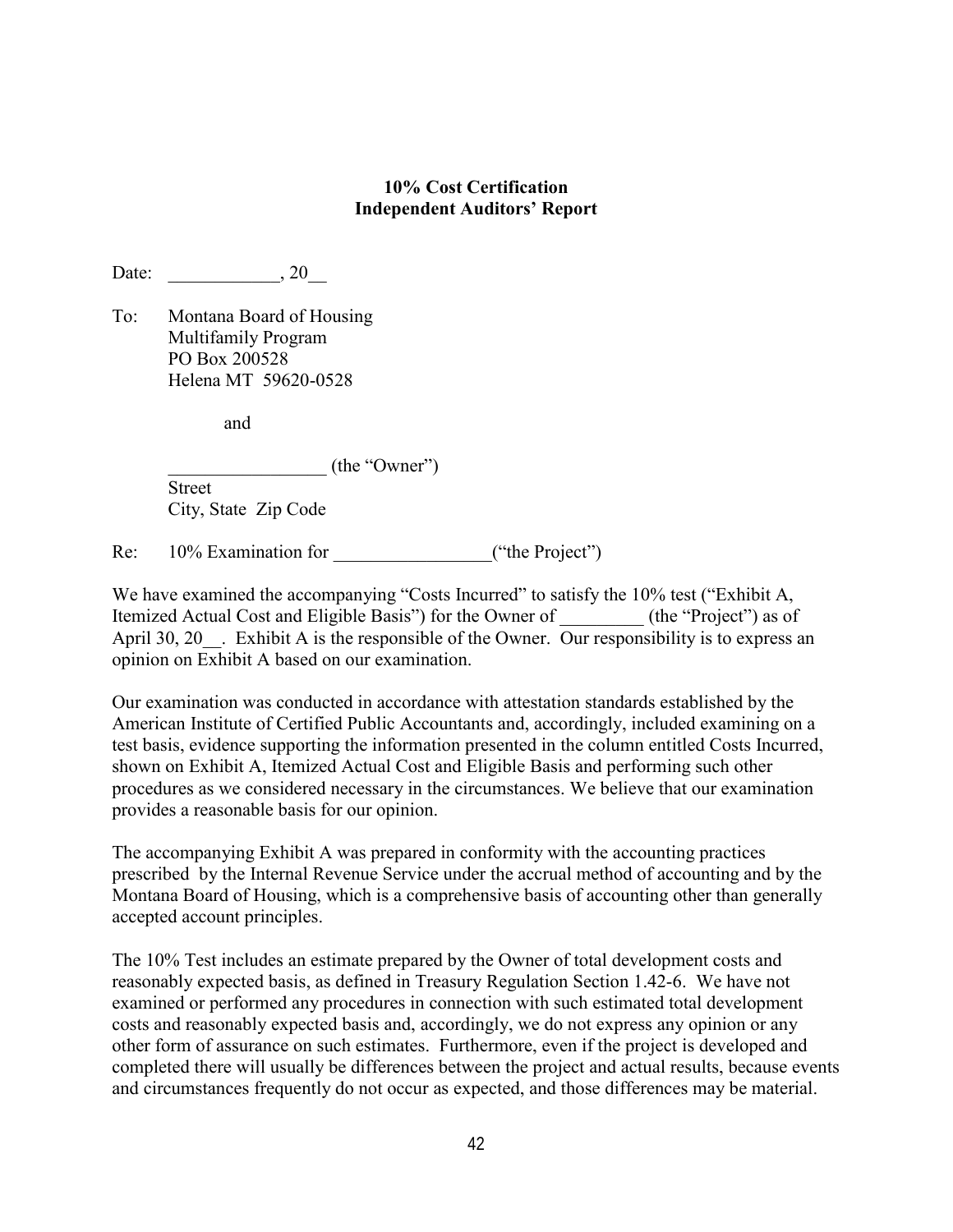We have no responsibility to update this report for events and circumstances occurring after the date of this report.

In our opinion, the column entitled "Costs Incurred", "Exhibit A, Itemized Actual Cost and Eligible Basis" referred to above presents fairly, in all material respects, costs incurred by the Project as of April 30, 20  $\phantom{0}$ , on the basis of accounting described above.

In addition to examining Exhibit A, we have, at your request, performed certain agreed-upon procedures, as enumerated below, with respect to the Project. These procedures, which were agreed to by the owner and the MBOH, were performed to assist you in determining whether the Project has met the 10% test in accordance with the Internal Revenue Code Section 42(h)(1)(E) and the Treasury Regulation Section 1.42-6. These agreed-upon procedures were performed in accordance with standards established by the American Institute of Certified Public Accounts. The sufficiency of these procedures is solely the responsibility of the specified users of the report. Consequently, we make no representations regarding the sufficiency of the procedures below either for the purpose for which this report has been requested or for any other purpose.

We performed the follow procedures:

We calculated, based upon estimates of total development costs provided by the Owner, the Project's total reasonably expected basis, as defined in Treasury Regulation Section 1.42-6, to be  $\text{\$}$  as of December 31, 20.

We calculated the reasonably expected basis incurred by the Owner as of April 30, 20 to be \$\_\_\_\_\_\_\_\_\_.

We calculated the percentage of the development fee incurred by the Owner as of April 30, 20 to be  $\%$  of the total development fee.

We compared the reasonably expected basis incurred as of April 30, 20 to the total reasonably expected basis of the Project, and calculated that \_\_% had incurred as of April 30, 20\_\_.

We determined that the Owner uses the accrual method of accounting, and has not included and construction costs in carryover allocation basis that have not been properly accrued.

Based on the amount of total reasonably expected basis listed above, for the Owner to meet the 10% test in accordance with Internal Revenue Code Section 42(h)(1)(E) and Treasury Regulation Section 1.42-6, we calculate that the Project needed to incur at least  $\overline{\text{S}}$  of costs prior to April 30, 20 . As of April 30, 20 , costs of at least  $\overline{\text{s}}$  had been incurred, which is approximately  $\%$  of the total reasonably expected basis of the Project.

We were not engaged to, and did not perform an audit of the Owners financial statements or of the Project's total reasonably expected basis. Furthermore, even if the Project is developed and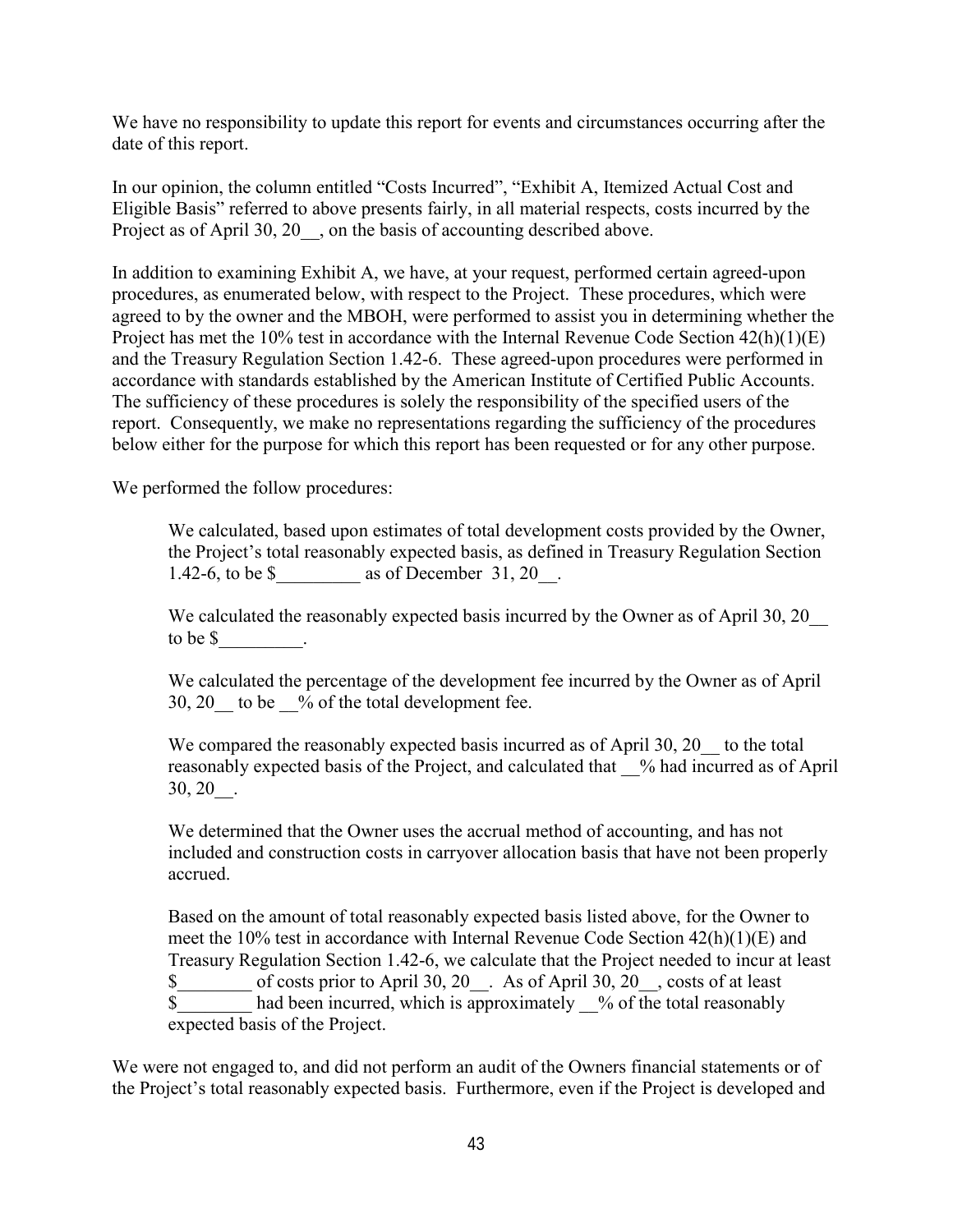completed there will usually be differences between the projected and actual results, because events and circumstances frequently do not occur as expected, and those differences may be material. Accordingly, we do not express such an opinion. Had we preformed additional procedures, other matters might have come to our attention that would have been reported to you.

This report is intend solely for the information and use of the Owner for filing with the MBOH and should not be used by those who have not agreed to the procedures and taken responsibility for the sufficiency of the procedures for their purposes.

Independent Auditor's Signature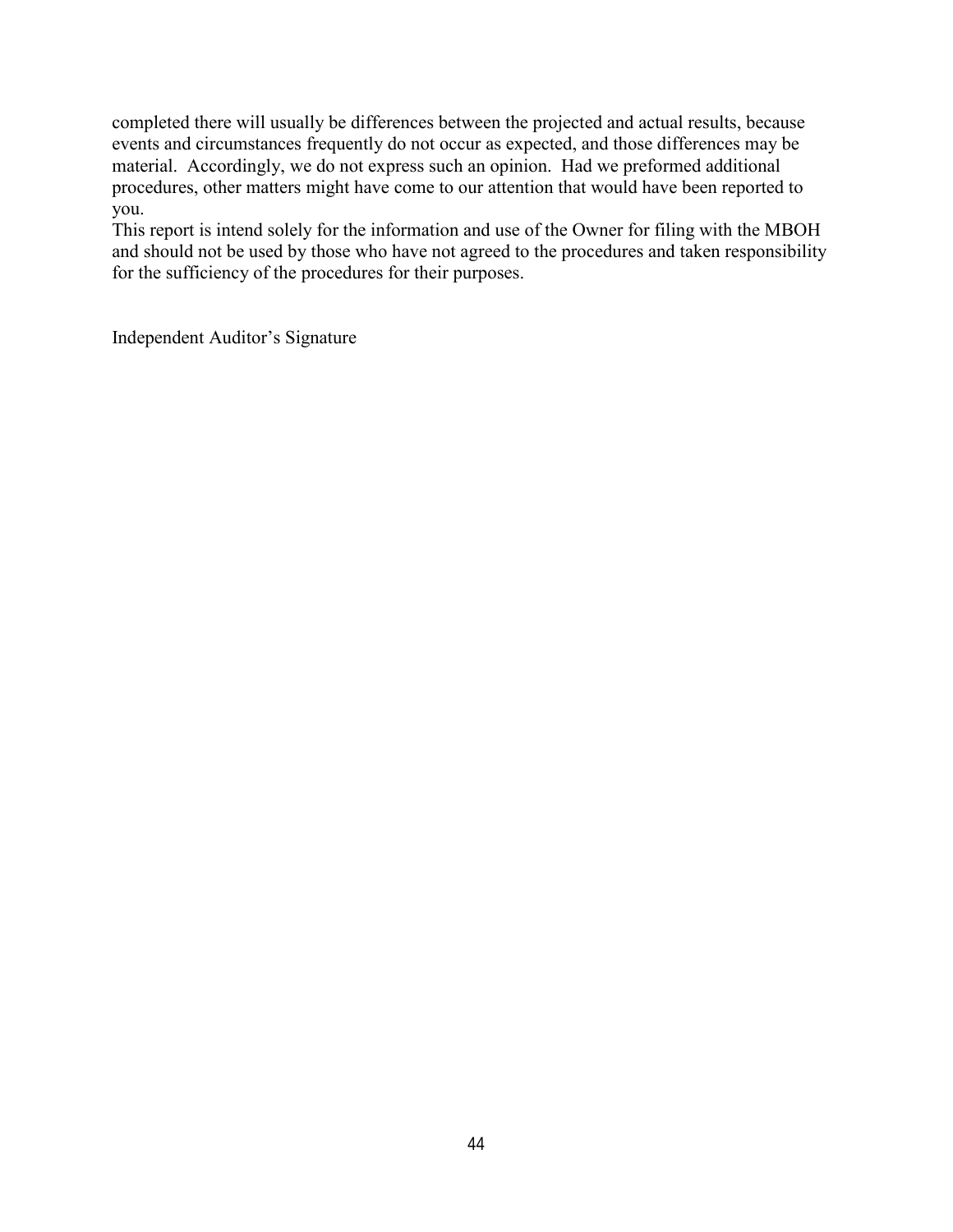### **OWNER'S STATEMENT 10% CERTIFICATION**

This information is provided by (the "Owner") to the Montana Board of Housing in connection with the reservation of  $\frac{1}{\sqrt{2}}$  low-income housing tax credits for the Project (the "Project").

I certify that I have disclosed all of the development's funding sources and uses, as well as its total financing.

1) The Owner's basis in the Project as of  $\frac{1}{\sqrt{1-\frac{1}{n}}}\$ ,  $\frac{1}{\sqrt{1-\frac{1}{n}}}\$  is:

Basis \$

The Owner's reasonable expected basis in the Project as of December 31, 20 \_\_\_ is:

Reasonably Expected Basis \$

2) The Owner's basis in the Project as of \_\_\_\_\_\_\_\_\_\_\_\_\_,  $20$  \_\_\_\_ will exceed 10% of the reasonable expected basis in the project as of December 31, 20\_\_\_\_(All within the meaning of Section  $42(h)(1)(E)(ii)$  of the Internal Revenue Code.)

3) The Owner will place the building in service no later than December 31, 20\_\_

4) The Owner anticipates that the building will be completed in of or (Such date is, however, subject to unanticipated delays in commencement of, or progress during, development.)

Owner:

Address:

Tax I.D.  $\#$ .

Street Address of Project:

There will be NO tax exempt bond financing or grant financing utilized in the development of the Project.

Under penalties of perjury, I declare that to the best of my knowledge and belief, the information presented herein is true, correct and complete.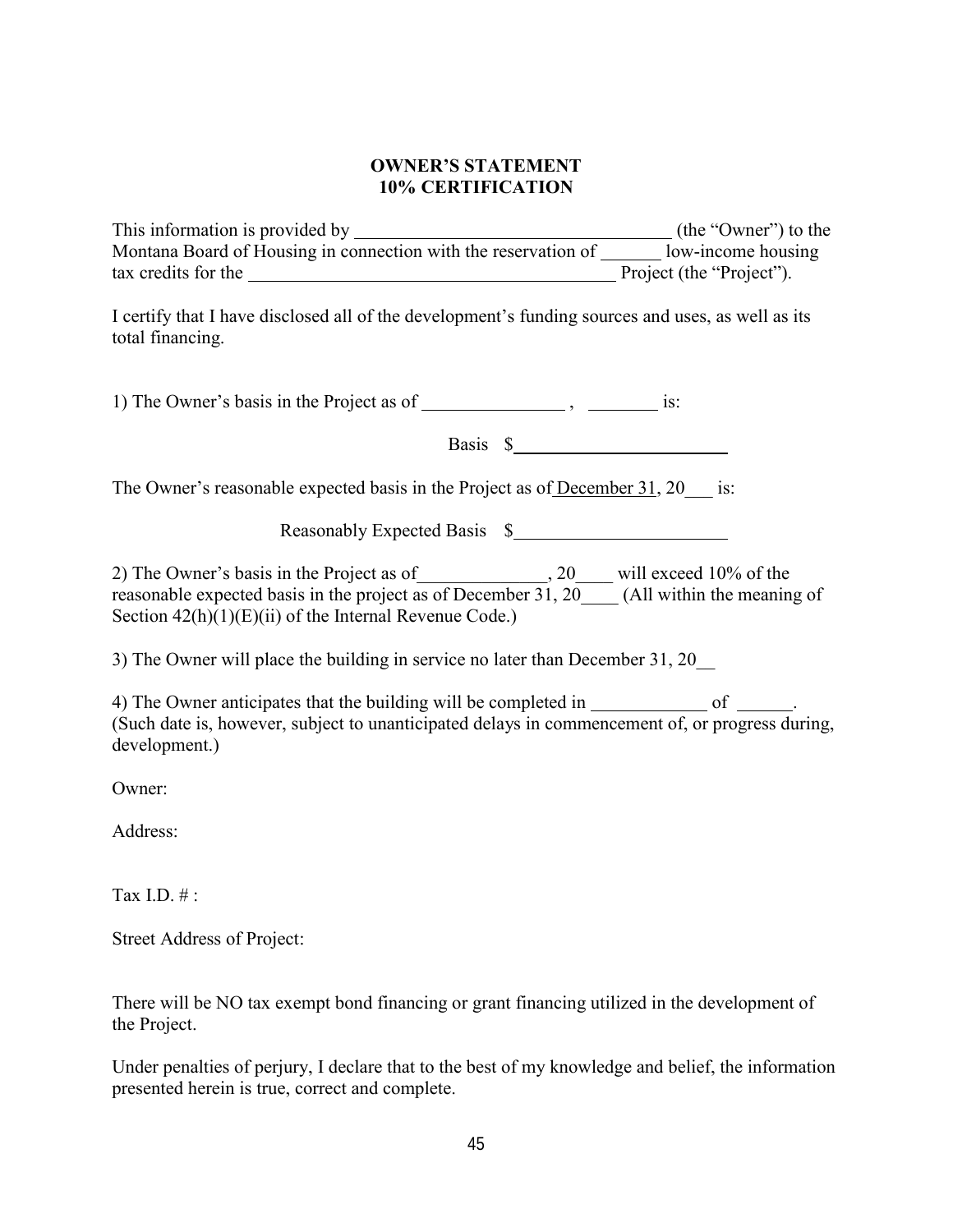BY :

ITS :

DATE :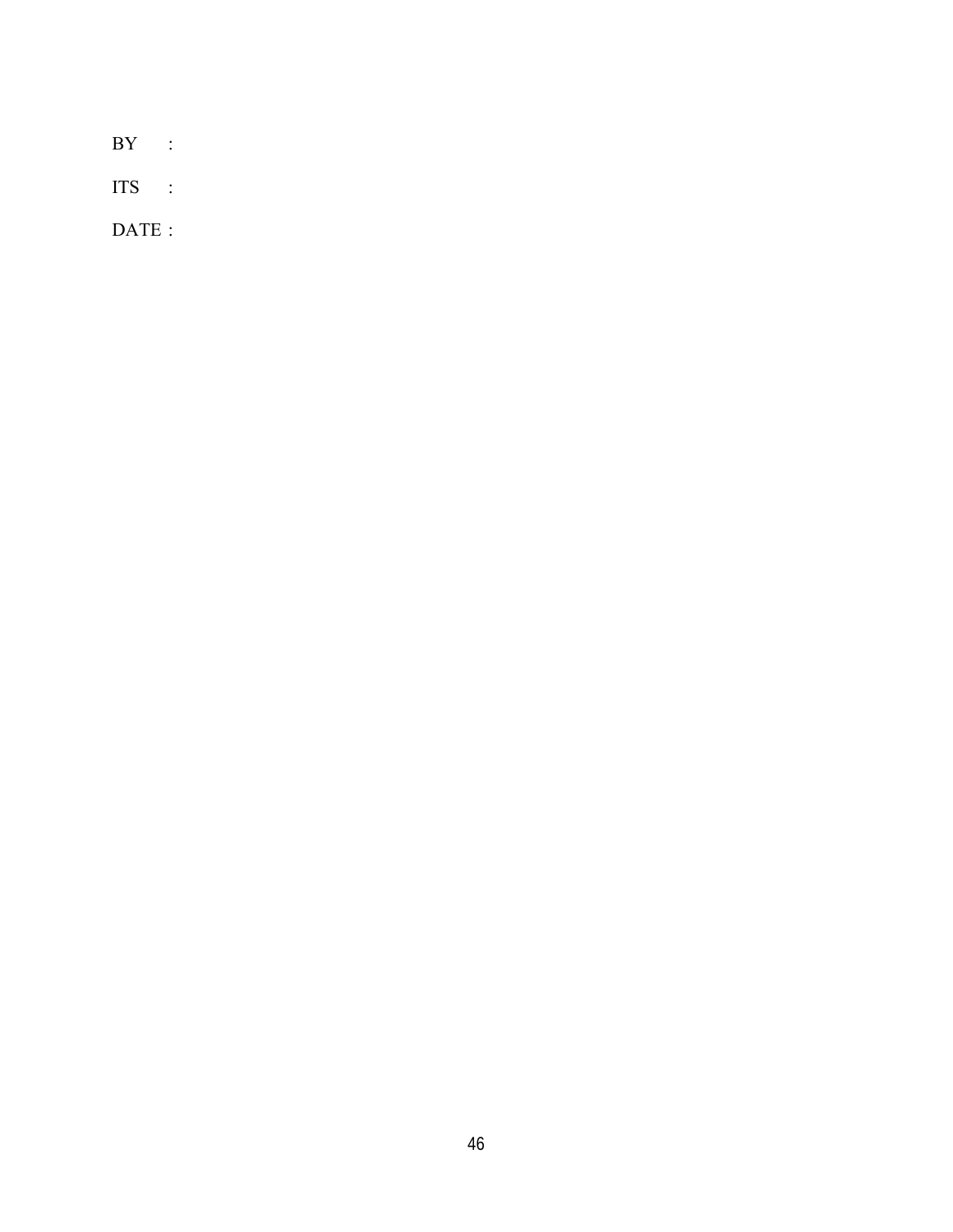### **Final Cost Certification Independent Auditors' Report**

 $, 20$ Owner's Name: Project Name:

Project Number: MT

We have examined the costs included in the accompanying Montana Board of Housing ("MBOH") Final Cost Certification (the "8609 certification") ("Exhibit A, Itemized Actual Cost and Eligible Basis") for  $(the "Owner")$  for ("the Project") as of \_\_\_\_\_\_\_\_\_\_\_\_, 20\_\_. The Final Cost Certification is the responsibility of the Owner. Our responsibility is to express an opinion on the Final Cost Certification based on our examination.

Our examination was conducted in accordance with attestation standards established by the American Institute of Certified Public Accountants and, accordingly, included examining, on a test basis, evidence supporting the Final Cost Certification and performing such other procedures as we considered necessary in the circumstances. We believe that our examination provides a reasonable basis for our opinion.

The accompanying Final Cost Certification was prepared in conformity with the accounting practices prescribed by the Internal Revenue Service, under the accrual method of accounting, and in conformity with the format and qualified allocation plan rules set by MBOH, which is a comprehensive basis of accounting other than generally accepted accounting principles.

|       |                                               | In our opinion the Final Cost Certification presents fairly, in all material respects, the actual costs |
|-------|-----------------------------------------------|---------------------------------------------------------------------------------------------------------|
| of \$ | and eligible basis of \$                      | of the Owner for the Project as of                                                                      |
|       | , on the basis of accounting described above. |                                                                                                         |

This report is intended solely for the information and use of the Owner and for filing with MBOH and should not be used for any other purpose.

We have no financial interest in the Project other than in the practice of our profession.

Independent Auditor's Signature City, State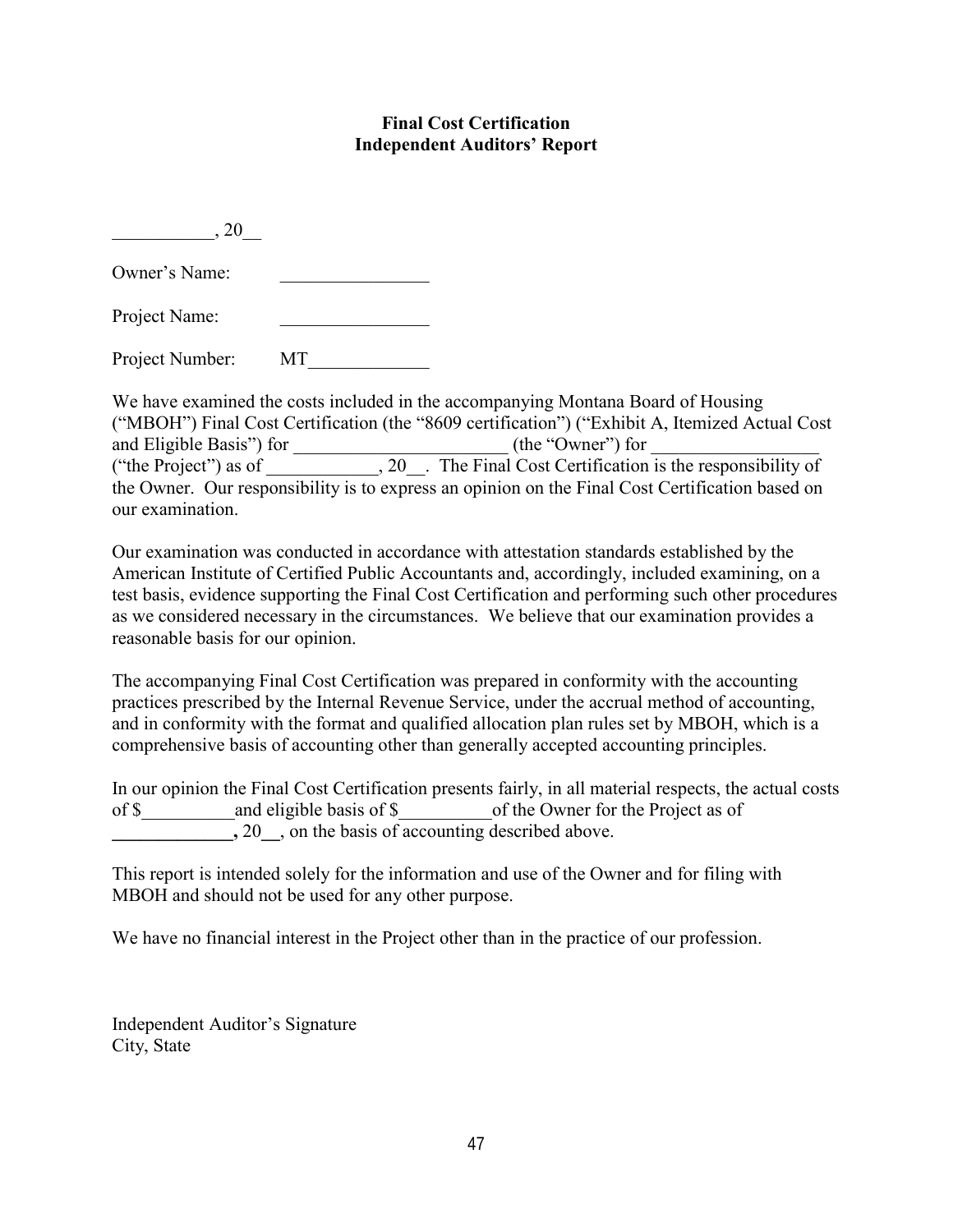### **OWNER'S STATEMENT FINAL ALLOCATION**

| This information is provided by                                        | (the "Owner") to the |
|------------------------------------------------------------------------|----------------------|
| Montana Board of Housing in connection with the Final Allocation of \$ |                      |
| low-income housing tax credits for the                                 | Project (the         |
| "Project").                                                            |                      |

I certify that I have disclosed all of the development's funding sources and uses, as well as its total financing.

1) The Owner's Eligible and Qualified basis in the project as of \_\_\_\_\_\_\_\_\_, \_\_\_\_\_\_ within the meaning of Section  $42(h)(1)(E)(ii)$  of the Internal Revenue Code, is:

 Eligible Basis \$ Qualified Basis \$

2) The Owner placed the building(s) in service on  $\overline{\phantom{a}}$ .

Owner:

Address:

Tax I.D. #:

Street Address of Project:

There will be NO tax exempt bond financing or grant financing utilized in the development of the Project.

Under penalties of perjury, I declare that to the best of my knowledge and belief, the information presented herein is true, correct and complete.

BY :

ITS :

DATE: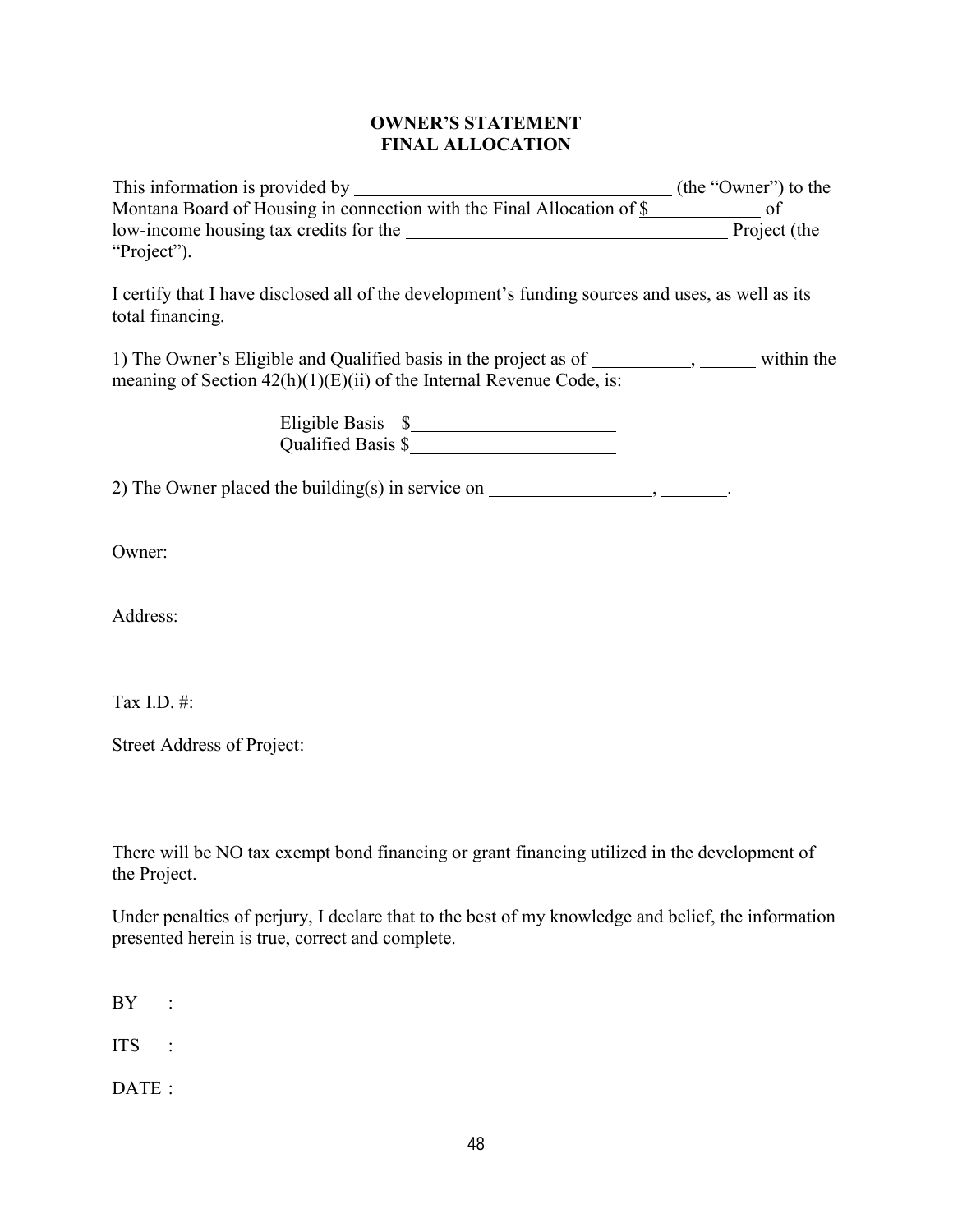# **OWNER'S STATEMENT (Acquisition and Rehabilitation) FINAL ALLOCATION**

I certify that I have disclosed all of the development's funding sources and uses, as well as its total financing.

| This information is provided by                                        | (the "Owner") to the |
|------------------------------------------------------------------------|----------------------|
| Montana Board of Housing in connection with the Final Allocation of \$ |                      |
| low-income housing tax credits for the                                 | Project (the         |
| "Project").                                                            |                      |

1) The Owner's Eligible and Qualified basis in the project as of \_\_\_\_\_\_\_\_\_\_, \_\_\_\_\_\_\_ within the meaning of Section  $42(h)(1)(E)(ii)$  of the Internal Revenue Code, is:

| Acquisition:       |  |
|--------------------|--|
| Eligible Basis \$  |  |
| Qualified Basis \$ |  |

| Rehabilitation:    |  |
|--------------------|--|
| Eligible Basis \$  |  |
| Qualified Basis \$ |  |

2) The Owner placed the building(s) in service on  $\frac{1}{\sqrt{2\pi}}$ .

Owner:

Address:

Tax I.D. #:

Street Address of Project:

There will be NO tax exempt bond financing or grant financing utilized in the development of the Project.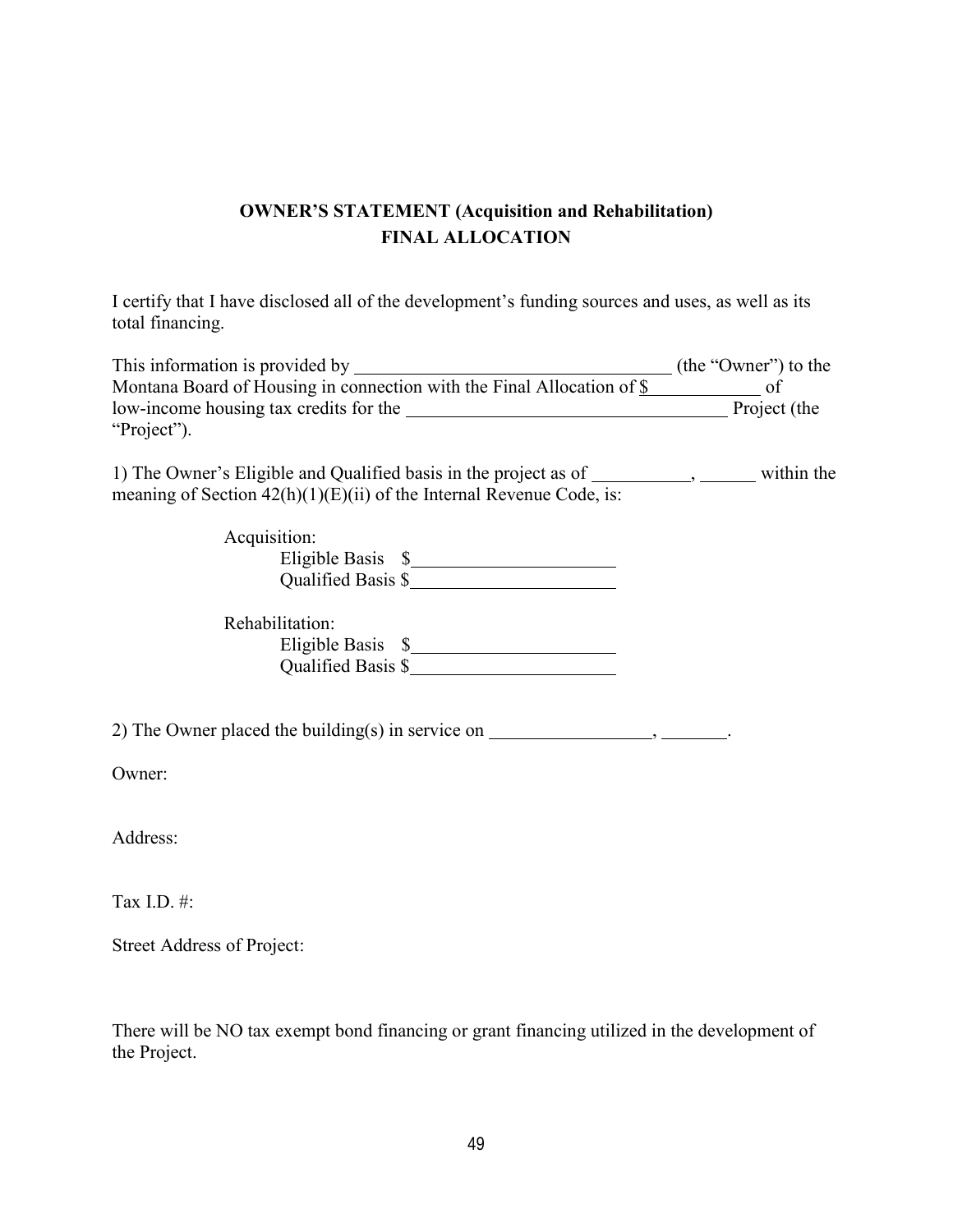Under penalties of perjury, I declare that to the best of my knowledge and belief, the information presented herein is true, correct and complete.

BY :

ITS :

DATE :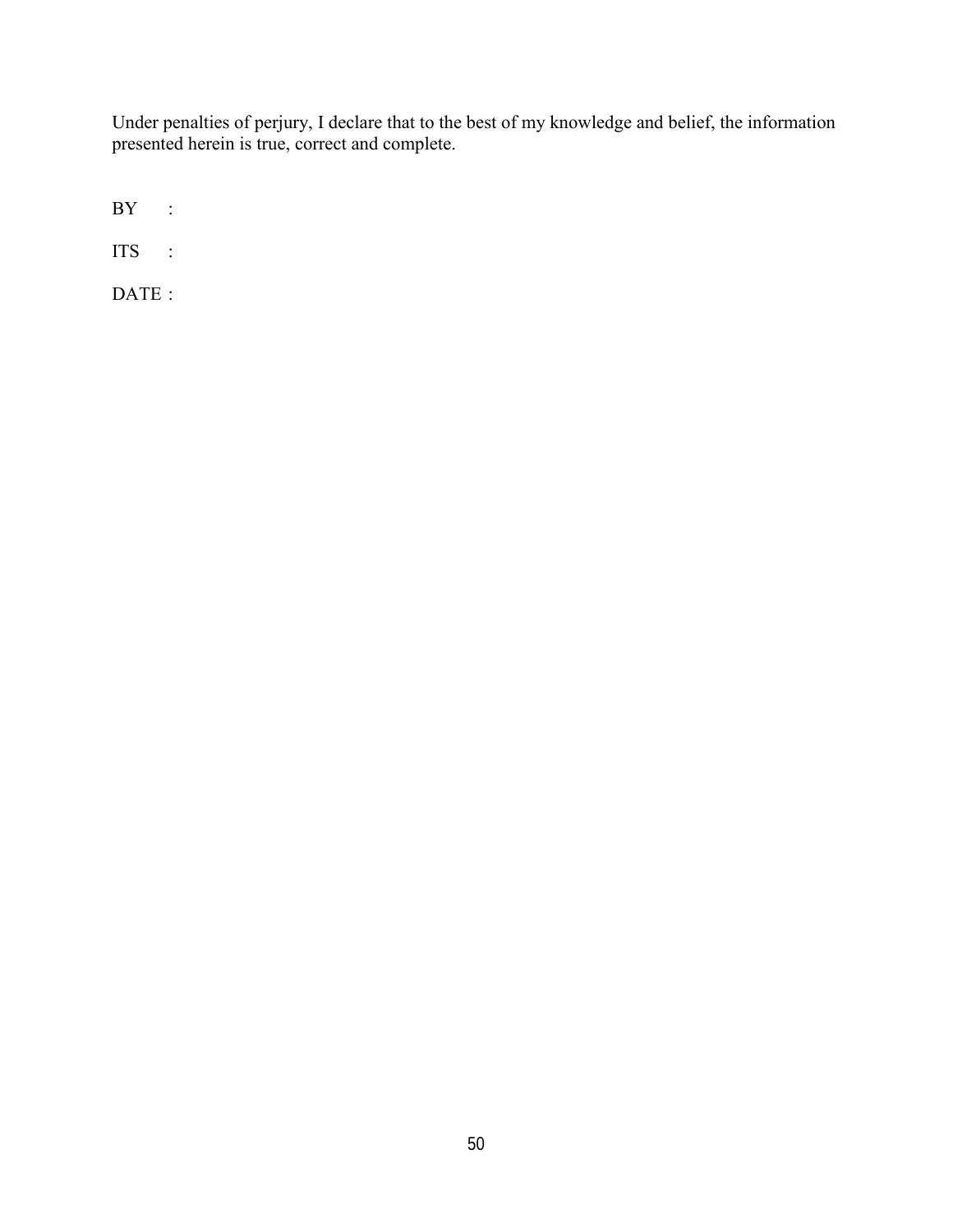10% certification (mark one)<br>8609 certification

## **EXHIBIT "A" Itemized Actual Cost and Eligible Basis**

|                                                                                                                                                                                                                                                  | Disclose all of a development's<br>funding sources and uses<br><b>List and Indicate</b><br><b>Eligible Basis by Credit Type</b> |                                    |                                    |                                  |
|--------------------------------------------------------------------------------------------------------------------------------------------------------------------------------------------------------------------------------------------------|---------------------------------------------------------------------------------------------------------------------------------|------------------------------------|------------------------------------|----------------------------------|
| <b>Itemized Cost</b>                                                                                                                                                                                                                             | <b>Costs</b><br><b>Incurred</b>                                                                                                 | Reasonably<br><b>Expected Cost</b> | <b>Fed. Subsidies</b><br>4% Credit | w/o Fed. Subsidies<br>9% Credits |
| <b>Land and Buildings:</b><br>Land<br><b>Existing Structure</b><br>Demolition                                                                                                                                                                    |                                                                                                                                 |                                    |                                    |                                  |
| <b>Site Work:</b><br>Site Work<br>Off Site Improvements<br>Environmental                                                                                                                                                                         |                                                                                                                                 |                                    |                                    |                                  |
| <b>Rehabilitation and New Const:</b><br>New Building<br>Rehabilitation<br><b>Accessory Structures</b><br><b>General Requirements</b><br>Contractor Overhead<br>Contractor Profit<br><b>Construction Contingency</b>                              |                                                                                                                                 |                                    |                                    |                                  |
| <b>Professional Work and Fees:</b><br><b>Architect Design</b><br>Architect supervision<br>Attorney, Real Estate<br>Consultant/Agent<br>Engineer/Surveyor                                                                                         |                                                                                                                                 |                                    |                                    |                                  |
| <b>Construction Interim Costs:</b><br>Hazard & Liability Insurance<br>Credit Report<br><b>Construction Interest</b><br><b>Origination Points</b><br><b>Discount Points</b><br><b>Inspection Fees</b><br>Title & Recording<br>Legal fees<br>Taxes |                                                                                                                                 |                                    |                                    |                                  |
| <b>SUBTOTAL THIS PAGE</b>                                                                                                                                                                                                                        |                                                                                                                                 |                                    |                                    |                                  |

Page 1 of  $6$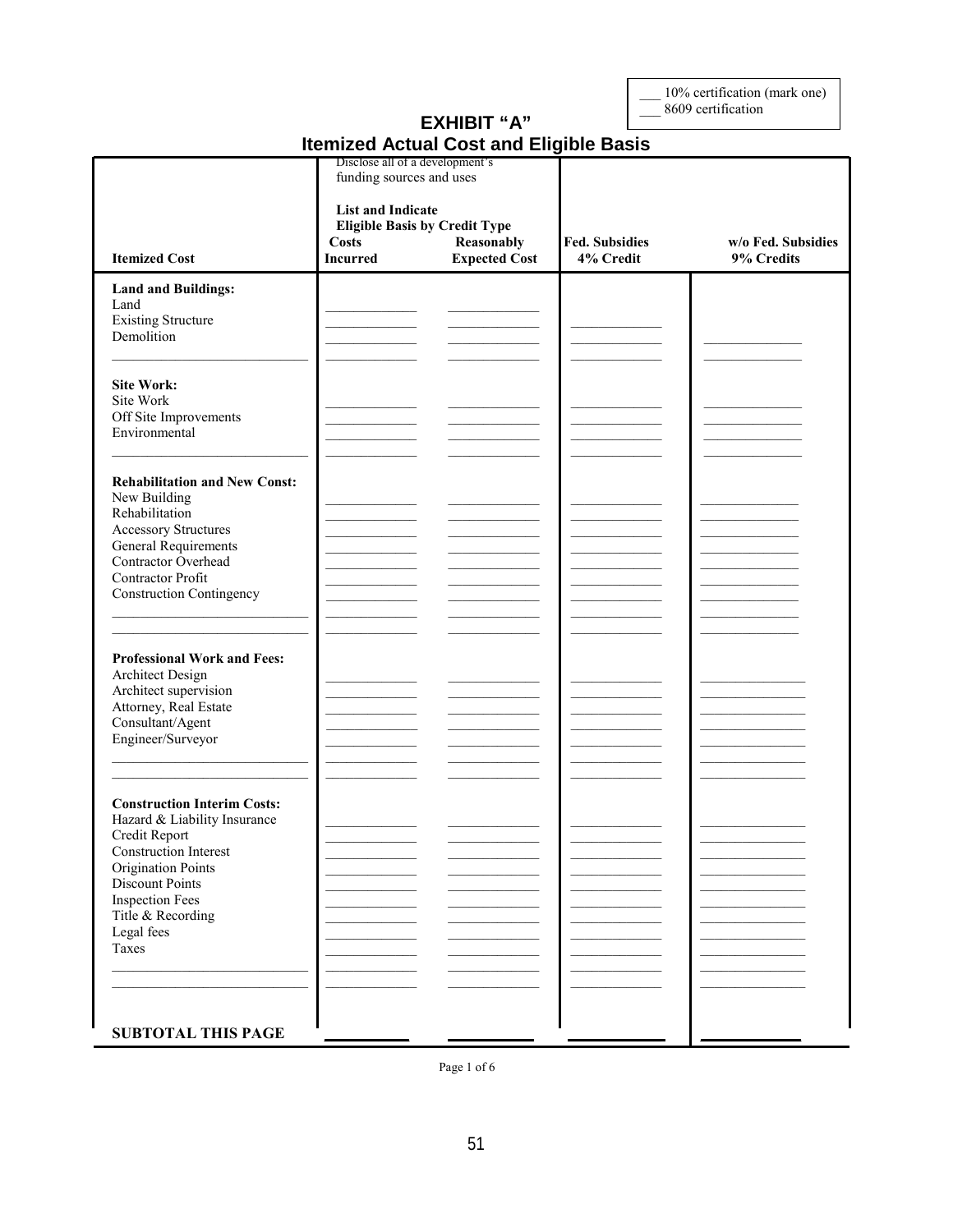\_\_\_ 10% certification (mark one) \_\_\_ 8609 certification

#### **EXHIBIT "A" Itemized Actual Cost and Eligible Basis**

| <b>Eligible Basis by Credit Type</b><br>w/o Fed. Subsidies<br><b>Fed. Subsidies</b><br><b>Costs</b><br>Reasonably<br>9% Credits<br><b>Itemized Cost</b><br><b>Incurred</b><br><b>Expected Cost</b><br>4% Credit<br><b>Financing Fees and Expenses:</b><br>Hazard Insurance<br>Credit Report<br>Discount Points<br><b>Construction Interest</b><br><b>Origination Points</b><br><b>Inspection Fees</b><br>Title and Recording<br>Legal Fees<br>Taxes<br><b>Soft Cost:</b><br>Credit Report<br>Market Study<br>Environmental Study<br>Tax Credit Fees<br>Cost Certification<br><b>Syndication Costs:</b><br>Organizational (Partnership)<br>Bridge Loan Fees and Expenses<br>Tax Opinion<br><b>Developer's Fees:</b><br>Developer's Fees-New Overhead<br>Developer's Fees-Rehabilitation<br><b>Consultant Fees</b><br>Developer's Fees-Rehabilitation<br><b>Project Reserves:</b><br>Rent-up Reserves<br><b>Operating Reserves</b><br>Replacement Reserves<br>Prefunded R for R<br><b>SUBTOTAL THIS PAGE</b><br>plus<br><b>SUBTOTAL FROM PAGE 1</b><br><b>Totals</b><br>Less:<br>Permanent Financing Fees<br>Tax Credit Fees<br>Rent-up Reserves<br>Organizational Costs<br><b>Totals</b><br>$\frac{0}{0}$<br>Percentage |  |  | <b>List and Indicate</b> |
|------------------------------------------------------------------------------------------------------------------------------------------------------------------------------------------------------------------------------------------------------------------------------------------------------------------------------------------------------------------------------------------------------------------------------------------------------------------------------------------------------------------------------------------------------------------------------------------------------------------------------------------------------------------------------------------------------------------------------------------------------------------------------------------------------------------------------------------------------------------------------------------------------------------------------------------------------------------------------------------------------------------------------------------------------------------------------------------------------------------------------------------------------------------------------------------------------------------------|--|--|--------------------------|
|                                                                                                                                                                                                                                                                                                                                                                                                                                                                                                                                                                                                                                                                                                                                                                                                                                                                                                                                                                                                                                                                                                                                                                                                                        |  |  |                          |
|                                                                                                                                                                                                                                                                                                                                                                                                                                                                                                                                                                                                                                                                                                                                                                                                                                                                                                                                                                                                                                                                                                                                                                                                                        |  |  |                          |
|                                                                                                                                                                                                                                                                                                                                                                                                                                                                                                                                                                                                                                                                                                                                                                                                                                                                                                                                                                                                                                                                                                                                                                                                                        |  |  |                          |
|                                                                                                                                                                                                                                                                                                                                                                                                                                                                                                                                                                                                                                                                                                                                                                                                                                                                                                                                                                                                                                                                                                                                                                                                                        |  |  |                          |
|                                                                                                                                                                                                                                                                                                                                                                                                                                                                                                                                                                                                                                                                                                                                                                                                                                                                                                                                                                                                                                                                                                                                                                                                                        |  |  |                          |
|                                                                                                                                                                                                                                                                                                                                                                                                                                                                                                                                                                                                                                                                                                                                                                                                                                                                                                                                                                                                                                                                                                                                                                                                                        |  |  |                          |
|                                                                                                                                                                                                                                                                                                                                                                                                                                                                                                                                                                                                                                                                                                                                                                                                                                                                                                                                                                                                                                                                                                                                                                                                                        |  |  |                          |
|                                                                                                                                                                                                                                                                                                                                                                                                                                                                                                                                                                                                                                                                                                                                                                                                                                                                                                                                                                                                                                                                                                                                                                                                                        |  |  |                          |
|                                                                                                                                                                                                                                                                                                                                                                                                                                                                                                                                                                                                                                                                                                                                                                                                                                                                                                                                                                                                                                                                                                                                                                                                                        |  |  |                          |
|                                                                                                                                                                                                                                                                                                                                                                                                                                                                                                                                                                                                                                                                                                                                                                                                                                                                                                                                                                                                                                                                                                                                                                                                                        |  |  |                          |
|                                                                                                                                                                                                                                                                                                                                                                                                                                                                                                                                                                                                                                                                                                                                                                                                                                                                                                                                                                                                                                                                                                                                                                                                                        |  |  |                          |
|                                                                                                                                                                                                                                                                                                                                                                                                                                                                                                                                                                                                                                                                                                                                                                                                                                                                                                                                                                                                                                                                                                                                                                                                                        |  |  |                          |
|                                                                                                                                                                                                                                                                                                                                                                                                                                                                                                                                                                                                                                                                                                                                                                                                                                                                                                                                                                                                                                                                                                                                                                                                                        |  |  |                          |
|                                                                                                                                                                                                                                                                                                                                                                                                                                                                                                                                                                                                                                                                                                                                                                                                                                                                                                                                                                                                                                                                                                                                                                                                                        |  |  |                          |
|                                                                                                                                                                                                                                                                                                                                                                                                                                                                                                                                                                                                                                                                                                                                                                                                                                                                                                                                                                                                                                                                                                                                                                                                                        |  |  |                          |
|                                                                                                                                                                                                                                                                                                                                                                                                                                                                                                                                                                                                                                                                                                                                                                                                                                                                                                                                                                                                                                                                                                                                                                                                                        |  |  |                          |
|                                                                                                                                                                                                                                                                                                                                                                                                                                                                                                                                                                                                                                                                                                                                                                                                                                                                                                                                                                                                                                                                                                                                                                                                                        |  |  |                          |
|                                                                                                                                                                                                                                                                                                                                                                                                                                                                                                                                                                                                                                                                                                                                                                                                                                                                                                                                                                                                                                                                                                                                                                                                                        |  |  |                          |
|                                                                                                                                                                                                                                                                                                                                                                                                                                                                                                                                                                                                                                                                                                                                                                                                                                                                                                                                                                                                                                                                                                                                                                                                                        |  |  |                          |
|                                                                                                                                                                                                                                                                                                                                                                                                                                                                                                                                                                                                                                                                                                                                                                                                                                                                                                                                                                                                                                                                                                                                                                                                                        |  |  |                          |
|                                                                                                                                                                                                                                                                                                                                                                                                                                                                                                                                                                                                                                                                                                                                                                                                                                                                                                                                                                                                                                                                                                                                                                                                                        |  |  |                          |
|                                                                                                                                                                                                                                                                                                                                                                                                                                                                                                                                                                                                                                                                                                                                                                                                                                                                                                                                                                                                                                                                                                                                                                                                                        |  |  |                          |
|                                                                                                                                                                                                                                                                                                                                                                                                                                                                                                                                                                                                                                                                                                                                                                                                                                                                                                                                                                                                                                                                                                                                                                                                                        |  |  |                          |
|                                                                                                                                                                                                                                                                                                                                                                                                                                                                                                                                                                                                                                                                                                                                                                                                                                                                                                                                                                                                                                                                                                                                                                                                                        |  |  |                          |
|                                                                                                                                                                                                                                                                                                                                                                                                                                                                                                                                                                                                                                                                                                                                                                                                                                                                                                                                                                                                                                                                                                                                                                                                                        |  |  |                          |
|                                                                                                                                                                                                                                                                                                                                                                                                                                                                                                                                                                                                                                                                                                                                                                                                                                                                                                                                                                                                                                                                                                                                                                                                                        |  |  |                          |
|                                                                                                                                                                                                                                                                                                                                                                                                                                                                                                                                                                                                                                                                                                                                                                                                                                                                                                                                                                                                                                                                                                                                                                                                                        |  |  |                          |
|                                                                                                                                                                                                                                                                                                                                                                                                                                                                                                                                                                                                                                                                                                                                                                                                                                                                                                                                                                                                                                                                                                                                                                                                                        |  |  |                          |
|                                                                                                                                                                                                                                                                                                                                                                                                                                                                                                                                                                                                                                                                                                                                                                                                                                                                                                                                                                                                                                                                                                                                                                                                                        |  |  |                          |
|                                                                                                                                                                                                                                                                                                                                                                                                                                                                                                                                                                                                                                                                                                                                                                                                                                                                                                                                                                                                                                                                                                                                                                                                                        |  |  |                          |
|                                                                                                                                                                                                                                                                                                                                                                                                                                                                                                                                                                                                                                                                                                                                                                                                                                                                                                                                                                                                                                                                                                                                                                                                                        |  |  |                          |
|                                                                                                                                                                                                                                                                                                                                                                                                                                                                                                                                                                                                                                                                                                                                                                                                                                                                                                                                                                                                                                                                                                                                                                                                                        |  |  |                          |
|                                                                                                                                                                                                                                                                                                                                                                                                                                                                                                                                                                                                                                                                                                                                                                                                                                                                                                                                                                                                                                                                                                                                                                                                                        |  |  |                          |
|                                                                                                                                                                                                                                                                                                                                                                                                                                                                                                                                                                                                                                                                                                                                                                                                                                                                                                                                                                                                                                                                                                                                                                                                                        |  |  |                          |
|                                                                                                                                                                                                                                                                                                                                                                                                                                                                                                                                                                                                                                                                                                                                                                                                                                                                                                                                                                                                                                                                                                                                                                                                                        |  |  |                          |
|                                                                                                                                                                                                                                                                                                                                                                                                                                                                                                                                                                                                                                                                                                                                                                                                                                                                                                                                                                                                                                                                                                                                                                                                                        |  |  |                          |
|                                                                                                                                                                                                                                                                                                                                                                                                                                                                                                                                                                                                                                                                                                                                                                                                                                                                                                                                                                                                                                                                                                                                                                                                                        |  |  |                          |
|                                                                                                                                                                                                                                                                                                                                                                                                                                                                                                                                                                                                                                                                                                                                                                                                                                                                                                                                                                                                                                                                                                                                                                                                                        |  |  |                          |
|                                                                                                                                                                                                                                                                                                                                                                                                                                                                                                                                                                                                                                                                                                                                                                                                                                                                                                                                                                                                                                                                                                                                                                                                                        |  |  |                          |
|                                                                                                                                                                                                                                                                                                                                                                                                                                                                                                                                                                                                                                                                                                                                                                                                                                                                                                                                                                                                                                                                                                                                                                                                                        |  |  |                          |
|                                                                                                                                                                                                                                                                                                                                                                                                                                                                                                                                                                                                                                                                                                                                                                                                                                                                                                                                                                                                                                                                                                                                                                                                                        |  |  |                          |
|                                                                                                                                                                                                                                                                                                                                                                                                                                                                                                                                                                                                                                                                                                                                                                                                                                                                                                                                                                                                                                                                                                                                                                                                                        |  |  |                          |
|                                                                                                                                                                                                                                                                                                                                                                                                                                                                                                                                                                                                                                                                                                                                                                                                                                                                                                                                                                                                                                                                                                                                                                                                                        |  |  |                          |
|                                                                                                                                                                                                                                                                                                                                                                                                                                                                                                                                                                                                                                                                                                                                                                                                                                                                                                                                                                                                                                                                                                                                                                                                                        |  |  |                          |
|                                                                                                                                                                                                                                                                                                                                                                                                                                                                                                                                                                                                                                                                                                                                                                                                                                                                                                                                                                                                                                                                                                                                                                                                                        |  |  |                          |
|                                                                                                                                                                                                                                                                                                                                                                                                                                                                                                                                                                                                                                                                                                                                                                                                                                                                                                                                                                                                                                                                                                                                                                                                                        |  |  |                          |
|                                                                                                                                                                                                                                                                                                                                                                                                                                                                                                                                                                                                                                                                                                                                                                                                                                                                                                                                                                                                                                                                                                                                                                                                                        |  |  |                          |
|                                                                                                                                                                                                                                                                                                                                                                                                                                                                                                                                                                                                                                                                                                                                                                                                                                                                                                                                                                                                                                                                                                                                                                                                                        |  |  |                          |
|                                                                                                                                                                                                                                                                                                                                                                                                                                                                                                                                                                                                                                                                                                                                                                                                                                                                                                                                                                                                                                                                                                                                                                                                                        |  |  |                          |
|                                                                                                                                                                                                                                                                                                                                                                                                                                                                                                                                                                                                                                                                                                                                                                                                                                                                                                                                                                                                                                                                                                                                                                                                                        |  |  |                          |
|                                                                                                                                                                                                                                                                                                                                                                                                                                                                                                                                                                                                                                                                                                                                                                                                                                                                                                                                                                                                                                                                                                                                                                                                                        |  |  |                          |
|                                                                                                                                                                                                                                                                                                                                                                                                                                                                                                                                                                                                                                                                                                                                                                                                                                                                                                                                                                                                                                                                                                                                                                                                                        |  |  |                          |
|                                                                                                                                                                                                                                                                                                                                                                                                                                                                                                                                                                                                                                                                                                                                                                                                                                                                                                                                                                                                                                                                                                                                                                                                                        |  |  |                          |

Page 2 of 6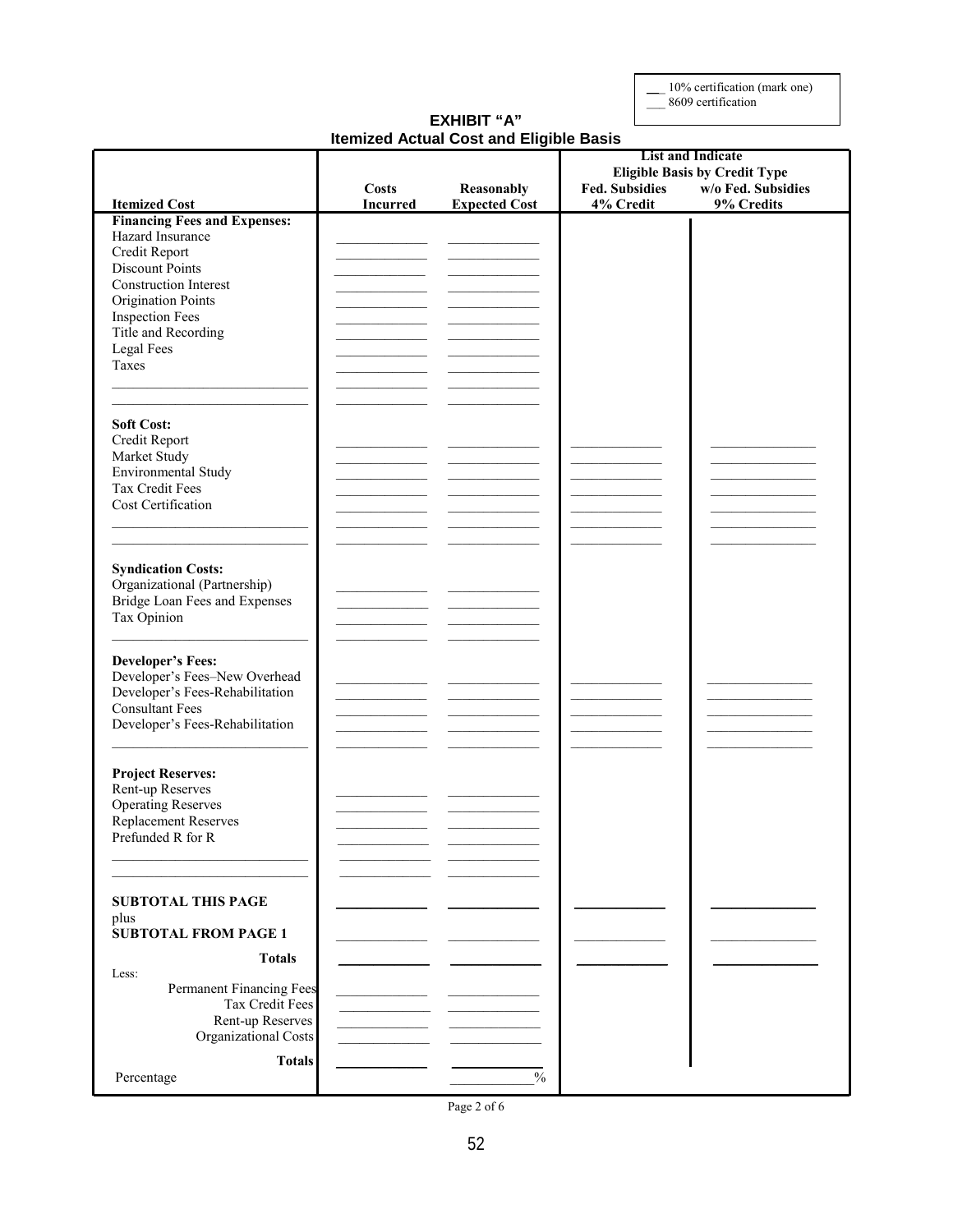10% certification (mark one) \_\_\_ 8609 certification

## **EXHIBIT "A" Maximum Credits Based on Qualified Basis**

|                                                                                     | <b>Fed. Subsidies</b><br>4% Credit | <b>List and Indicate</b><br><b>Eligible Basis by Credit Type</b><br>w/o Fed. Subsidies<br>9% Credits |
|-------------------------------------------------------------------------------------|------------------------------------|------------------------------------------------------------------------------------------------------|
| <b>Total Eligible Basis (from previous page)</b>                                    |                                    |                                                                                                      |
| Less portion of grants used to finance qualified development<br>Costs. List Grants: | ><br>←                             |                                                                                                      |
| Less amount of nonqualified non-recourse financing                                  | $\,>\,$<br>$\,<\,$                 |                                                                                                      |
| Less Historic Tax Credits (Residential Portion Only                                 | $\,>\,$                            |                                                                                                      |
| Less other nonqualified costs                                                       | ≺<br>⋗                             |                                                                                                      |
| <b>Total Adjusted Eligible Basis</b>                                                |                                    |                                                                                                      |
| Is project in QCT* or DDA*? If Yes enter 130%. If No enter 100%.                    | $\frac{0}{0}$<br>X                 | $\frac{0}{0}$<br>X                                                                                   |
| Total Adjusted Eligible Basis (Includes high cost adjustment)                       |                                    |                                                                                                      |
| Applicable Fraction (smaller of Unit or Floor Space Fraction)                       | X<br>$\frac{0}{0}$                 | $\%$<br>X                                                                                            |
| <b>Total Qualified Basis</b>                                                        |                                    |                                                                                                      |
| IRS Applicable Fraction (per reservation agreement)                                 | $\frac{0}{0}$<br>X                 | X<br>$\frac{0}{0}$                                                                                   |
| Total Maximum Annual Credit (by type)                                               |                                    |                                                                                                      |
| Total Maximum Annual Credit (Combined)                                              | S                                  |                                                                                                      |

## **Maximum Credits per Reservation Agreement**

| Total Maximum Annual Credit |  |
|-----------------------------|--|
|                             |  |
|                             |  |

## **Tax Credit Sales Price**

| Tax Credit Sales Price per agreement with equity investors. |  |
|-------------------------------------------------------------|--|
| (ie $$0.70, $0.75)$ )                                       |  |

\*QCT = Qualified Census Tract \*DDA = Difficult to Develop Area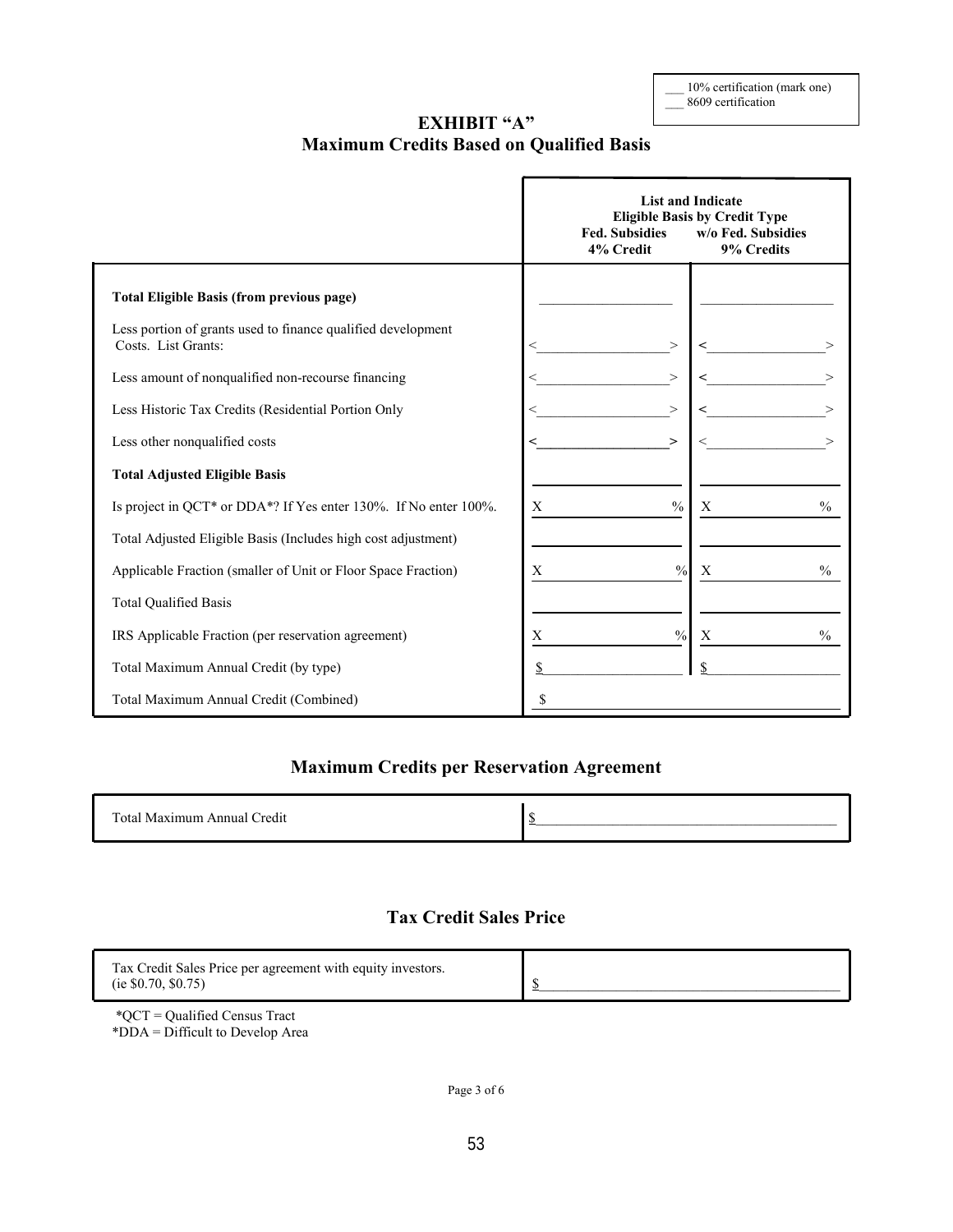\_\_\_ 10% certification (mark one) \_\_\_ 8609 certification

# **EXHIBIT "A" Maximum Credits Based on Qualified Basis**

| Loans:<br>Name of Lender                                                                                                                                                                                  | Amount                                                                        |        | Rate                    | Loan<br>Term | Amort.<br>Period                                                                                                                                                                                                                                                                                                                                                | Annual<br>Debt Service                                                            |
|-----------------------------------------------------------------------------------------------------------------------------------------------------------------------------------------------------------|-------------------------------------------------------------------------------|--------|-------------------------|--------------|-----------------------------------------------------------------------------------------------------------------------------------------------------------------------------------------------------------------------------------------------------------------------------------------------------------------------------------------------------------------|-----------------------------------------------------------------------------------|
| <u> 1989 - Johann Barn, fransk politik (d. 1989)</u><br><u> 1989 - Johann Barbara, martxa alemaniar a</u><br><u> 1980 - Johann Barbara, martxa alemaniar a</u><br><u> 1989 - Johann Barbara, martin a</u> | $\sim$<br>\$<br>$\overline{\mathbb{S}}$<br>$\mathcal{S}$<br>$\mathbb S$<br>\$ |        | $\%$                    | $\%$         | $\frac{1}{2}$ . The set of $\frac{1}{2}$<br>$\frac{1}{2}$ $\frac{1}{2}$ $\frac{1}{2}$ $\frac{1}{2}$ $\frac{1}{2}$ $\frac{1}{2}$ $\frac{1}{2}$ $\frac{1}{2}$ $\frac{1}{2}$ $\frac{1}{2}$ $\frac{1}{2}$ $\frac{1}{2}$ $\frac{1}{2}$ $\frac{1}{2}$ $\frac{1}{2}$ $\frac{1}{2}$ $\frac{1}{2}$ $\frac{1}{2}$ $\frac{1}{2}$ $\frac{1}{2}$ $\frac{1}{2}$ $\frac{1}{2}$ | s<br>$\frac{1}{\sqrt{2}}$<br>$\overline{\text{s}}$<br>$\frac{\text{S}}{\text{S}}$ |
| <b>Total Loans</b>                                                                                                                                                                                        |                                                                               | \$     |                         |              |                                                                                                                                                                                                                                                                                                                                                                 |                                                                                   |
| <b>Grants:</b><br>Name of Grantor                                                                                                                                                                         | $\sim$<br>\$                                                                  | Amount |                         |              |                                                                                                                                                                                                                                                                                                                                                                 |                                                                                   |
| <b>Total Grants</b>                                                                                                                                                                                       |                                                                               | \$     |                         |              |                                                                                                                                                                                                                                                                                                                                                                 |                                                                                   |
| <b>Other Sources:</b><br>(i.e. owners equity, deferred developer fees)**<br>Name                                                                                                                          | Amount                                                                        |        |                         |              |                                                                                                                                                                                                                                                                                                                                                                 |                                                                                   |
| <u> 1989 - Johann Barn, fransk politik (</u><br>$\frac{s}{s}$<br><b>Total Other Sources</b>                                                                                                               | s                                                                             |        | $\sim$                  |              |                                                                                                                                                                                                                                                                                                                                                                 |                                                                                   |
| <b>TAX CREDIT EQUITY</b>                                                                                                                                                                                  |                                                                               |        | $\mathbb{S}$            |              |                                                                                                                                                                                                                                                                                                                                                                 |                                                                                   |
| <b>TOTAL SOURCES:</b>                                                                                                                                                                                     |                                                                               |        | s                       |              |                                                                                                                                                                                                                                                                                                                                                                 |                                                                                   |
| <b>TOTAL USES: (from page 2)</b>                                                                                                                                                                          |                                                                               |        | $\sim$                  |              |                                                                                                                                                                                                                                                                                                                                                                 |                                                                                   |
|                                                                                                                                                                                                           |                                                                               |        | Sources must equal Uses |              |                                                                                                                                                                                                                                                                                                                                                                 |                                                                                   |
| ** Rural Development projects must use required owners equity as a source                                                                                                                                 |                                                                               |        |                         |              |                                                                                                                                                                                                                                                                                                                                                                 |                                                                                   |

Page 4 of 6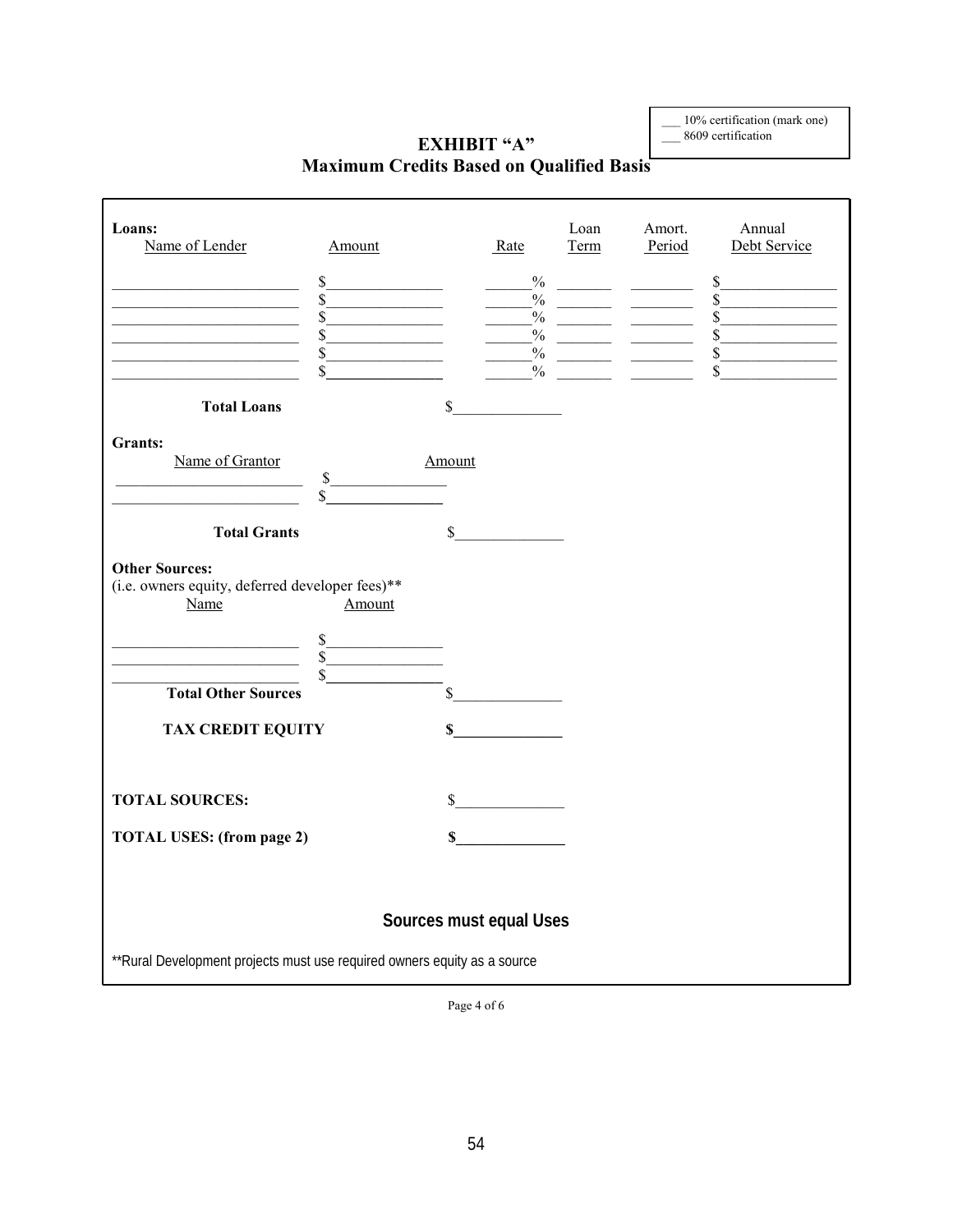|                                                                                     | <b>EXHIBIT "A"</b><br><b>Final Credit Calculation</b> | 10% certification (mark one)<br>8609 certification |
|-------------------------------------------------------------------------------------|-------------------------------------------------------|----------------------------------------------------|
| Tax Credit Equity (from page 4)                                                     | \$                                                    |                                                    |
| Tax Credit Sales Price (from page 3)                                                |                                                       | $\frac{0}{0}$                                      |
| <b>Maximum Annual Credit Calculation:</b><br><b>Methods</b>                         |                                                       |                                                    |
| 1. Maximum Credit Based on Tax Credit Equity<br>((Equity / Sales Price) / 10 years) | \$                                                    |                                                    |
| 2. Maximum Credits Based on Qualified Basis<br>(from page 3)                        | S.                                                    |                                                    |
| 3. Maximum Credits per Reservation Agreement<br>(from page 3)                       |                                                       |                                                    |
| <b>Maximum Annual Credit Amount</b><br>(lesser of the above three methods)          |                                                       |                                                    |

\_\_\_ 10% certification (mark one)

 $\mathsf{I}$ 

## **Tax Credit Net Proceeds**

| <b>Gross Proceeds from Sale of Tax Credits</b>                                                                                                                         |                                                                                                                |
|------------------------------------------------------------------------------------------------------------------------------------------------------------------------|----------------------------------------------------------------------------------------------------------------|
| <b>Intermediary Costs:</b>                                                                                                                                             |                                                                                                                |
| Organizational/Partnership Expenses                                                                                                                                    |                                                                                                                |
| Tax Opinion                                                                                                                                                            |                                                                                                                |
| Commissions                                                                                                                                                            |                                                                                                                |
| Bridge Loan Fees                                                                                                                                                       |                                                                                                                |
| Bridge Loan Interest                                                                                                                                                   |                                                                                                                |
| Fees to Owner or related party                                                                                                                                         |                                                                                                                |
| Other                                                                                                                                                                  |                                                                                                                |
| Other                                                                                                                                                                  |                                                                                                                |
| <b>Total Intermediary Costs</b>                                                                                                                                        |                                                                                                                |
| <b>Net Proceeds from Sales of Tax Credits</b>                                                                                                                          |                                                                                                                |
| (reduce the gross proceeds from the sale of the tax credits)<br>by the costs the project would not have incurred if it had<br>not used tax credits as funding source.) | (this will be analyzed for reasonableness to determine if<br>tax credits proceeds are being used effectively.) |

Notes:

Page 5 of 6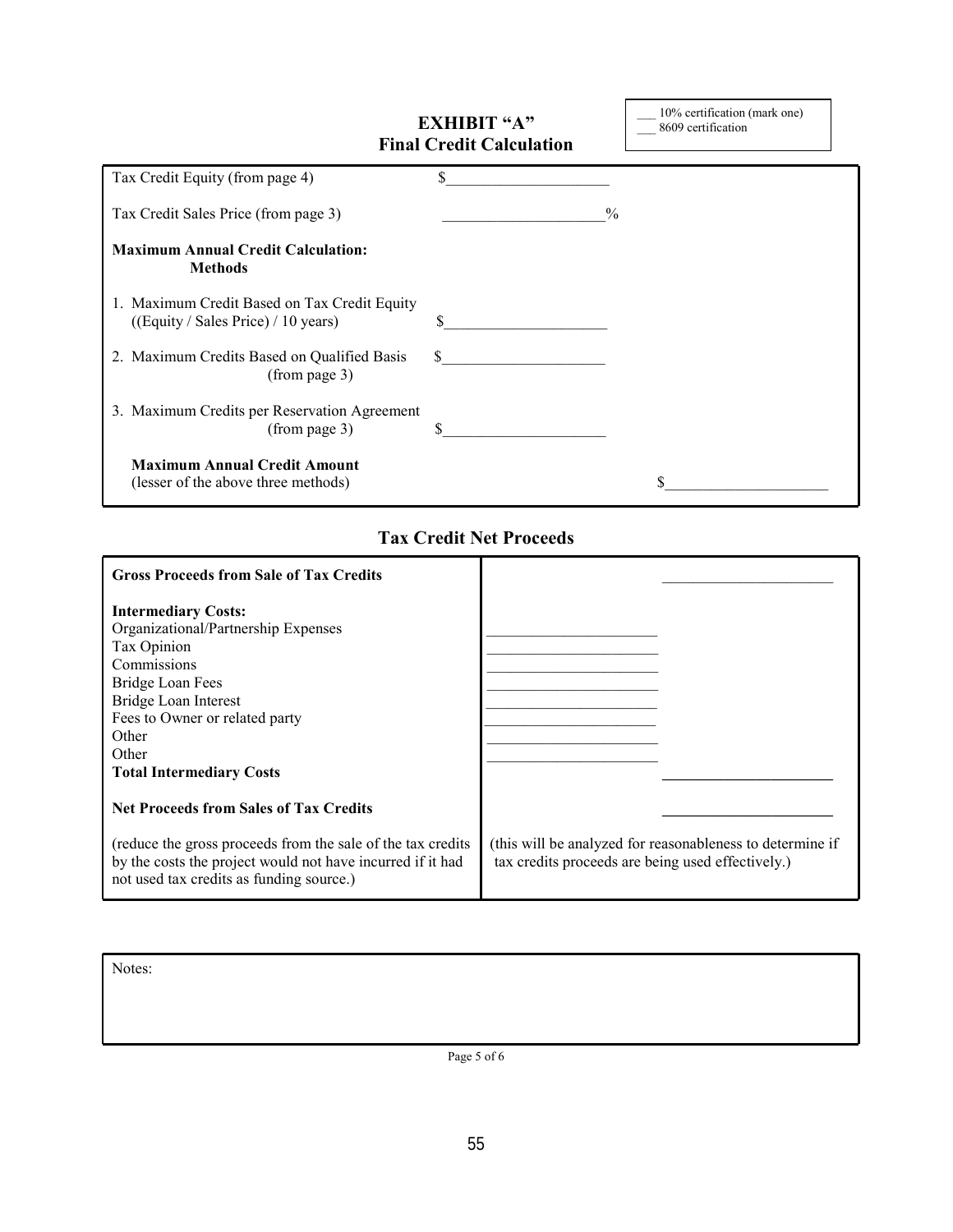\_\_\_ 10% certification (mark one)

\_\_\_ 8609 certification

### **EXHIBIT "A" Qualified Basis on a Building-by-Building Basis**

| <b>Building Address</b>                                                           | Eligible Basis<br>by Building | Applicable<br>Fraction | Qualified Basis<br>by Building | % Qualified Basis<br>by Building | Tax Credits<br>by Building | Placed-in-Service<br>Date |
|-----------------------------------------------------------------------------------|-------------------------------|------------------------|--------------------------------|----------------------------------|----------------------------|---------------------------|
| 1.                                                                                |                               |                        |                                |                                  |                            |                           |
| 2.                                                                                |                               |                        |                                |                                  |                            |                           |
| $\overline{3}$ .                                                                  |                               |                        |                                |                                  |                            |                           |
| $\overline{4}$ .                                                                  |                               |                        |                                |                                  |                            |                           |
| 5.                                                                                |                               |                        |                                |                                  |                            |                           |
| $\overline{6}$ .                                                                  |                               |                        |                                |                                  |                            |                           |
| 7.                                                                                |                               |                        |                                |                                  |                            |                           |
| 8.                                                                                |                               |                        |                                |                                  |                            |                           |
| 9.                                                                                |                               |                        |                                |                                  |                            |                           |
| 10.                                                                               |                               |                        |                                |                                  |                            |                           |
| 11.                                                                               |                               |                        |                                |                                  |                            |                           |
| 12.                                                                               |                               |                        |                                |                                  |                            |                           |
| 13.                                                                               |                               |                        |                                |                                  |                            |                           |
| 14.                                                                               |                               |                        |                                |                                  |                            |                           |
| 15.                                                                               |                               |                        |                                |                                  |                            |                           |
| 16.                                                                               |                               |                        |                                |                                  |                            |                           |
| 17.                                                                               |                               |                        |                                |                                  |                            |                           |
| 18.                                                                               |                               |                        |                                |                                  |                            |                           |
| 19.                                                                               |                               |                        |                                |                                  |                            |                           |
| 20.                                                                               |                               |                        |                                |                                  |                            |                           |
| 21.                                                                               |                               |                        |                                |                                  |                            |                           |
| 22.                                                                               |                               |                        |                                |                                  |                            |                           |
| 23.                                                                               |                               |                        |                                |                                  |                            |                           |
| 24.                                                                               |                               |                        |                                |                                  |                            |                           |
| 25.                                                                               |                               |                        |                                |                                  |                            |                           |
| Totals                                                                            | $\sim$                        |                        | $\sim$                         |                                  | s                          |                           |
| Separate sheet will need to be completed for both acquisition and rehabilitation. |                               |                        |                                |                                  |                            |                           |

Page 6 of 6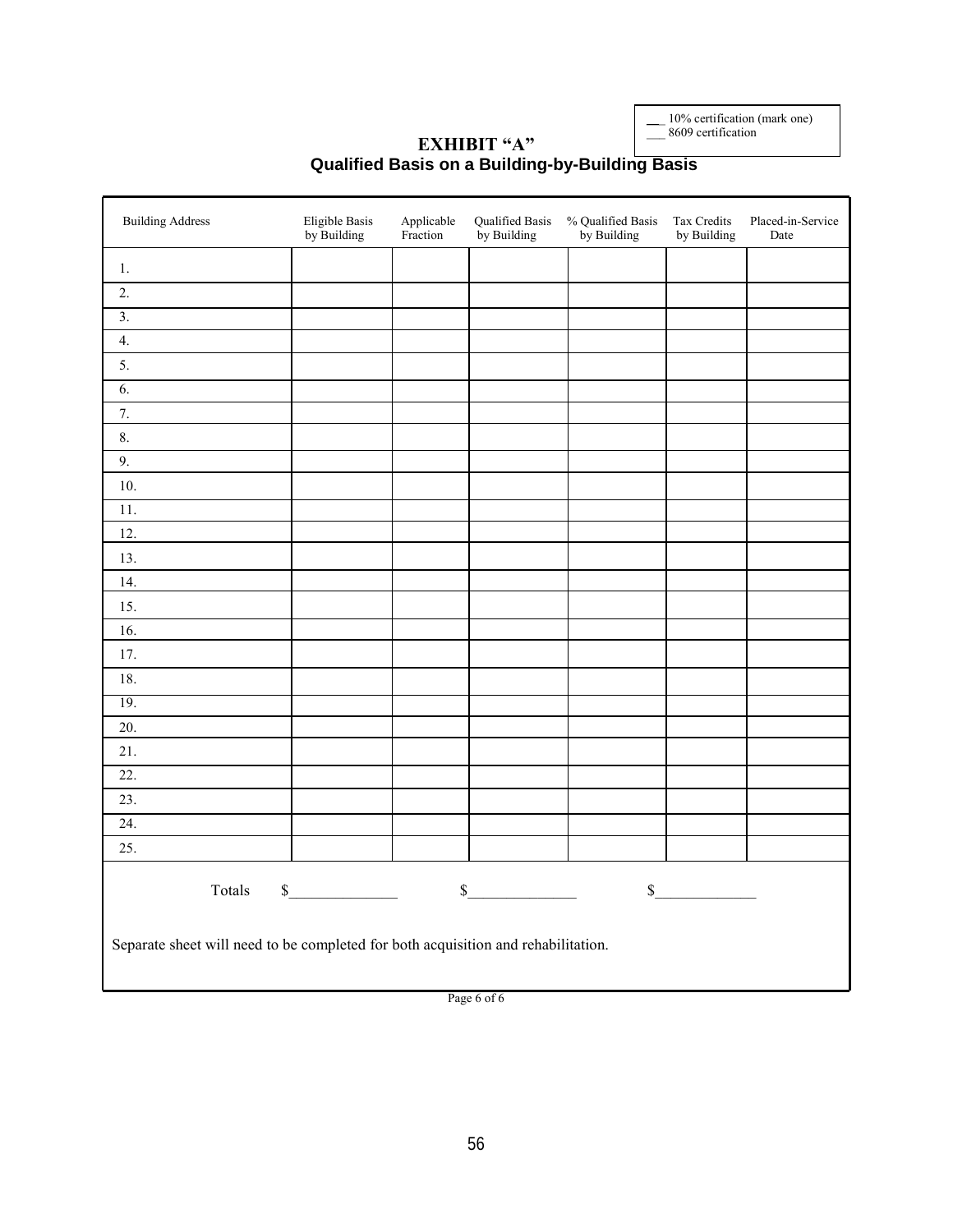# **Owners Statement Attachment**

10% certification (mark one) 8609 certification

# **Tenant Paid Utility Information**

| <b>Utility of Service</b> | <b>Type of Utility</b><br>(ie. Gas, Elec) | O=Owner Pd<br>T=Tenant Pd | <b>Bedroom Size:</b><br>0-bdrm | 1-bdrm | $2$ -bdrm | 3-bdrm | -bdrm |
|---------------------------|-------------------------------------------|---------------------------|--------------------------------|--------|-----------|--------|-------|
| Heating                   |                                           |                           |                                |        |           |        |       |
| Air Conditioning          |                                           |                           |                                |        |           |        |       |
| Cooking                   |                                           |                           |                                |        |           |        |       |
| Other Electricity         |                                           |                           |                                |        |           |        |       |
| Hot Water                 |                                           |                           |                                |        |           |        |       |
| Water                     |                                           |                           |                                |        |           |        |       |
| Sewer                     |                                           |                           |                                |        |           |        |       |
| Trash                     |                                           |                           |                                |        |           |        |       |
| <b>Totals</b>             |                                           |                           |                                | S      | ¢         |        | S     |

### **Income and Rent Schedule**

| Number of<br><b>Bedrooms</b> | Number of<br><b>Units</b> | Gross<br>Rent | <b>Utility</b><br>Allowance            | Contract<br>Rent | <b>Total monthly</b><br>Rent | Median<br>Income<br>Rent | Average<br>Sq. Ft<br>Per Unit |
|------------------------------|---------------------------|---------------|----------------------------------------|------------------|------------------------------|--------------------------|-------------------------------|
|                              |                           |               |                                        |                  |                              |                          |                               |
|                              |                           |               |                                        |                  |                              |                          |                               |
|                              |                           |               |                                        |                  |                              |                          |                               |
|                              |                           |               |                                        |                  |                              |                          |                               |
|                              |                           |               |                                        |                  |                              |                          |                               |
|                              |                           |               |                                        |                  |                              |                          |                               |
|                              |                           |               |                                        |                  |                              |                          |                               |
|                              |                           |               | <b>Subtotal - Gross Monthly Income</b> |                  |                              |                          |                               |
|                              |                           |               | <b>LESS Vacancy Factor</b>             | $\frac{0}{0}$    |                              |                          |                               |
|                              |                           |               | <b>Other Project Income (monthly)</b>  |                  |                              |                          |                               |
|                              |                           |               |                                        |                  |                              |                          |                               |
|                              |                           |               | <b>Total Monthly Income</b>            |                  |                              | $*12=$                   | Yearly                        |

# **Annual Operating Expenses**

| 1. Administrative:<br>Management       | 3. Maintenance:                                                                                                                                                                                                                                                        |
|----------------------------------------|------------------------------------------------------------------------------------------------------------------------------------------------------------------------------------------------------------------------------------------------------------------------|
| Advertising                            | $\frac{9}{6}$                                                                                                                                                                                                                                                          |
| Legal/Partnership                      |                                                                                                                                                                                                                                                                        |
| Accounting/Audit                       | Ground Expense                                                                                                                                                                                                                                                         |
| Office Expenses                        | Snow Removal                                                                                                                                                                                                                                                           |
| <b>Total Administrative</b>            | <b>Total Maintenance</b>                                                                                                                                                                                                                                               |
| 2. Operating:<br>Lighting & Misc Power | 4. Taxes:                                                                                                                                                                                                                                                              |
| Water/Sewer                            | Real Estate Taxes                                                                                                                                                                                                                                                      |
| Gas $\qquad \qquad$                    |                                                                                                                                                                                                                                                                        |
| Trash Removal                          | <b>Total Taxes</b>                                                                                                                                                                                                                                                     |
| Payroll/Payroll Taxes                  |                                                                                                                                                                                                                                                                        |
| Insurance                              | 5. Total Operating Expenses                                                                                                                                                                                                                                            |
|                                        | 6. Annual Replacement Reserves<br><u> The Communication of the Communication of the Communication of the Communication of the Communication of the Communication of the Communication of the Communication of the Communication of the Communication of the Commun</u> |
| <b>Total Operating</b>                 | 7. TOTAL EXPENSES                                                                                                                                                                                                                                                      |

Page 1 of 2